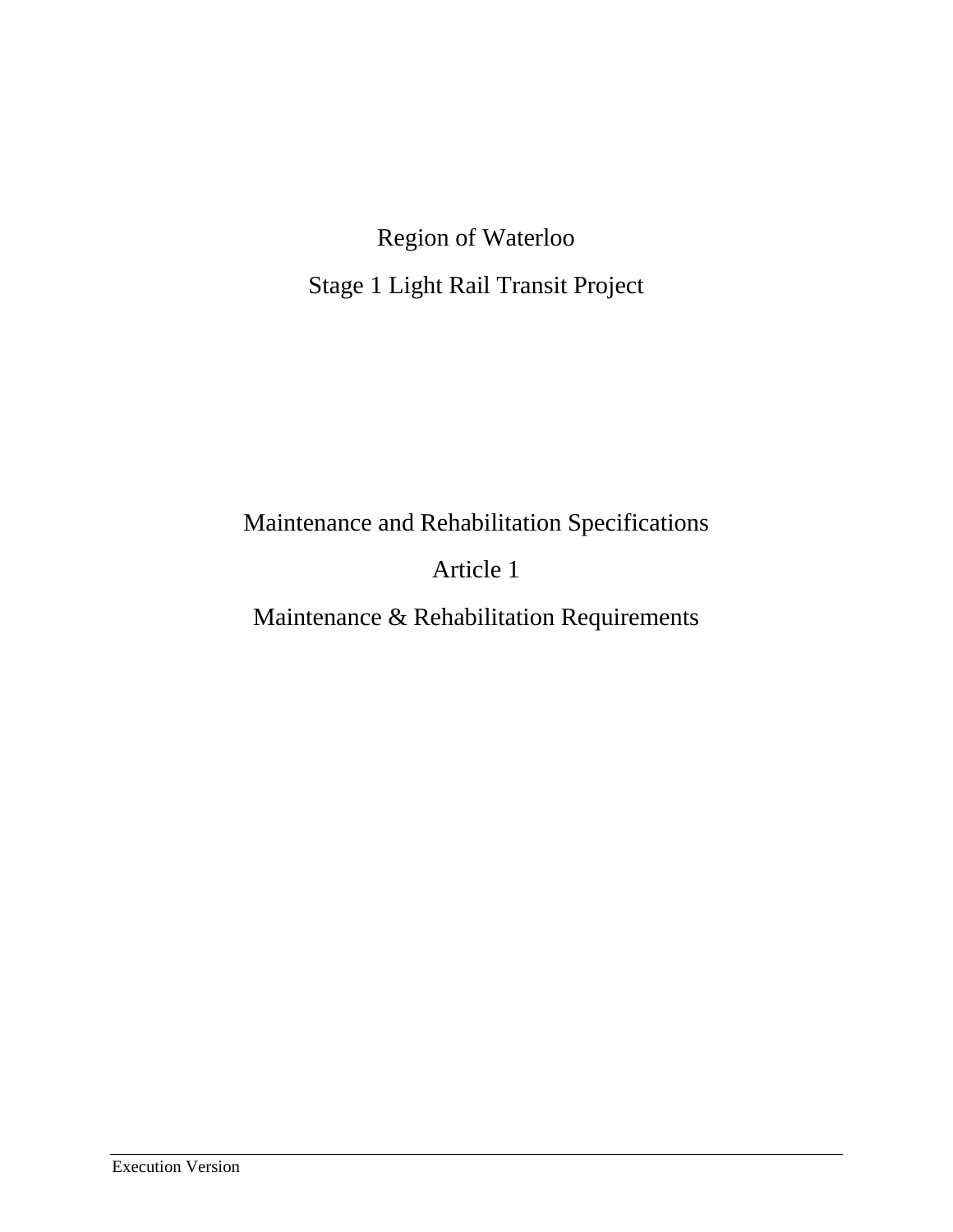## **TABLE OF CONTENTS**

| 1.1              | RESPONSIBILITY FOR MAINTENANCE AND REHABILITATION 1-1         |  |
|------------------|---------------------------------------------------------------|--|
| 1.2              | GENERAL MAINTENANCE AND REHABILITATION OBLIGATIONS1-2         |  |
| 1.3              | MAINTENANCE AND REHABILITATION PERFORMANCE MEASURE SYSTEM     |  |
| 1.4              | AVAILABILITY OF MANAGER OF MAINTENANCE OR SUBSTITUTE1-4       |  |
| 1.5              | CONSTRUCTION ACTIVITIES DURING MAINTENANCE PERIOD 1-4         |  |
| 1.6              |                                                               |  |
| 1.7              |                                                               |  |
| 1.8              |                                                               |  |
| 1.9              |                                                               |  |
| 1.10             |                                                               |  |
| 1.11             |                                                               |  |
| 1.12             |                                                               |  |
| 1.13             |                                                               |  |
| 1.14             | CHANGES REQUIRED BY THE REGION TO MAINTAIN REGION ASSETS 1-19 |  |
| 1.15             |                                                               |  |
| 1.16             |                                                               |  |
| 1.17             |                                                               |  |
| 1.18             |                                                               |  |
| 1.19             |                                                               |  |
| <b>EXHIBIT A</b> |                                                               |  |
| <b>EXHIBIT B</b> |                                                               |  |
| <b>EXHIBIT C</b> |                                                               |  |
| <b>EXHIBIT D</b> |                                                               |  |
| <b>EXHIBIT E</b> |                                                               |  |
| <b>EXHIBIT F</b> |                                                               |  |
| <b>EXHIBIT G</b> |                                                               |  |
| <b>EXHIBIT H</b> |                                                               |  |
| <b>EXHIBIT I</b> |                                                               |  |
| <b>EXHIBIT J</b> |                                                               |  |
| <b>EXHIBIT K</b> |                                                               |  |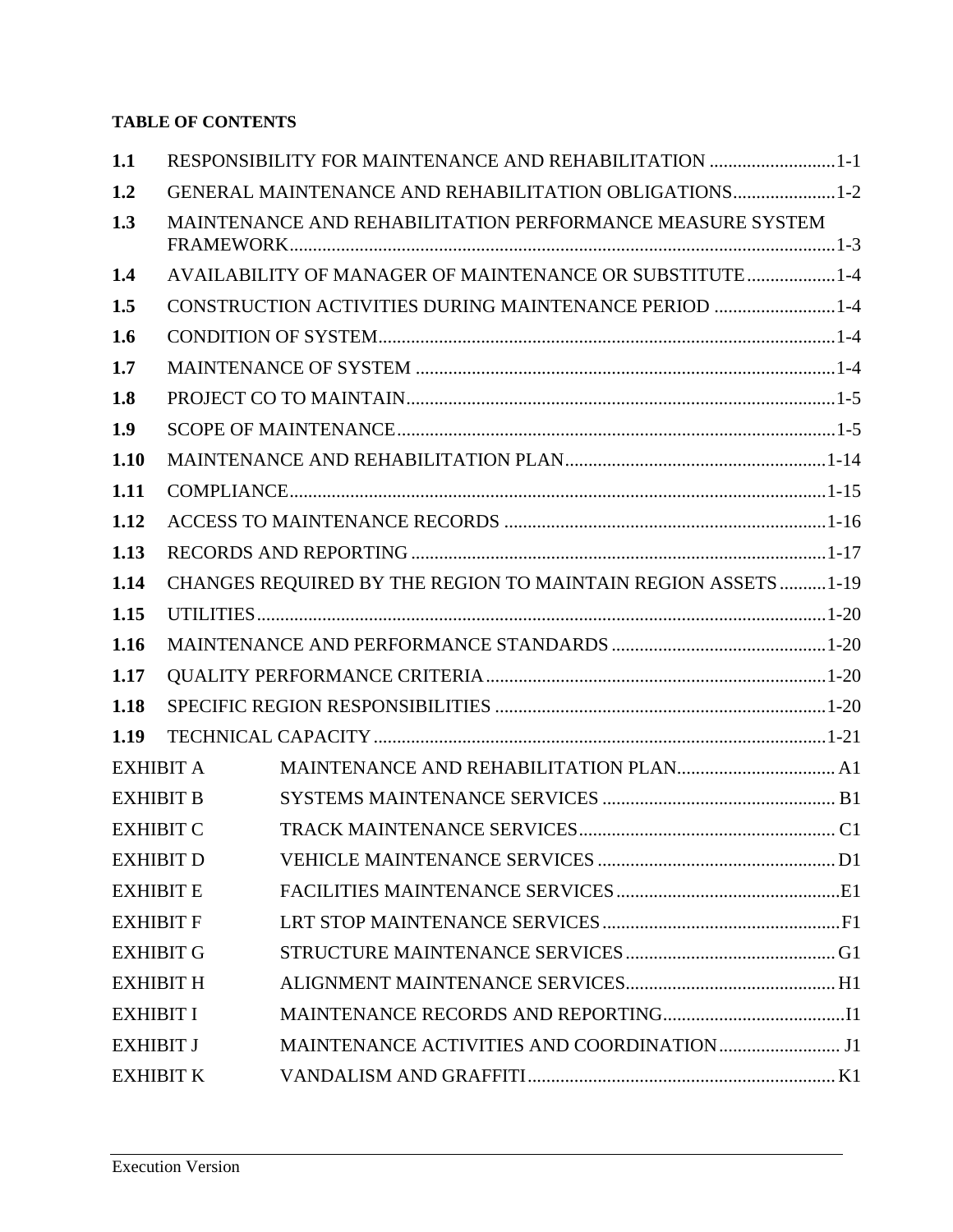### **ARTICLE 1 MAINTENANCE AND REHABILITATION REQUIREMENTS**

#### **1.1 Responsibility for Maintenance and Rehabilitation**

- (a) Throughout the Maintenance Term, Project Co shall carry out and be fully responsible for the Maintenance Services in accordance with the terms of this Project Agreement and in such a manner as to comply with and ensure satisfaction of the requirements of this Schedule and all other applicable Project Agreement requirements.
	- (i) This Schedule has three (3) Appendices that are interrelated and collectively outline the scope of the Maintenance Services along with this Article:
		- A. Appendix A (Asset Preservation) defines the requirements and performance measures for preserving and maintaining the System's integrity with a view of proactive asset preservation practices during the Maintenance Term;
		- B. Appendix B (Expiry Date Requirements) defines the condition of System and their remaining service life before it is turned back to the Region on the Expiry Date.
		- C. Appendix C (Maintenance Responsibilities Table) defines the Maintenance Responsibilities of Project Co and the Region.
	- (ii) Table 1.1 below sets out a summary list of activities comprising the Maintenance and Rehabilitation with reference to the relevant Appendix of this Schedule 15-3.

| <b>Activity</b>                                                       | Exhibit/Appendix |
|-----------------------------------------------------------------------|------------------|
| Maintenance and Rehabilitation Plan (to be provided by<br>Project Co) | Exhibit A        |
| <b>Systems Maintenance Services</b>                                   | Exhibit B        |
| <b>Track Maintenance Services</b>                                     | Exhibit C        |
| Vehicle Maintenance Services                                          | Exhibit D        |
| <b>Facilities Maintenance Services</b>                                | Exhibit E        |
| <b>LRT Stop Maintenance Services</b>                                  | Exhibit F        |
| <b>Structure Maintenance Services</b>                                 | Exhibit G        |
| <b>Alignment Maintenance Services</b>                                 | Exhibit H        |
| Maintenance Records and Reporting                                     | Exhibit I        |
| Maintenance Activities and Coordination                               | Exhibit J        |
| Vandalism and Graffiti                                                | Exhibit K        |

Confidential – Economic Interests of The Region of Waterloo and Ontario Infrastructure and Lands Corporation

**This document must not be copied or reproduced in any manner without the written permission of The Region of Waterloo and Ontario Infrastructure and Lands Corporation. Queen's Printer for Ontario © Copyright 2013.**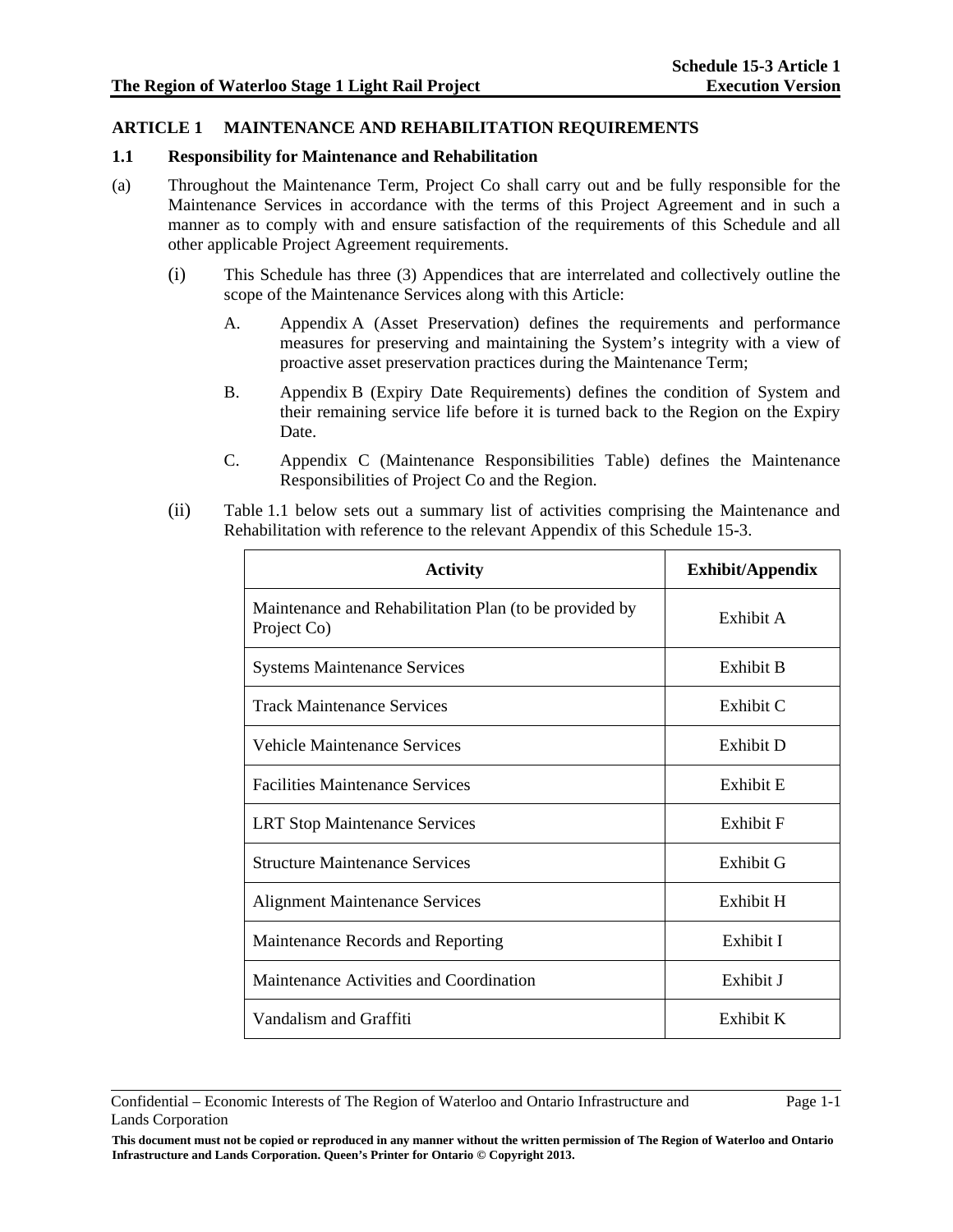| <b>Activity</b>                    | Exhibit/Appendix |  |
|------------------------------------|------------------|--|
| <b>Asset Preservation</b>          | Appendix A       |  |
| <b>Expiry Date Requirements</b>    | Appendix B       |  |
| Maintenance Responsibilities Table | Appendix C       |  |

(b) The geographical boundaries within which Project Co shall carry out the Maintenance Services include all areas within the Lands and outside of the Lands to the extent that certain Maintenance Services relate to a portion of the systems and facilities constructed by Project Co. With the exception of the Operations, Maintenance and Service Facility (OMSF) and the Test Track, the performance of the Maintenance Services in respect of the System shall begin no later than the date of Substantial Completion or as deemed necessary by Project Co to ensure that the requirements of the Project Agreement are met. As noted in the Project Agreement, Project Co shall commence maintenance services on the OMSF and Test Track immediately following the OMSF and Test Track Readiness Date.

#### **1.2 General Maintenance and Rehabilitation Obligations**

- (a) Project Co is responsible for all maintenance, and construction means, methods and techniques used to undertake the Maintenance Services and must provide all aspects (including labour, plant, equipment and materials) necessary for the performance of the Maintenance Services. Project Co shall in a timely and professional manner and in accordance with the requirements of this Project Agreement:
	- (i) execute the Maintenance Services diligently, expeditiously and in a thorough and worker-like manner consistent with Schedule 11 – Quality Management;
	- (ii) execute the Maintenance Services diligently, expeditiously and in a thorough and worker-like manner consistent with Schedule 17 – Environmental Obligations;
	- (iii) ensure that no works other than the Maintenance Services under this Project Agreement are performed on the Lands by Project Co or any person for whom Project Co is responsible at law;
	- (iv) use plant, equipment, and materials that:

are of a kind that are consistent with the Output Specifications, and for further certainty:

- A. where technological advancement and/or upgrades are necessary, the replacing or re-specifying of the system, subsystem or component shall be with one that is equal or better in form, fit and function when compared with the original Output Specification requirement; and
- B. notwithstanding the requirements of Appendix C, when obsolescence of system components occurs, replacement of the system components shall only be necessary where the system component fails to comply with the Output Specification requirements and not simply by virtue of the system component becoming obsolete, or as may be otherwise agreed by the Region.

Confidential – Economic Interests of The Region of Waterloo and Ontario Infrastructure and Lands Corporation

**This document must not be copied or reproduced in any manner without the written permission of The Region of Waterloo and Ontario Infrastructure and Lands Corporation. Queen's Printer for Ontario © Copyright 2013.**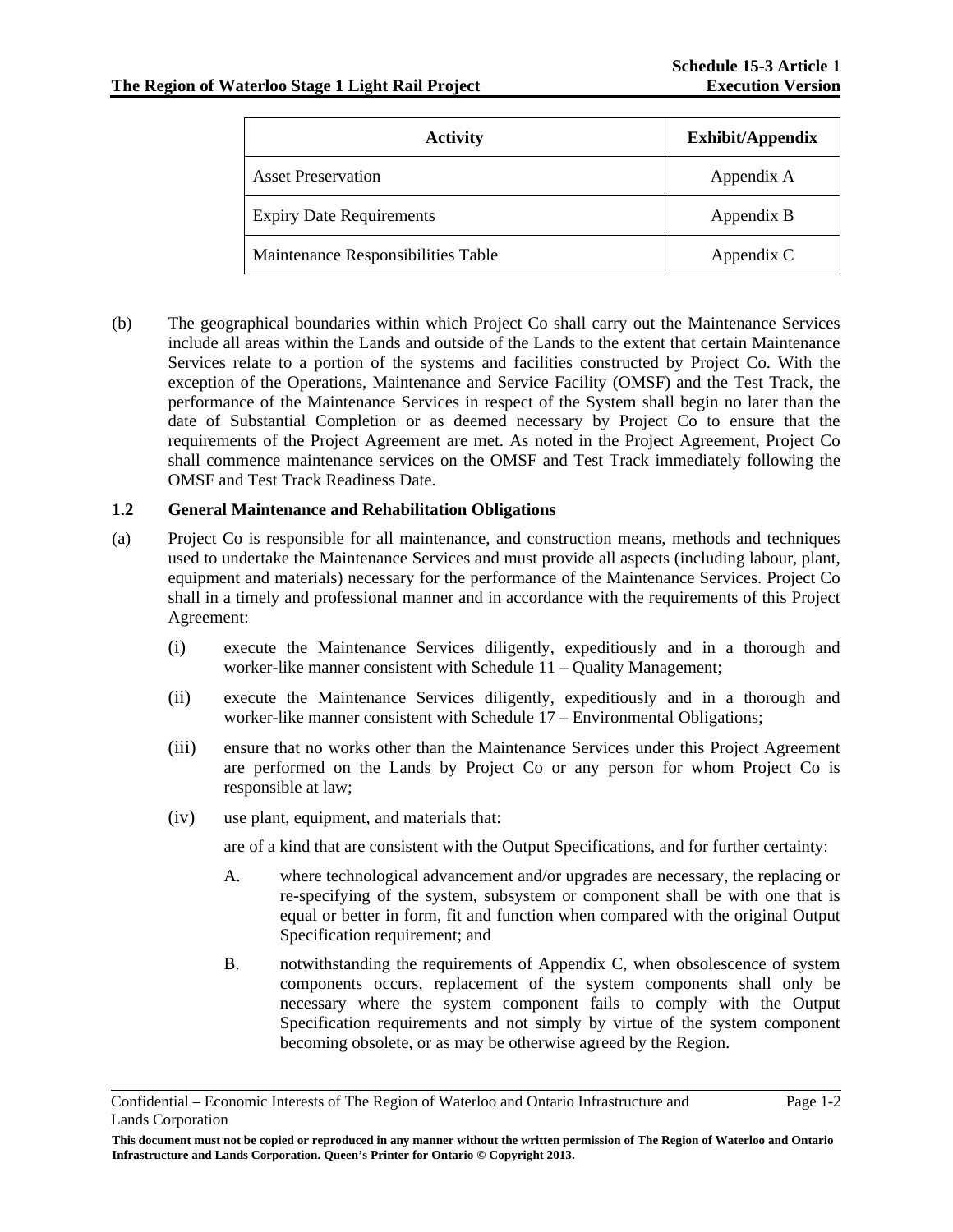- C. are new, of good quality, and are used, handled, stored, and installed in accordance with Applicable Law and Good Industry Practice with respect to health and safety so as not to be hazardous or dangerous; and
- D. where they differ from the Output Specifications, have been substituted with the Regions's prior written consent in accordance with the Project Agreement.
- (v) Project Co shall operate the System so as to equalize, to the greatest extent possible, the use of all resources of the system. In particular, the vehicles shall be utilized in such a manner so that no one vehicle accumulates substantially more or less than the average number for the entire fleet of either operational hours or miles per vehicle. Notwithstanding this requirement, the Region acknowledges that there may be benefit to Project Co exercising a number of LRVs more frequently than others. Provided that overall fleet accumulation is balanced over the life of the vehicles, the Region will allow Project Co discretion in this area.
- (b) Project Co shall appoint a Manager of Maintenance who shall, throughout the Maintenance Term and irrespective of such person's other responsibilities, have defined authority and full responsibility for ensuring, in respect of all Maintenance Services, compliance with all requirements of Schedule 15-3.
- (c) Without limiting the generality of the foregoing, the job specification and responsibilities of the Manager of Maintenance shall include the following:
	- (i) directing all aspects of the Maintenance Services;
	- (ii) ensuring Maintenance Services issues and obligations are addressed and requirements are met in accordance with this Project Agreement;
	- (iii) establishing and maintaining professional working relationships with the Region and the Cities;
	- (iv) liaising with the Region and Cities (through the Region) as required and acting as the single point representative for Project Co on all matters relating to the Maintenance Services;
	- (v) coordinate with the appropriate parties with respect to the preparation and submission to the Region of all reports required under the Environmental Approvals and other Permits, Licences and Approvals;
	- (vi) directing the preparation and submission to the Region of any additional reports that may be required under the terms of the Project Agreement.

#### **1.3 Maintenance and Rehabilitation Performance Measure System Framework**

- (a) The performance measures for Maintenance Services are structured as described below:
	- (i) Performance measures and requirements stating the minimum criteria and measures for requirements relating to the Maintenance Services to be met by Project Co, which consist of the following:
		- A. Maintenance performance measures that define the minimum performance criteria for Asset Classes and System management requirements reflecting the expectations of System Users with respect to day-to-day serviceability (including condition and response times), as specified in the Exhibits to this Schedule.

Confidential – Economic Interests of The Region of Waterloo and Ontario Infrastructure and Lands Corporation

**This document must not be copied or reproduced in any manner without the written permission of The Region of Waterloo and Ontario Infrastructure and Lands Corporation. Queen's Printer for Ontario © Copyright 2013.**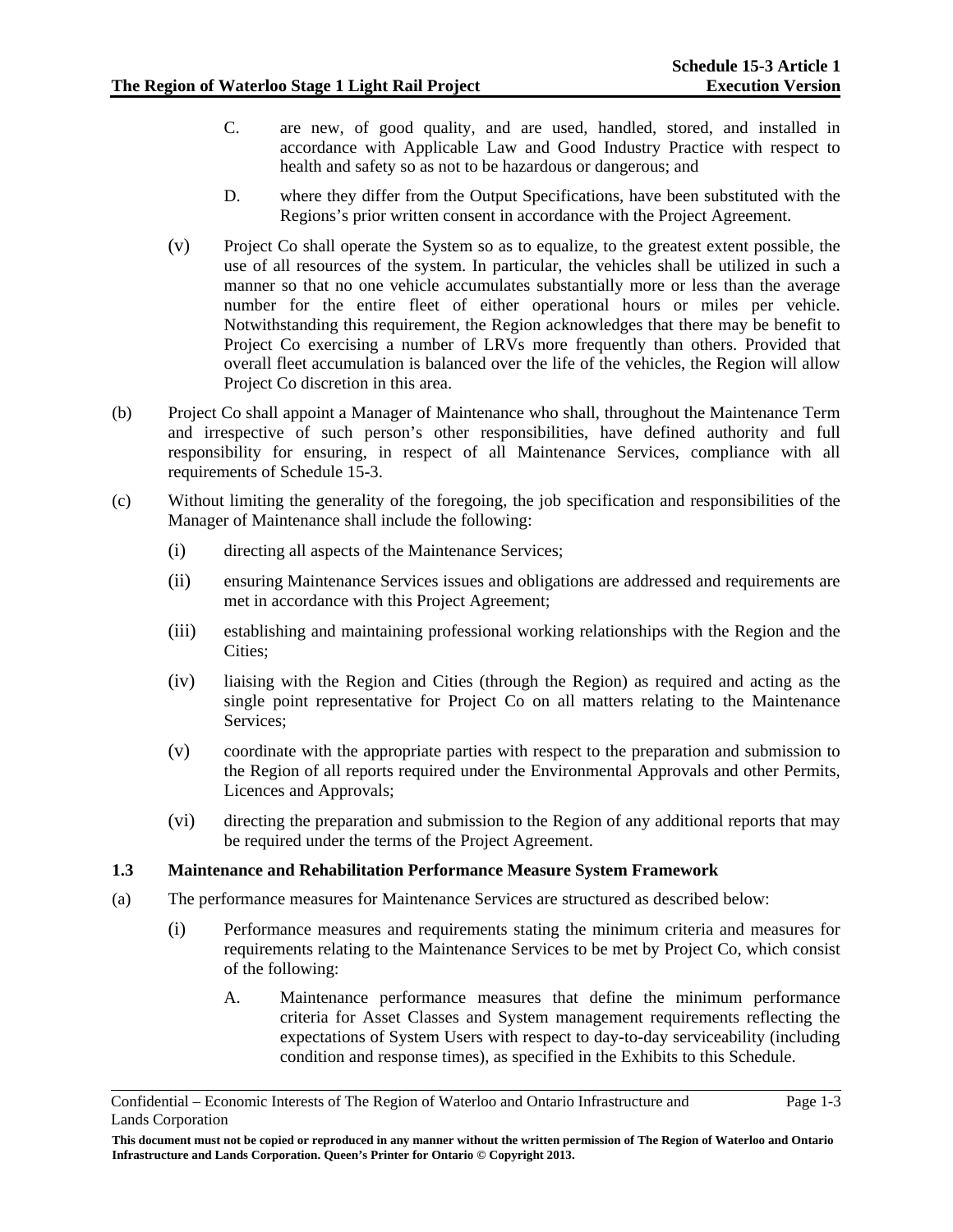- B. Asset Preservation Performance Measures (APPMs) that define the minimum asset preservation criteria during the Maintenance Term to achieve the desired levels of service and to limit the extent of asset consumption, as specified in Appendix A to this Schedule.
- C. Expiry Date requirements define the remaining service life and condition of System before it is turned over to the Region, as specified in Appendix B to this Schedule.
- (ii) The submission of reports on a regular basis in an auditable format with sufficient detail of Project Co's activities and how the Project objectives are being met, as specified in Appendix A, B and C of this Schedule.

#### **1.4 Availability of Manager of Maintenance or Substitute**

- (a) Project Co shall ensure that:
	- (i) the Manager of Maintenance; or
	- (ii) in the case of any temporary absence or unavailability of the Manager of Maintenance, one or more suitable substitutes, each with the qualifications and authority to act in the place and instead of the Manager of Maintenance during such absence or unavailability;
	- (iii) is at all times during the Maintenance Term available by telephone, email, and facsimile transmission or other appropriate means of communication, 24 hours per day, seven (7) days a week to respond on behalf of Project Co to any matters relating to the Maintenance Services. It is understood that Project Co may establish a communications protocol within the Central Control Facility (CCF) which may best determine the most suitable person to respond to maintenance issues.

### **1.5 Construction Activities during Maintenance Period**

(a) The Project Agreement requirements relating to design and construction, including the Design and Construction Specifications apply to any design and Construction Activities carried out as part of the Maintenance Services by Project Co during the Maintenance Term. For greater clarity, this requirement applies to the specifications for the performance requirements/standards of the design and construction work as outlined in Schedule 15-2 – Design and Construction, Articles 1 through 18.

#### **1.6 Condition of System**

- (a) Project Co, at its expense, shall ensure that upon the Expiry Date, each element of the System will:
	- (i) comply in all respects with the applicable requirements set out in Appendices A, B, and C to this Schedule; and
	- (ii) meet all other Project Agreement requirements, as applicable.
- (b) If the Project Agreement is terminated prior to the Expiry Date, the System must meet the requirements of Appendices A and B to this Schedule 15-3 at the relevant Termination Date.

#### **1.7 Maintenance of System**

- (a) The specifications in this Schedule 15-3 apply to the Maintenance of the System.
- (b) Project Agreement

Confidential – Economic Interests of The Region of Waterloo and Ontario Infrastructure and Lands Corporation

**This document must not be copied or reproduced in any manner without the written permission of The Region of Waterloo and Ontario Infrastructure and Lands Corporation. Queen's Printer for Ontario © Copyright 2013.**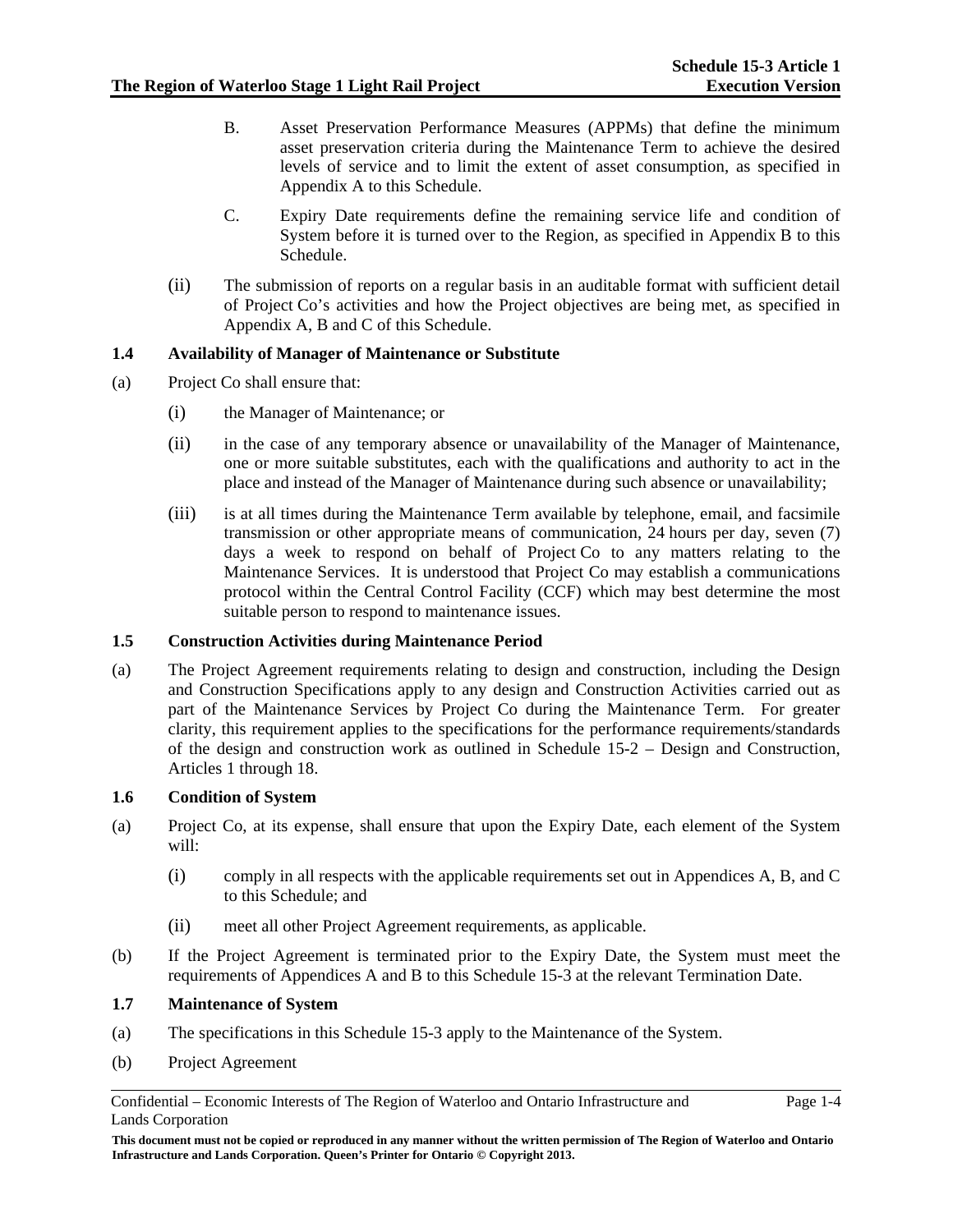- (i) Any capitalized term used in this Schedule 15-3 but not defined herein has the meaning given to it in the Project Agreement.
- (ii) Each reference in this Schedule 15-3 to "Section", "Article", "Appendices" and "Schedule" is a reference to a Section of, an Article of, an Appendix to or a Schedule to this Schedule 15-3, except where expressly stated otherwise.

### **1.8 Project Co to Maintain**

- (a) Project Co will have complete control of (subject to the rights and obligations of the Region pursuant to the Project Agreement) and responsibility for the Maintenance of the System during the Maintenance Term.
- (b) Project Co shall, in addition to and without derogation from its Maintenance obligations set out in Schedule 15-3 Article 1 Section 1.2(a), perform the Maintenance Services in accordance within this Schedule and otherwise in accordance with terms of the Project Agreement, to the extent that it provides for Project Co's performance of Maintenance Services that are not set out in this Schedule 15-3.
	- (i) So long as the Project Agreement remains in effect and has not been terminated in accordance with its terms and conditions, Project Co shall be unconditionally obligated to perform the Maintenance Services throughout and diligently at all times during the Maintenance Term in accordance with the Project Agreement, notwithstanding the existence of any Dispute, including any Dispute respecting Payments. For further certainty, in no event shall the existence of a Dispute or the fact that a Party has invoked the Maintenance Dispute Resolution Procedure exempt Project Co, for any period of time during the Maintenance Term, from the fulfillment of its obligations to perform the Maintenance Services pursuant to the Project Agreement. For further certainty, Project Co's obligation to perform the Maintenance Services shall be subject to any Time Relief granted to Project Co by the provisions of the Project Agreement (including the Maintenance and Rehabilitation Requirements) following the occurrence of a Relief Event.

#### **1.9 Scope of Maintenance**

- (a) General
	- (i) Project Co shall conduct all Maintenance, on and for the System, as and when required, so as to meet and maintain the Service Standard.
	- (ii) Project Co shall perform or cause to be performed all inspection and testing on and for the System, as and when required, so as to meet and maintain the Standard.
- (b) Fixed and Vehicle Component Maintenance Requirements
	- (i) In performing the Maintenance Project Co shall provide all Maintenance with respect to the System including, but not limited to, all required Preventive Maintenance, Corrective Maintenance, Custodial Maintenance and Handover Maintenance for the System.
- (c) Custodial Maintenance
	- (i) Project Co will provide Custodial Maintenance within and for the Custodial Maintenance Areas.

Confidential – Economic Interests of The Region of Waterloo and Ontario Infrastructure and Lands Corporation

**This document must not be copied or reproduced in any manner without the written permission of The Region of Waterloo and Ontario Infrastructure and Lands Corporation. Queen's Printer for Ontario © Copyright 2013.**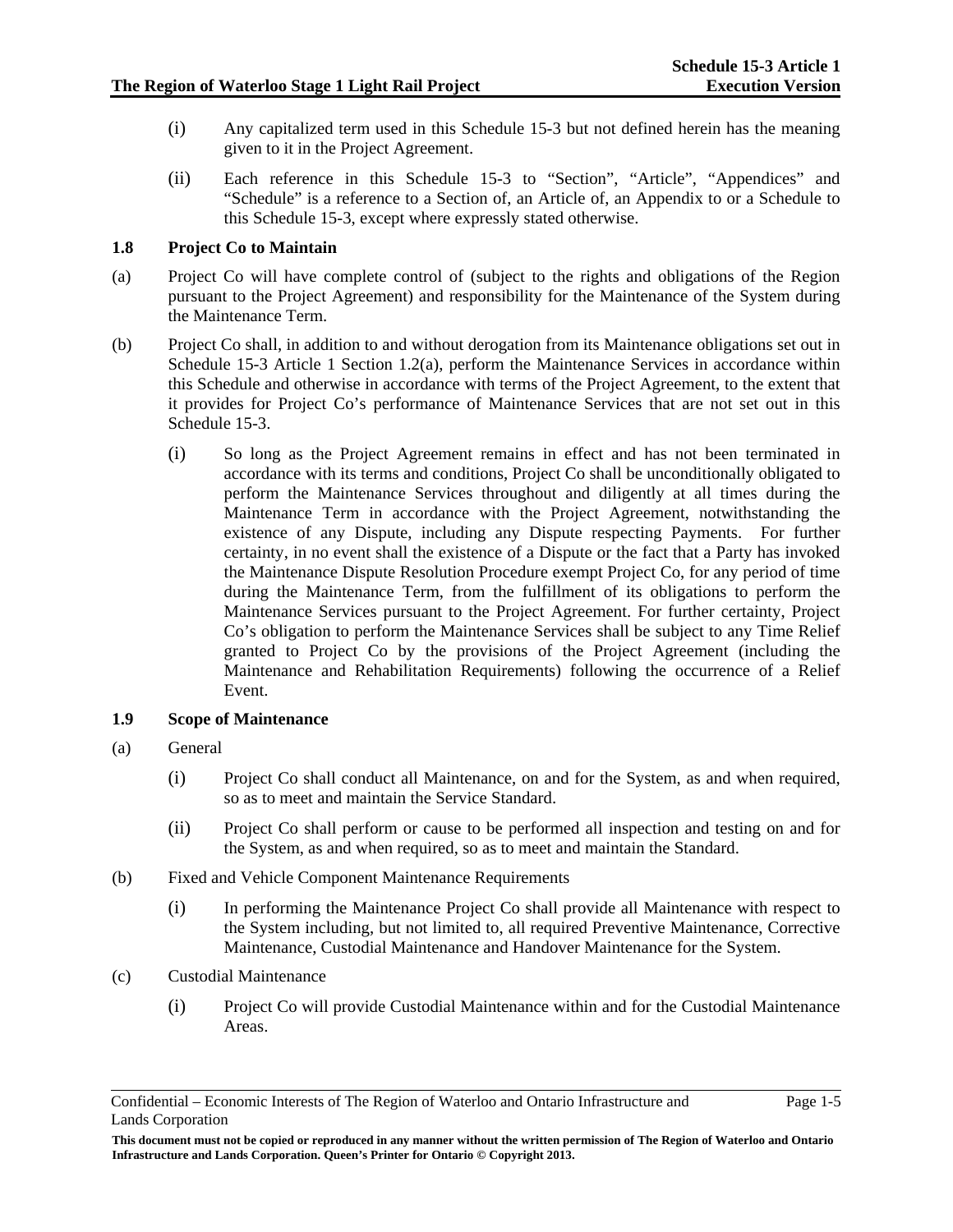- (ii) Project Co shall provide Custodial Maintenance for the Custodial Maintenance Areas, in accordance with the Standards set out in the Exhibits to this Article.
- (d) Corrective Maintenance
	- (i) If at any time during the Maintenance Term:
		- A. a Defect or a Deficiency in any design or construction of the System undertaken during the Maintenance Term, is discovered; or
		- B. for any reason any element of the System requires Corrective Maintenance, Project Co will undertake Corrective Maintenance in a timely way, in accordance with the requirements of the Project Agreement.
	- (ii) Project Co shall perform the Corrective Maintenance in a manner that minimizes:
		- A. the interference to or adverse effect on the Passengers; and
		- B. interference which prevents compliance with Operations Service.
- (e) Preventive Maintenance
	- (i) Project Co shall perform Preventive Maintenance for the System.
	- (ii) Project Co shall provide Preventive Maintenance pursuant to the Annual Preventive Maintenance Plan as described in Schedule 15-3 Article 1 Section 1.3 (a)(i).
- (f) Allocation of Maintenance Services
	- (i) Project Co is responsible for Maintenance of the System and for ensuring that the Maintenance of the System is sufficient to permit the Operation of the System in accordance with the Operation Requirements and Specifications. Project Co is responsible for all elements of Maintenance on the System, excepting any element of maintenance which is expressly identified by the Project Agreement as the responsibility of the Region or other Person ("**Person**" for purposes of this Schedule 15-3 Article 1 Section 1.3(f) shall exclude the Parties). For further certainty, any element of Maintenance for the System which is not expressly provided for by the Project Agreement shall be the obligation of Project Co.
- (g) Training
	- (i) Project Co shall be responsible for providing training services for personnel carrying out Maintenance Services including:
		- A. preparing, revising, coordinating and scheduling Maintenance training programs as required;
		- B. providing training to newly-hired Maintenance Employees and providing ongoing re-certification training to existing Employees as required;
		- C. providing ongoing staff development training;
		- D. providing training to Service Providers employed by Project Co to carry out Maintenance Services on the System;
		- E. maintaining up to date training records on all Maintenance Employees; and

Confidential – Economic Interests of The Region of Waterloo and Ontario Infrastructure and Lands Corporation

**This document must not be copied or reproduced in any manner without the written permission of The Region of Waterloo and Ontario Infrastructure and Lands Corporation. Queen's Printer for Ontario © Copyright 2013.**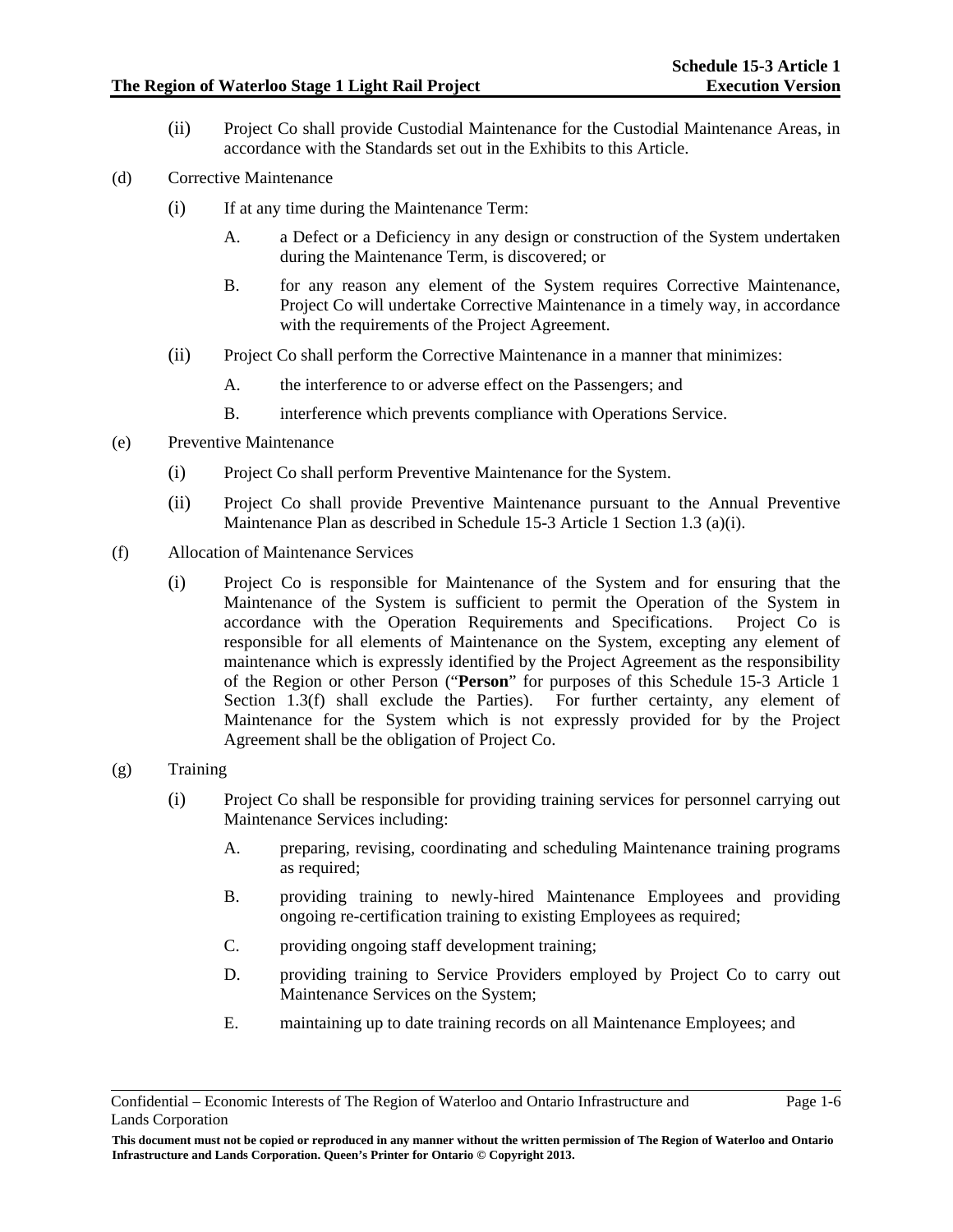- F. maintaining up to date training manuals for Operation for the Operations Term and Maintenance Services during the Maintenance and Rehabilitation Term.
- G. Project Co shall ensure that all Maintenance personnel classifications required to provide Central Control Facility (CCF) oversight and supervision are fully trained in its Standard Operating Procedures (SOPs) and Light Rail Operators Rule Book.
- (ii) Project Co shall be responsible for all training required to the Region and third parties the Region considers necessary, acting reasonably, as a result of any changes to the System.
- (h) Central Control Facility (CCF)
	- (i) System Operating Criteria and normal hours of operations for the System shall be as set forth in the Project Agreement. Refer to the Baseline Service Plans found in Schedule 15-3, Appendix D for train schedules. Due to railroad operations on the Waterloo Spur, Project Co shall not operate revenue service LRT trains on the track section occupied by freight railroad trains after 1:00 am and before 5:00 am on weekdays. For greater clarity, Project Co may operate test or maintenance trains (for snow and ice clearing) between 1:00 AM and 5:00 PM provided there is no freight trains occupying the tracks. Project Co shall single track or control train movements on up to four designated week days that permit this freight railroad movement.
	- (ii) Project Co shall ensure that the Central Control Facility is staffed on a 24 hour daily basis, 7 days per week and for all days during the year. Central Conrol Facility (CCF) personnel shall be fully trained in its Standard Operating Procedures (SOPs) and Light Rail Operators Rule Book.
	- (iii) System Assurance Monitoring
		- A. Project Co shall undertake a program of operational data collection and analysis as contained in the System Assurance Monitoring Plan. This System Assurance Monitoring Plan, prepared by Project Co, shall be submitted in accordance to Schedule 10 – Review Procedure. These data are intended to show the actual performance of the system in revenue service, to verify required service and equipment availability and verify other system assurance requirements, such as safety and security and configuration control for the Operations Term. Project Co shall submit for review monthly System Assurance Monitoring Reports that include these data and system availability data as outlined in the Project Agreement.
		- B. If, as a result of the system assurance monitoring, Project Co determines that redesign and/or replacement of system components is necessary or desirable, the proposed method of accomplishing such replacement shall be submitted to the Region in accordance with Schedule 10 – Review Procedure. Replacement shall not interfere with operating normal service levels.
		- C. Under no circumstances shall Project Co withdraw the system or any system component from revenue service for such purposes without prior written authorization from the Region.

Confidential – Economic Interests of The Region of Waterloo and Ontario Infrastructure and Lands Corporation

**This document must not be copied or reproduced in any manner without the written permission of The Region of Waterloo and Ontario Infrastructure and Lands Corporation. Queen's Printer for Ontario © Copyright 2013.**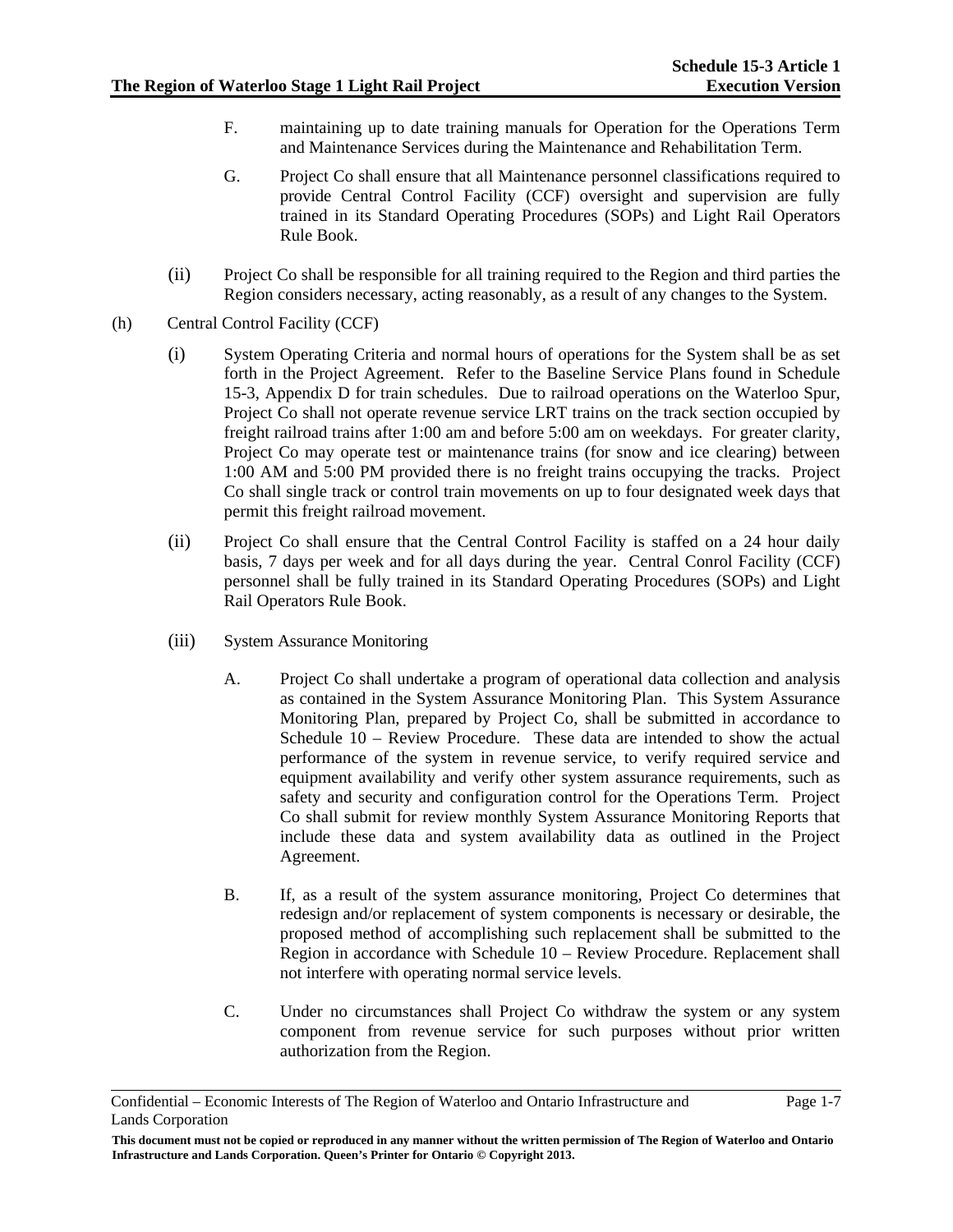- (i) Operator Interface Protocol
	- (i) Project Co shall follow the protocol below in the performance of its responsibilities as outlined in the Project Agreement. The terms of this section shall apply throughout the Operations Services Term as well as the Maintenance and Rehabilitation Services Term, even in the event that the Region opts to provide the Operations Services with a thirdparty or itself. For greater clarity, the following provisions will apply even if the Region decides to transition the Operations Servcies to another entity in accordance with the Project Agreement. The Region will ensure that any third-party operator follows the Operator Interface Protocol. Project Co shall assist and cooperate in facilitating the Operator Interface Protocol with the Region and any potential third-party operator as well as develop, implement and administer the appropriate access procedures to the System and OMSF for potential third party operator personnel.
		- A. Standard Operating Procedures and Rule Book Adherence All operations employees will be required to adhere to the provisions of the Rule Book and Standard Operating Procedures (SOPs).
		- B. Train Operators must complete a pre-trip inspection of the light rail vehicles (LRVs) prior to entering revenue service operations or leaving the yard. The pretrip inspection will be outlined in the Standard Operating Procedures (SOPs). Train Operators will be required to make note of any and all defects or damage to the LRVs and immediately notify the Central Control Facility (CCF). The determination of whether the LRV enters revenue service shall be governed by established procedures and policies. Train Operators must also follow the LRV troubleshooting procedures and protocols that are established between Project Co and the railcar manufacturer. Train operators must also complete a post revenue service check-in of the LRV, detailing any on board items requiring attention by Project Co maintenance staff. This must be completed even if there are no on board items requiring attention.
		- C. Train Operators and On-Route Supervisors must follow and obey the instructions, radio communications directions, service bulletins, train orders and special orders issued from the Central Control Facility. While the On-Route Supervisors will act as on scene coordinators during incidents, special events or emergencies, the Central Control Facility will determine all actions, responses and contingency operations. Train Operators and On-Route Supervisors must immediately notify the Central Control Facility (CC) of any defects to the LRVs, systems and facilities. Route Supervisors must interview operators as required and provide completed incident reports to the CCF for all service delays and incidents on route.
- (j) Bus/Rail Integration
	- (i) Project Co Responsibilities
		- A. Service Coordination and Planning with Grand River Transit (GRT) Project Co shall participate in Bus/Rail Integration Meetings with the Region to coordinate

Confidential – Economic Interests of The Region of Waterloo and Ontario Infrastructure and Lands Corporation

**This document must not be copied or reproduced in any manner without the written permission of The Region of Waterloo and Ontario Infrastructure and Lands Corporation. Queen's Printer for Ontario © Copyright 2013.**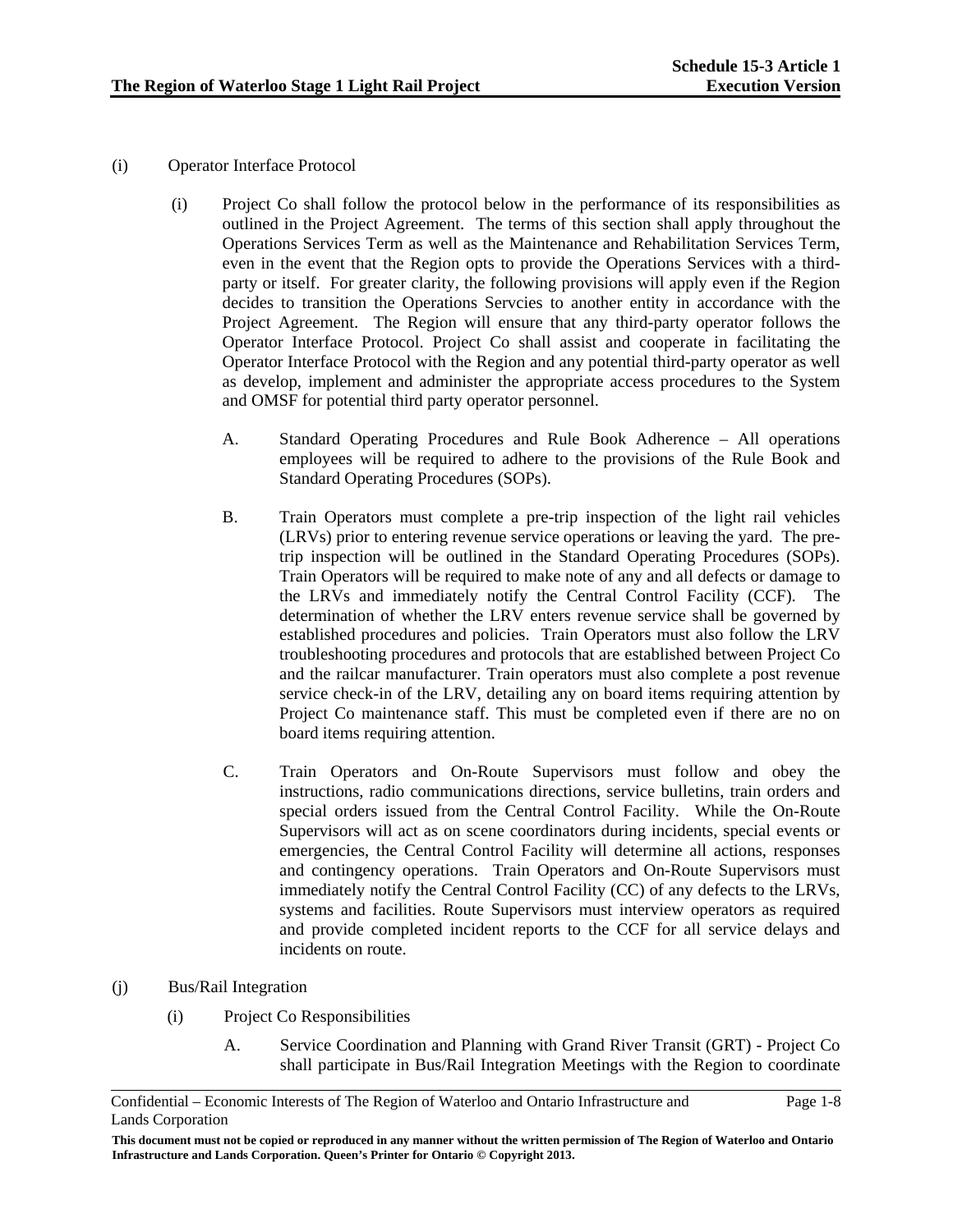activities with Grand River Transit (GRT) as it relates to service operations, planning and scheduling. The purpose of these meetings is to ensure that the overall coordination of services results in a seamless system for the Region's transit customers.

- B. Project Co will work cooperatively with Grand River Transit to develop a Bus Bridge Plan to identify the appropriate protocols and operational responses to both planned and un-planned service interruptions which may require support in the form of Bus Bridging from Grand River Transit. The Bus Bridge Plan will identify the responsibilities, communication protocols and exercise drills that will be simulated during the commissioning period and prior to Substantial Completion.
- (ii) Service Coordination Un-Planned Service Interruptions
	- A. Project Co shall include in its Standard Operating Procedures (SOPs) all of the protocols and communication requirements necessary to ensure the safe and expeditious resumption of service operations. Project Co's SOPs should clearly identify the roles and responsibilities of Central Control Center (CCF) personnel as it relates to coordination with the Region's Traffic Operations Center and Grand River Transit. Project Co will identify and request the number of buses required, anticipated length of delay and the required support necessary from the Region's Traffic Operations Center, Grand River Transit and Police Services.
- (iii) Service Coordination Planned Service Interruptions
	- A. Project Co shall provide the Region with as much advance notice of Planned Service Interruptions. At a minimum, Project Co shall provide fourteen (14) calendar days notice for all scheduled maintenance services and prepare the Scheduled Service Plans to reflect these activities. Project Co shall make every effort to minimize the impact to regularly scheduled service operations by utilizing single track operations to maintain basic service levels. If required, Project Co shall identify and request the number of buses necessary to support the service interruption, clearly identify the duration of the Planned Service Interruption as well as the anticipated support required from the Region's Traffic Operations Center, Grand River Transit and Police Services.

#### **(k) Maintenance Coordination**

- (i) General
	- A. Subject to this Article 1, Project Co shall coordinate the Operations Services and Maintenance and Rehabilitation Services so that:
		- 1. at no time shall Operations be adversely affected by Maintenance Services; and
		- 2. Project Co uses best/commercially reasonable efforts to prevent any complete or partial shutdowns of the System.
- (ii) Quarterly Performance Review

Confidential – Economic Interests of The Region of Waterloo and Ontario Infrastructure and Lands Corporation

**This document must not be copied or reproduced in any manner without the written permission of The Region of Waterloo and Ontario Infrastructure and Lands Corporation. Queen's Printer for Ontario © Copyright 2013.**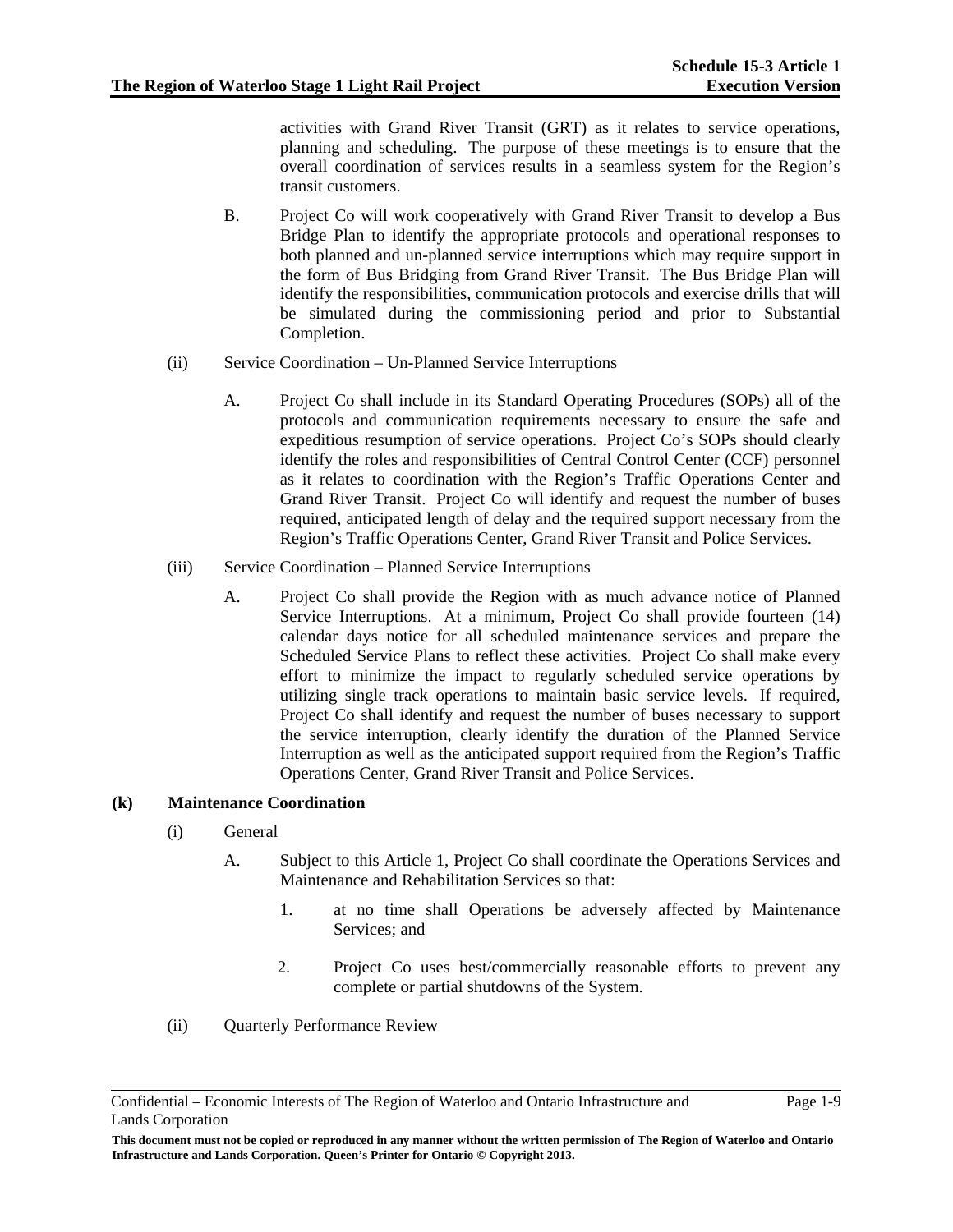- A. The Region shall, on a quarterly basis during each Contract Year, conduct a formal review of Project Co's performance of the Operations Services as well as the coordination between Project Co's operational scope of responsibility and Project Co's scope of maintenance responsibility (the "Quarterly Performance Review"). The Quarterly Performance Review shall include a written report drafted by the Region ("Quarterly Performance Report") which includes an assessment of:
- B. Review of data collected pursuant to the Project Agreement respecting Project Co's performance of the Operations Services, including but not limited to the Performance Monitoring Reports and Daily Operating Reports for the relevant quarter;
- C. Specific incidents or failures to meet the service standards set out in Schedule 15-3 occurring during the relevant quarter, in particular repeated incidents or failures;
- D. Logistical, scheduling, and/or coordination issues occurring during the relevant quarter;
- E. Follow-up and progress reporting on Action Plans previously issued and implemented by Project Co; and,
- F. Other issues relevant to the performance of the Operations Services in accordance with the standards set out in Schedule 15-3.
- (iii) The Region and Project Co shall meet to review the Quarterly Performance Report ("Quarterly Performance Review Meeting"). The Region shall provide Project Co with a draft copy of the Quarterly Performance Report at least five (5) Business Days in advance of the meeting. Project Co shall have the opportunity to respond, both during the meeting and in writing following the meeting, concerning any identified performance issues.
- (iv) The Region shall provide a finalized Quarterly Performance Report no later than ten (10) days following the performance review meeting between the Region and Project Co. The Region may, as part of such Quarterly Performance Report, issue a directive to Project Co to provide an Action Plan to address any identified issues in Project Co's performance of the Operations Services, provided that any such identified performance issues shall be limited to:
	- A. Repeated or systemic failures to provide the Operations Services in accordance with the standards set out in Schedule 15-3;
	- B. Coordination issues between the Region and Project Co; or
	- C. Levels of performance which have triggered, during the relevant quarter, the issuance of a Warning Notice, Monitoring Notice, exercise of the Region's Remedial Rights, or an Event of Default, under the terms of the Project Agreement.

Confidential – Economic Interests of The Region of Waterloo and Ontario Infrastructure and Lands Corporation

**This document must not be copied or reproduced in any manner without the written permission of The Region of Waterloo and Ontario Infrastructure and Lands Corporation. Queen's Printer for Ontario © Copyright 2013.**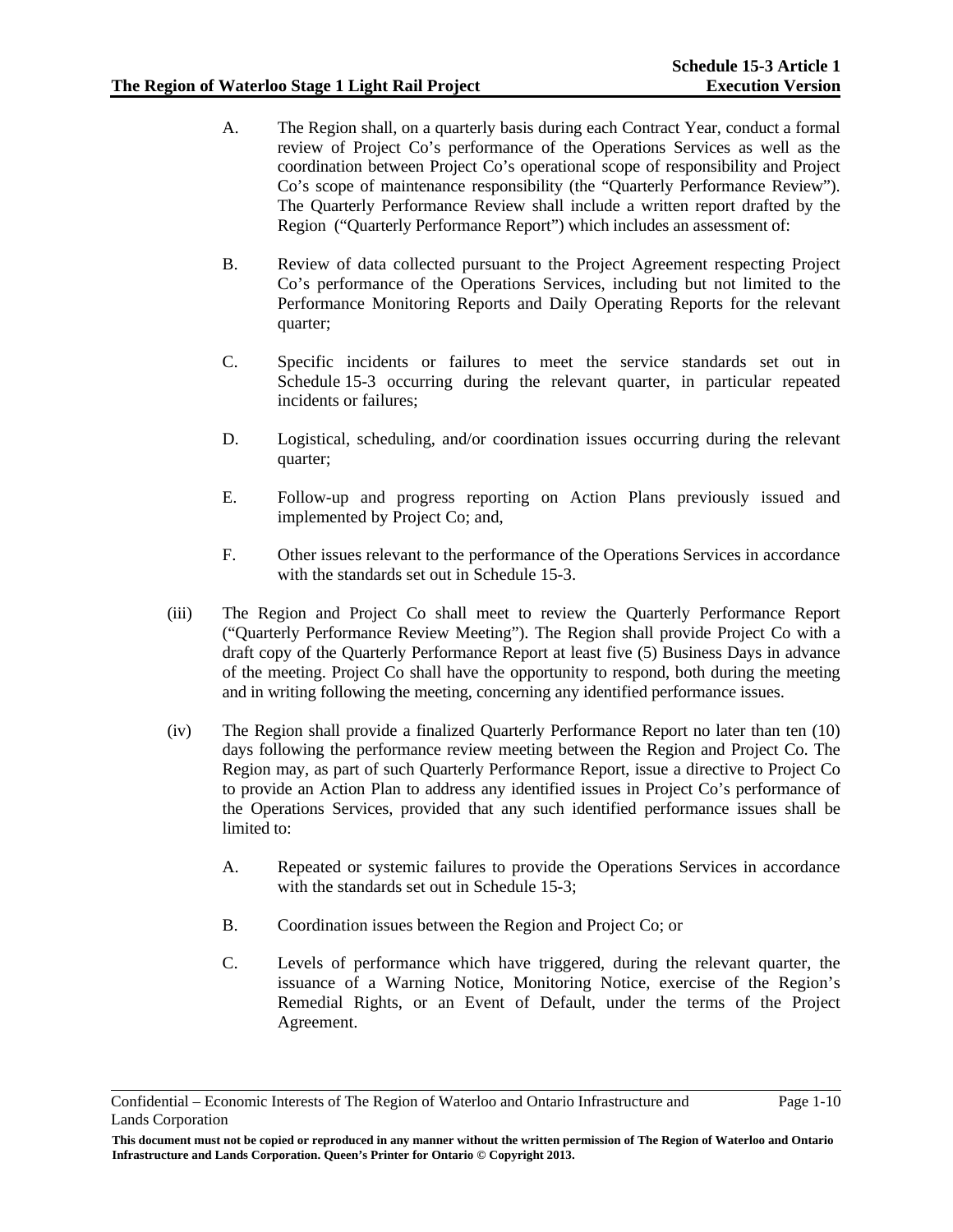Page 1-11

- (v) If so required by the Region, Project Co shall provide such Action Plan for the Region's review and approval within twenty-one (21) days of the Region's written request. The Action Plan shall include:
	- A. A clear statement of the performance issues to be addressed;
	- B. A clear statement of the methodology to address each issue;
	- C. A timeline for implementing the methodology;
	- D. Clear performance measures and performance targets for each identified issue; and
	- E. An expected timeline for when the methodology will yield the identified performance improvement targets.
- (vi) The Region shall review the Action Plan within five (5) days of receipt and shall, acting reasonably, approve the Action Plan or decline to approve the Action Plan, providing details and a date for resubmission.
- (vii) Coordination of Maintenance Services
	- A. Project Co shall coordinate Preventive Maintenance and Corrective Maintenance activities with the Central Control Facility:
		- 1. All employees of Project Co performing Maintenance on the areas between or adjacent to the tracks shall be governed by the LRT Rules and the Standard Operating Procedures developed by Project Co;
		- 2. All employees of Project Co performing Maintenance on the areas between or adjacent to the tracks shall be certified in LRT Rules and Standard Operating Procedures;
	- B. In addition to the requirements of this Schedule 15-3 pertaining to the development of LRT Rules and Standard Operating Procedures, Project Co shall develop policies and procedures associated with weather related events and/or natural disasters, including but not limited to:
		- A. winter snow and / or freezing rain;
		- B. severe wind;
		- C. extreme rainfalls and / or hail;
		- D. lightning;
		- E. earthquakes;
		- F. extreme hot or cold temperatures; and

**This document must not be copied or reproduced in any manner without the written permission of The Region of Waterloo and Ontario Infrastructure and Lands Corporation. Queen's Printer for Ontario © Copyright 2013.** 

Confidential – Economic Interests of The Region of Waterloo and Ontario Infrastructure and Lands Corporation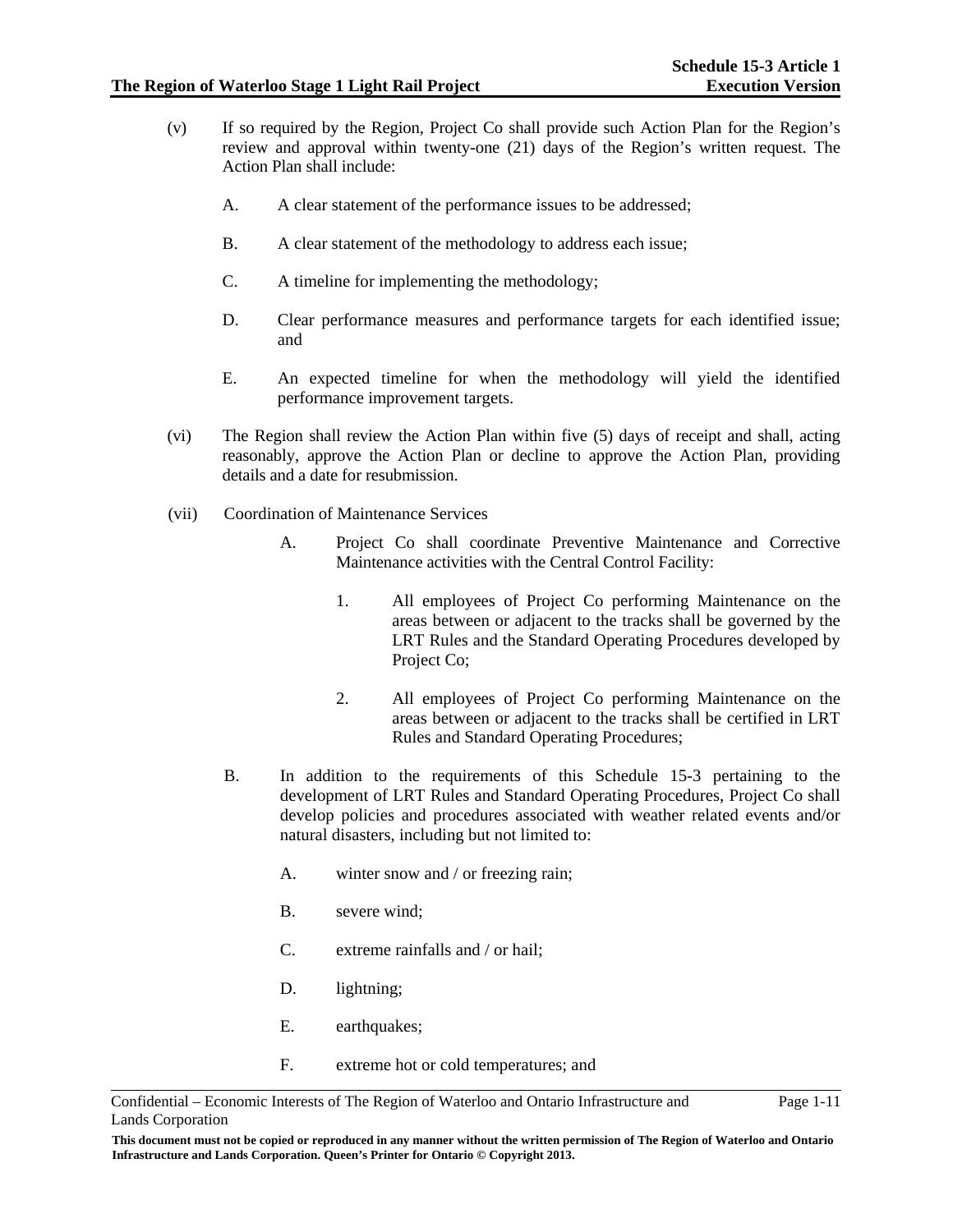- G. flooding.
- C. Project Co shall, in coordination with the Region, define roles and responsibilities of the Parties, communication / reporting protocols, resources available and / or contingent dependent on the severity of the event, standard operating procedures, prior to, during and after the event, and procedures for recovery of System or System components which are partially or completely not functional as a result of the event.
- B. Emergency and Safety Procedures and Investigations shall be in accordance with Schedule 15-3 Article 2 and Project Co's Standard Operating Procedures (SOPs).
- (iv) Traffic and Transit Management
	- A. Project Co is responsible for traffic management in accordance with the Ontario Traffic Manual and any Applicable Law relating to the protection of the safety of the Existing Provincial Highways, Existing Major Municipal Roadways, Existing Transitway, Minor Municipal Roadways and Other Affected Municipal and Federal Roadways Users, Project Co Parties and Other Contractors.
	- B. Project Co is responsible for transit management to the extent required by Project Co to perform its maintenance activities.
	- C. Project Co shall coordinate with the Region and Cities when planning and developing Traffic and Transit Management Plans.
	- D. Project Co's Traffic and Transit Management Plans shall include but are not limited to the following:
		- 1. Maintenance and Rehabilitation Services affecting traffic and / or transit services;
		- 2. Anticipated duration of the Maintenance and Rehabilitation Services;
		- 3. Planned lane closures, full closures, lane shifts, detour routes and diversions;
		- 4. Key Individuals responsible for implementation and management of Traffic and Transit Management Plan;
		- 5. Provisions for Permits and / or Approvals required by the Region and Cities, including permitted times for lane closures, full closures, lane shifts, detour routes and diversions, and detouring and / or mitigation measures to maintain transit services; and
		- 6. Coordination with Others that may be required as a result of the implementation of Project Co's Traffic and Transit Management Plans.

Confidential – Economic Interests of The Region of Waterloo and Ontario Infrastructure and Lands Corporation

**This document must not be copied or reproduced in any manner without the written permission of The Region of Waterloo and Ontario Infrastructure and Lands Corporation. Queen's Printer for Ontario © Copyright 2013.**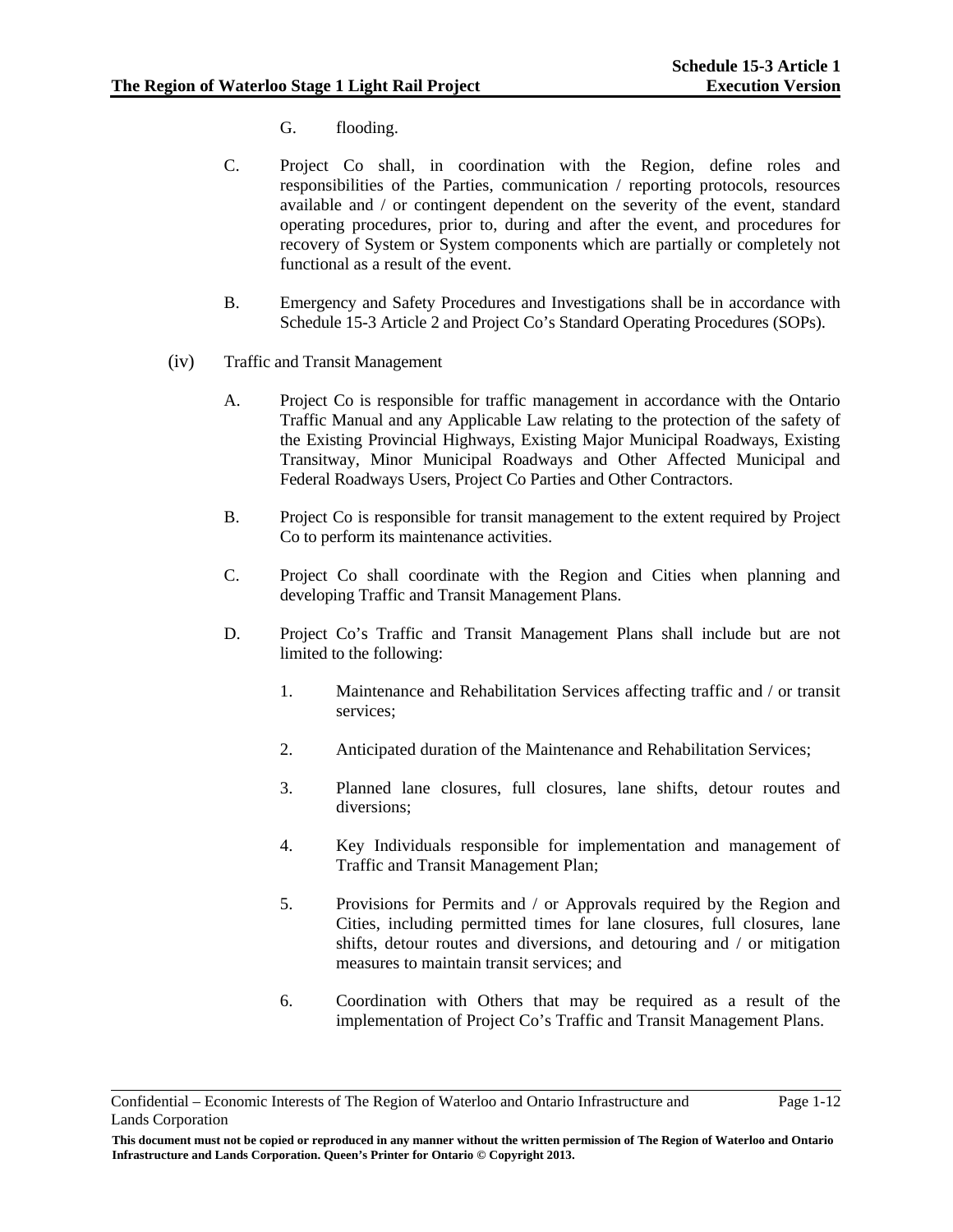Page 1-13

- E. Prior to implementation of Traffic and Transit Management Plans, Project Co shall obtain all required permits and approvals from the Region and Cities.
- F. During implementation of Traffic and Transit Management Plans, Project Co shall:
	- 1. Coordinate with the Region and Cities on all closures, full closures, detour routes, lane shifts and diversions on roads that intersect or cross Major Municipal Roadways, Transitway and Minor Municipal Roadways.
	- 2. Obtain all required closure permits or approvals.
	- 3. Notify the Region and Cities immediately of any changes to a closure, full closure, detour route, lane shift and diversion, or anticipated problems that may delay the opening time / removal of the traffic control measures and / or removal of detouring and / or mitigation measures to maintain transit services, stating the closure / permit notification number and details of the changes to and/or problems with the closure, full closure, detour route, lane shift and diversion.
- (l.) Costs Incurred by Project Co
	- (i) The Region shall not reimburse Project Co for costs incurred by Project Co as a result of any Maintenance Emergency.
	- (ii) The Region shall reimburse Project Co for costs incurred by Project Co as a direct result of performing its obligations in response to a Non-Maintenance Emergency on the System (the "Emergency Costs"), in accordance with the procedure set out in Schedule 22 – Variation Procedure.
	- (iii) In the event that an Emergency is confirmed or determined by the Region to be a Non-Maintenance Emergency, the Region shall promptly so notify Project Co. Within 10 Business Days following the Region's notification with respect to a Non-Maintenance Emergency, Project Co shall submit to the Region an invoice for its Emergency Costs determined in accordance with Schedule 22 – Variation Procedure, with the changes necessitated by context.
	- (iv) Upon receipt of an invoice from Project Co pursuant to Schedule 22 Variation Procedure, the Region shall evaluate the invoiced amount of the Emergency Costs to Project Co on the basis of the Region's record of the actions taken by Project Co in response to the Non-Maintenance Emergency. The Region shall pay all amounts it determines to be due and payable as Emergency Costs.
	- (v) In the event that the Region's evaluation of the Emergency Costs differs from the invoiced amount, Project Co may refer the matter to the Dispute Resolution Procedure.

Confidential – Economic Interests of The Region of Waterloo and Ontario Infrastructure and Lands Corporation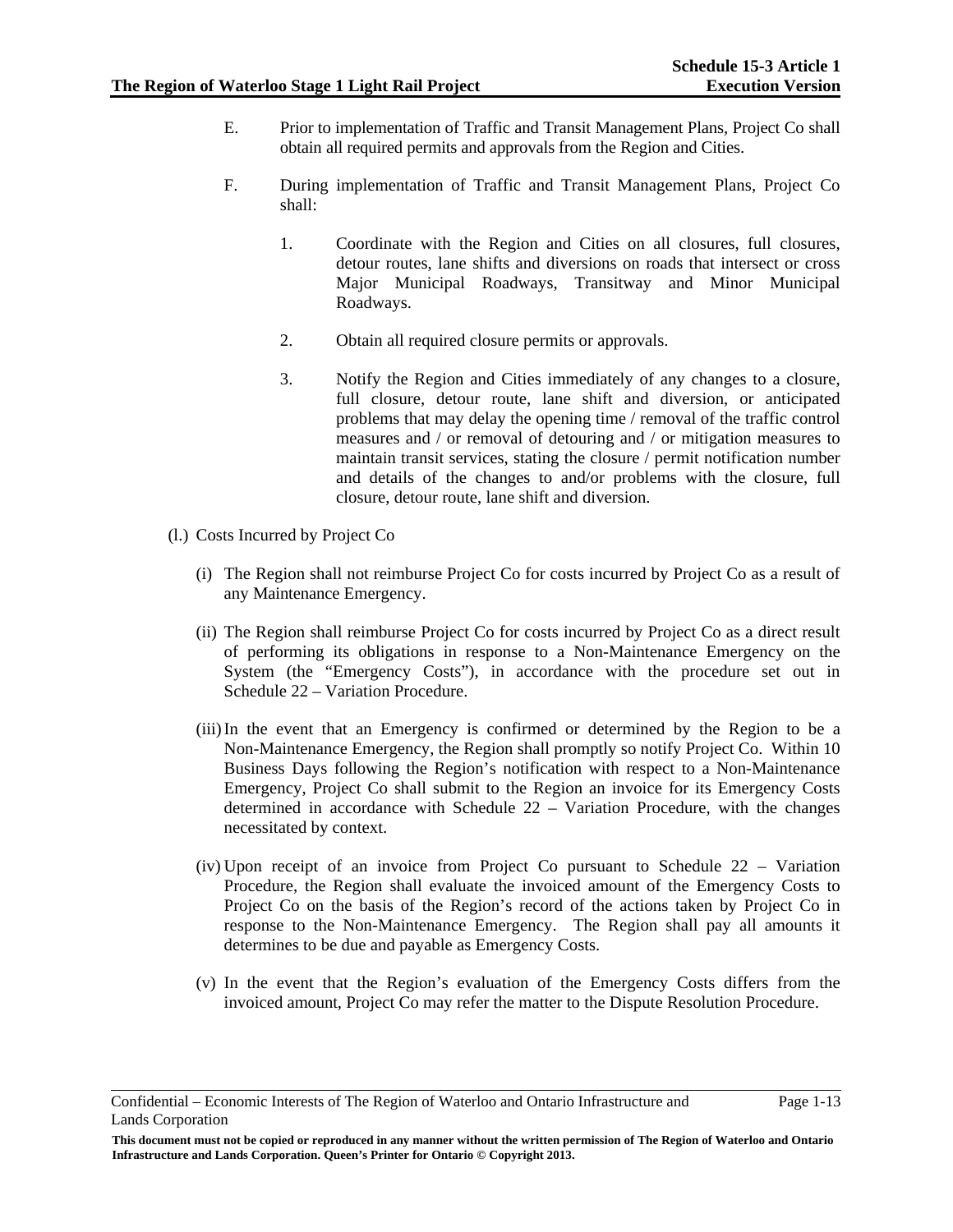#### **1.10 Maintenance and Rehabilitation Plan**

- (a) Project Co shall develop and submit pursuant to Schedule 10 Review Procedure a Maintenance and RehabilitationPlan which includes but is not limited to the requirements of this schedule. The Maintenance and Rehabilitation Plan shall be submitted 90 days prior to the Commissioning phase as prescribedin Schedule 14 of the Project Agreement.
	- (i) The Maintenance and Rehabilitation Plan shall, without limitation and at all times during the Maintenance Term, include the following for the System:
		- A. a Custodial Maintenance Plan;
		- B. a Corrective Maintenance Plan; and
		- C. a Preventive Maintenance Plan.
	- (ii) Starting the Contract Year following Revenue Service, Project Co shall provide an Annual Preventive Maintenance Plan for each Contract Year which shall comply with the Maintenance and Rehabilitation Plan. The Annual Preventive Maintenance Plan shall be submitted to the Region at least 60 days prior to the commencement of the Contract Year to which the Annual Preventive Maintenance Plan applies. The Region shall be entitled to review the Annual Preventive Maintenance Plan in accordance with Schedule 10 – Review Procedure.
- (b) Project Co shall ensure that it has sufficient staff, equipment and materials, and that there shall be proper procedures and processes in place to fulfill its obligations to perform Custodial Maintenance, Preventive Maintenance and Corrective Maintenance. Project Co shall ensure that Project Co and Contractors employed in the execution of the Maintenance Services implement policies, processes and procedures to remedy any defects in a timely and effective manner in order to maintain Project Co's obligations to provide the Scheduled Revenue Service Vehicles and in accordance with the Vehicle Maintenance Requirements and Standards in Exhibit D.
- (c) Compliance with Maintenance Plans
	- (i) Project Co shall perform Maintenance in accordance with and implement the Maintenance and Rehabilitation Plan.
- (d) Revision of M&R Plan
	- (i) Project Co may at any time during the Maintenance Term, propose a revision to the Maintenance and Rehabilitation Plan, which Project Co shall propose in accordance with Schedule 10.
		- A. In the event that a proposed revision pursuant to Schedule 15-3 Article 1 Section 1.10(d):
			- 1. results in increased costs to the Region in any Contract Year of the Maintenance Term; or
			- 2. results in any adverse change to Operations;

the proposed revision shall constitute a variation and the provisions of Schedule 22 shall apply. For further certainty, in the event that a proposed revision constitutes a Variation pursuant to this Schedule 15-3 Article 1 Section 1.10(d), the Maintenance and Rehabilitation Plan shall not be amended except in accordance with Schedule 22.

Confidential – Economic Interests of The Region of Waterloo and Ontario Infrastructure and Lands Corporation

**This document must not be copied or reproduced in any manner without the written permission of The Region of Waterloo and Ontario Infrastructure and Lands Corporation. Queen's Printer for Ontario © Copyright 2013.**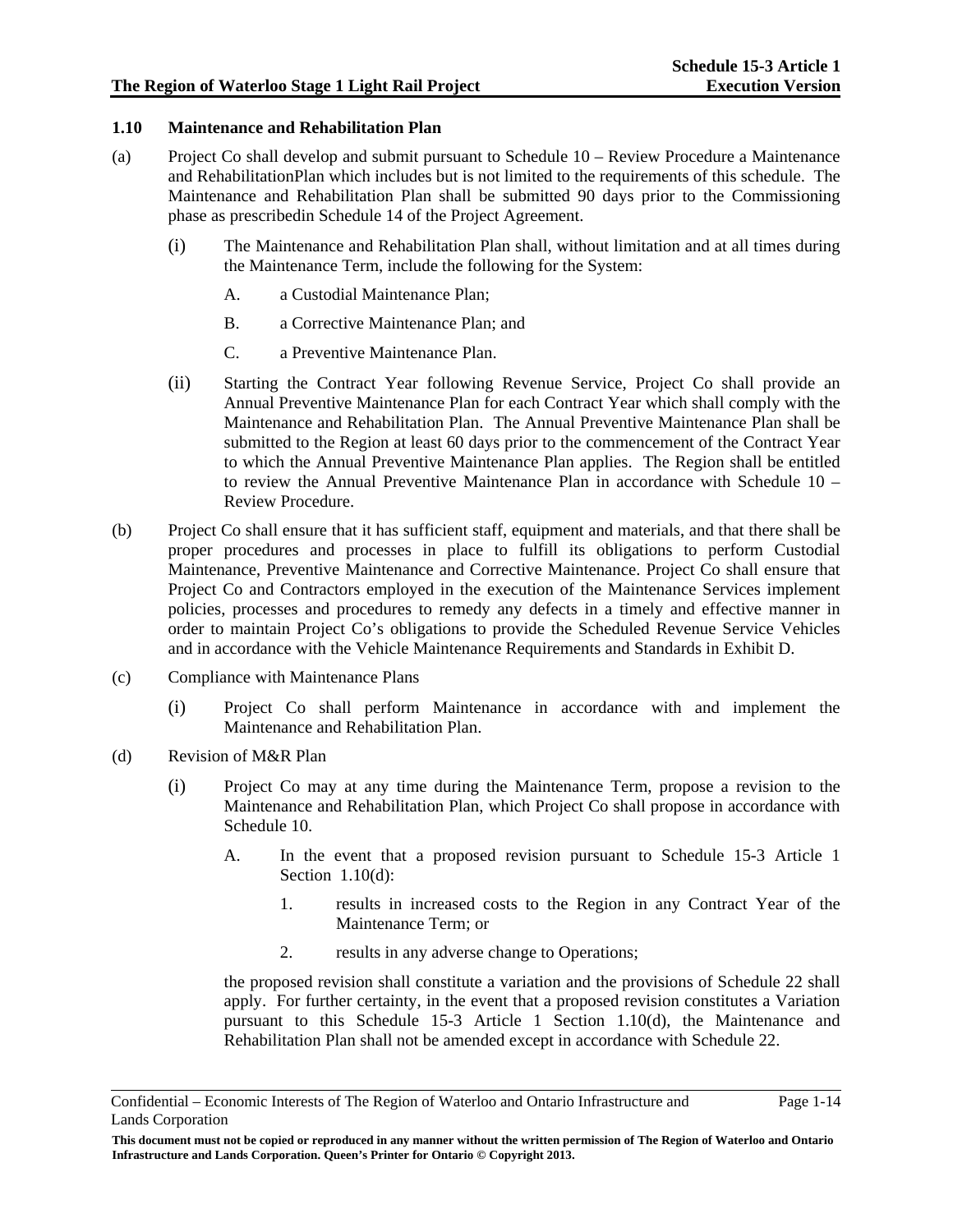- (ii) In the event that a proposed revision does not constitute a Variation pursuant to Schedule 15-3 Article 1 Section 1.4(d), should the Region determine that it disagrees with the proposed revisions, the Region may refer the matter to Schedule 27 of the Project Agreement (Dispute Resolution Procedure) for a resolution.
- (iii) The Region may at any time during the Maintenance Term, in its Discretion, propose a revision to the Maintenance and Rehabilitation Plan, and the provisions of Schedule 22. In the event that the proposed revision does not constitute a Variation pursuant to Schedule 15-3 Article 1, Section 1.4(d), should Project Co determine that the proposed revisions are unnecessary, Project Co may refer the matter to Schedule 27 of the Project Agreement – Dispute Resolution Procedure for resolution.
- (iv) In the event that the proposed revision does not constitute a Variation, subject to Schedule 15-3 Article 1 Section 1.10 (d)(v), the Maintenance and Rehabilitation Plan shall be deemed to have been amended in accordance with a proposed revision pursuant to Schedule 10, failing which the Maintenance and Rehabilitation Plan shall not be amended except as mutually agreed between the Parties or in accordance with the Schedule 27.
- (v) Notwithstanding Schedule 15-3 Article 1 Section 1.10 (d)(iv), the Maintenance and Rehabilitation Plan shall be deemed to be amended pursuant to Schedule 22.

### **1.11 Compliance**

- (a) Inspection and Right of Access
	- (i) In addition to the rights stated elsewhere in the Project Agreement, the Region shall have all rights with respect to oversight and monitoring of Project Co's performance, to inspect and audit the System including the Vehicles in order to provide assurance that Project Co is performing its obligations under the Project Agreement.
	- (ii) The Region shall ensure that any interference with the performance of the Maintenance Services which may be caused by any inspection conducted or authorized by the Region is limited to the minimum interference necessary to conduct such inspection.
	- (iii) Where the Region exercises its right to inspect or audit**,** a representative of Project Co shall be present during such inspection or audit. In no event shall the Region's exercise of its right to inspect or audit or the presence or absence of a representative of Project Co during any such inspection or audit relieve Project Co of any of its obligations under this Schedule 15-3. The Region's right to inspect and audit the records and reports required to be kept under the Project Agreement shall be subject to the right of Project Co to withhold financial information unrelated to information the Region would reasonably require to exercise to the Region's rights and obligations under the Project Agreement.
	- (iv) The Region has a right, at all reasonable times during the Maintenance Term, subject to Schedule 15-3 Article 1 Section 1.11(a)(vi), to access and inspect the System (including carrying out sample checks) and any work Project Co undertakes on the System, so as to confirm:
		- A. the adequacy of the supervision by Project Co for any Maintenance; and
		- B. that the System is being maintained in accordance with the terms of the Project Agreement.

Confidential – Economic Interests of The Region of Waterloo and Ontario Infrastructure and Lands Corporation

**This document must not be copied or reproduced in any manner without the written permission of The Region of Waterloo and Ontario Infrastructure and Lands Corporation. Queen's Printer for Ontario © Copyright 2013.**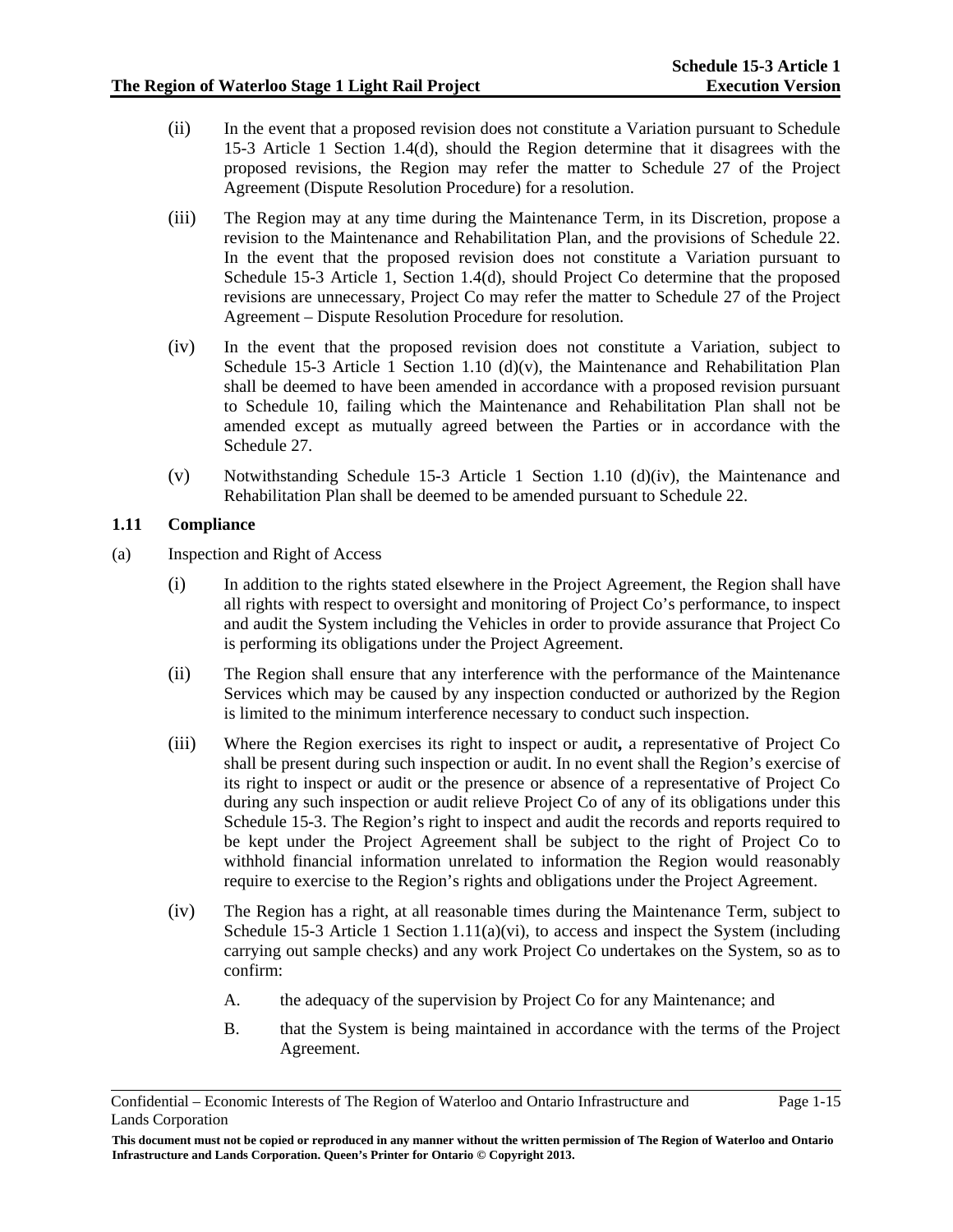- (v) The Region may at any time appoint an agent for the purposes of carrying out any inspection or audit pursuant to the Project Agreement. The Region will in a timely way advise Project Co of any requirement for Corrective Maintenance or Custodial Maintenance of which it becomes aware.
- (vi) The Region may at any time advise Project Co that it requires access to the Maintenance and Storage Facility or other facility controlled by Project Co for the purposes of inspecting Vehicles or other elements of the System. The Region shall provide notice to Project Co two (2) Business Days in advance of any planned inspection or audit for which it or its agents require access to the Maintenance and Storage Facility.
- (vii) Upon the Region's request, acting reasonably, Project Co shall grant the Region access to the Operations, Maintenance and Storage Facility (OMSF) for the purpose of conducting educational tours of the System for the public and other interested Persons, provided that the Region shall give Project Co five (5) business days notice of any planned tour of the Maintenance and Storage Facility and provided that the Region's conduct of any such tour shall not impede performance of the Maintenance Services.
- (b) Safety Audit
	- (i) Without limitation of the rights of the Region pursuant to Schedule 15-3 Article 1 Section 1.11(a) and otherwise provided in this Agreement, the Region shall be entitled at any time during the Maintenance Term to inspect and audit the System (including the Maintenance and Storage Facility) and the records and reports required to be kept under the Project Agreement, including without limitation records of work orders respecting the Maintenance Services, for the purpose of conducting a Safety Audit.
	- (ii) Project Co shall cooperate with the Region to facilitate any Safety Audit. Project Co shall grant to the Region and its agents, upon the Region's request, access to the Maintenance and Storage Facility and all Vehicles located therein for purposes of conducting a Safety Audit.
- (c) Review of Performance
	- (i) Project Co shall comply with the requirements of the ISO 9001: 2008 standards for quality management systems, as amended from time to time. For further certainty, Project Co shall conduct regularly scheduled reviews of its performance in meeting these standards and provide to the Region a written report on such performance. Project Co shall participate in consultations with the Region regarding Project Co's performance.

#### **1.12 Access to Maintenance Records**

- (a) The Region's Right to Information
	- (i) Without derogation from any of the other rights of the Region under the Project Agreement including this Schedule 15-3, the Region shall have the right to obtain from Project Co, and Project Co shall deliver to the Region as soon as possible and in no event later than seven (7) days following a written request by the Region, any reasonable information which is in the possession of or available to Project Co and which is directly related to the Maintenance Services or the System. Notwithstanding any provisions in this Schedule 15-3 which entitle the Region to obtain access to or require production of information which is in the possession of or available to Project Co, Project Co shall not be required to deliver any business records which are legally privileged (save for reports

Confidential – Economic Interests of The Region of Waterloo and Ontario Infrastructure and Lands Corporation

**This document must not be copied or reproduced in any manner without the written permission of The Region of Waterloo and Ontario Infrastructure and Lands Corporation. Queen's Printer for Ontario © Copyright 2013.**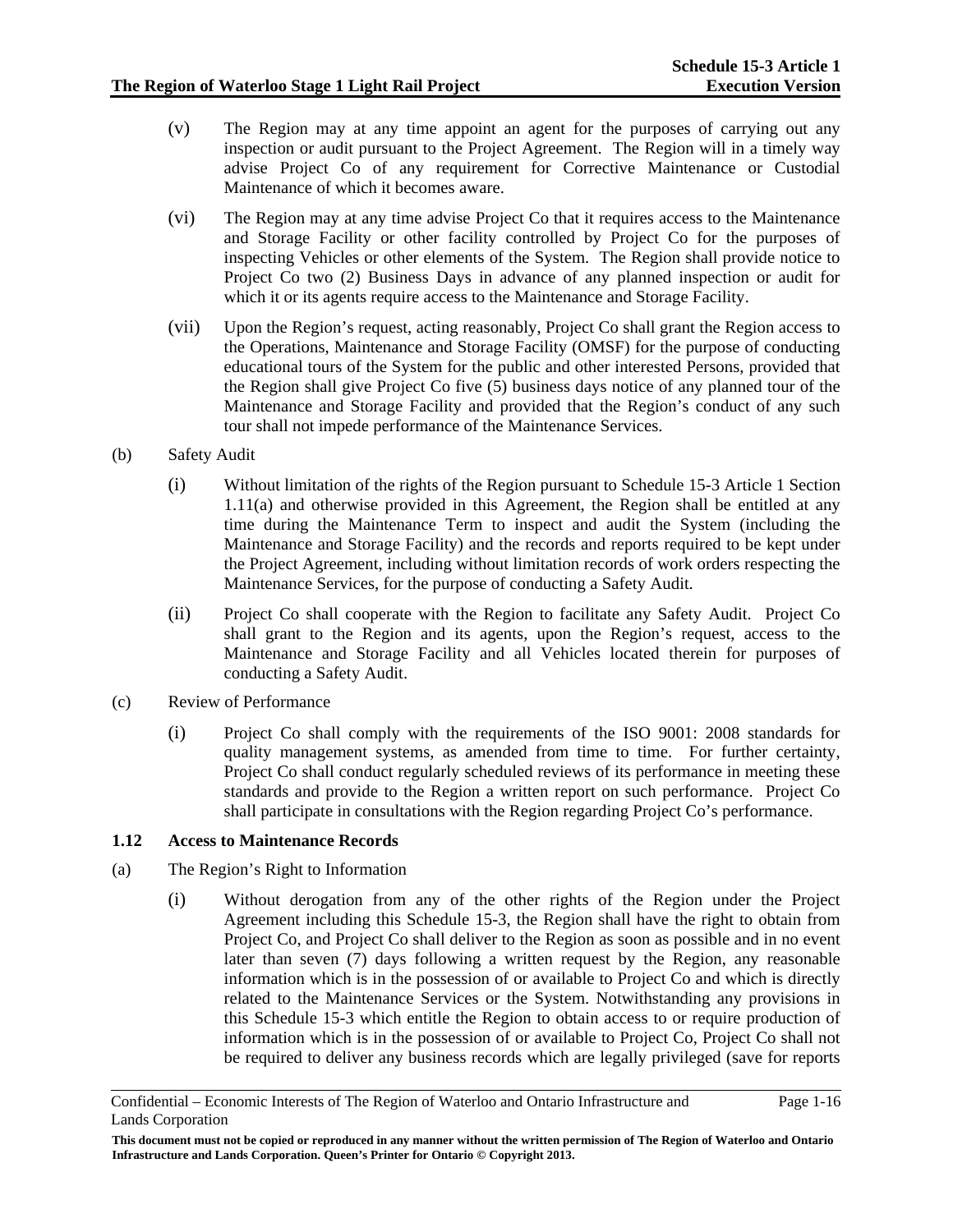prepared by environmental consultants other than in contemplation of litigation) or contain confidential financial information which confidential information is not reasonably required by the Region for its purposes.

- (b) Audits and Inspections
	- (i) The Region may, upon prior written notice of one (1) week to Project Co, inspect and audit the records and reports required to be kept under the Project Agreement, including financial records respecting the Maintenance Services. The Region's right to inspect and audit the records and reports required to be kept under the Project Agreement shall be subject to the right of Project Co to withhold financial information unrelated to information the Region would reasonably require for its purposes related to the Region's rights and obligations under the Project Agreement. The Region shall be entitled to make copies or take extracts of Project Co's documents subject to providing Project Co with a list of the documents or extracts that have been taken. Such inspection and/or audit may take place at any reasonable time during Project Co's regular business hours at Project Co's place of business in the Operations, Maintenance and Storage Facility or such other location where such records are regularly kept. Such inspection and audit shall be at the Region's cost.
	- (ii) Prior to any inspection or audit by the Region, Project Co may require the Region and its auditors to execute confidentiality agreements acceptable to Project Co, acting reasonably, in respect of the subject matter of the audit or inspection, subject to requirements of Law where information or portions thereof cannot be kept confidential.

### **1.13 Records and Reporting**

- (a) Records and Reporting Obligations
	- (i) Project Co will record and retain for review and audit by the Region, upon the Region's request, the following information:
		- A. Comprehensive Custodial Maintenance, Preventive Maintenance, Corrective Maintenance, Handover Maintenance and other Maintenance records for the System including without limitation all Defects and Deficiencies identified, the date and time of the Maintenance activity undertaken in response, detailed work orders, the scope of the activity including the labour and materials used an indication of compliance or non-compliance with the Maintenance and Rehabilitation Plan;
		- B. records of all purchases, supplier invoices and transactions related to Non-Maintenance Emergency repairs;
		- C. automatically collected comprehensive electronic records of all train movements including actual arrival and departure times at all Stations in the format described in Schedule 15-3 to the Project Agreement;
		- D. automatically collected electronic Passenger counts;
		- E. automatically collected electronic records of all security alarms, equipment status or failure indicators, including the nature of the indicator, the date and time of occurrence and the date and time of the indicator clearance;

Confidential – Economic Interests of The Region of Waterloo and Ontario Infrastructure and Lands Corporation

**This document must not be copied or reproduced in any manner without the written permission of The Region of Waterloo and Ontario Infrastructure and Lands Corporation. Queen's Printer for Ontario © Copyright 2013.**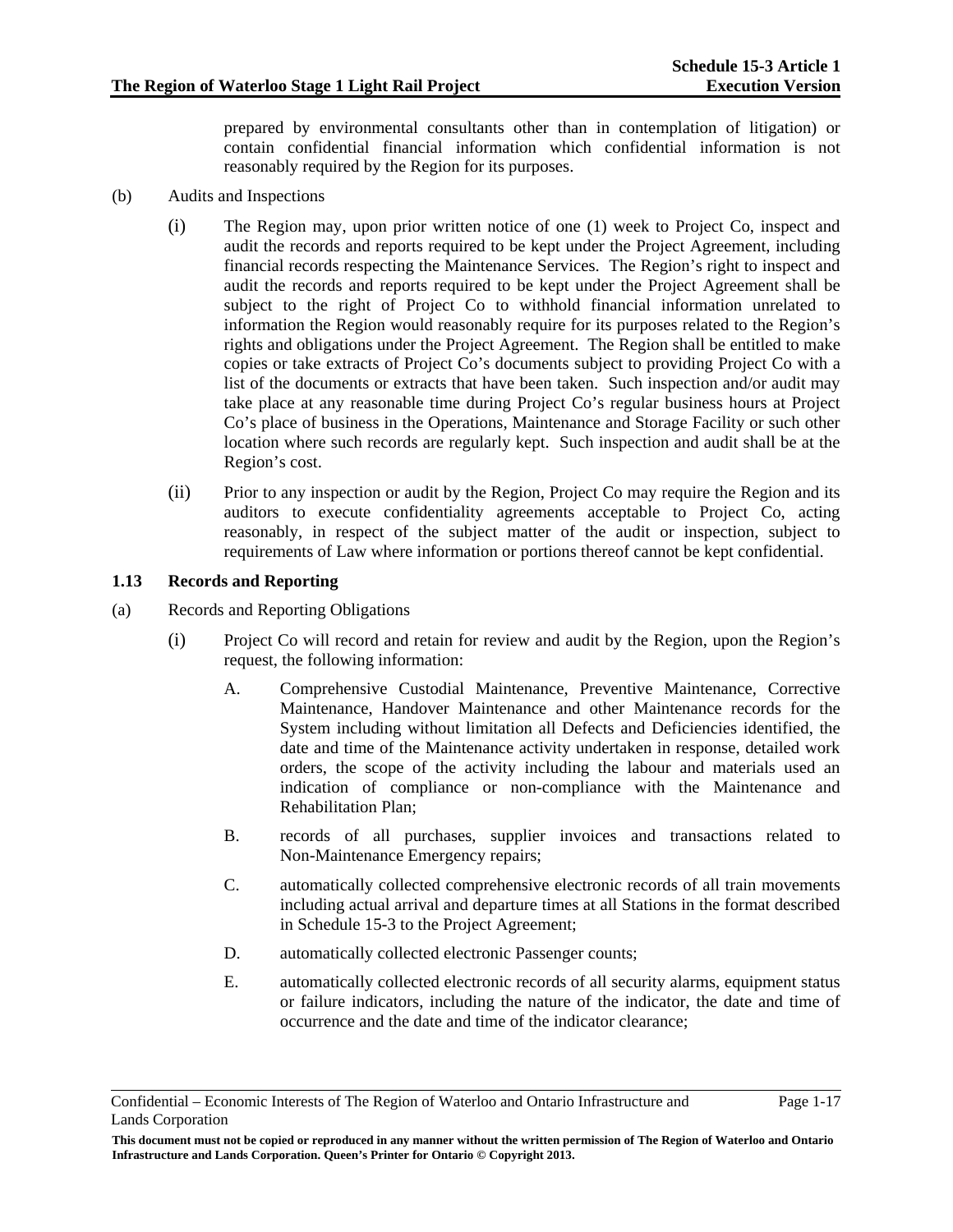- F. automatically or manually recorded descriptions of the actions initiated to respond to the incidents reported in the Exhibits;
- G. automatically or manually recorded information regarding incidents involving Passenger and employee Security or Safety, including the date and time of occurrence and the response taken;
- H. automatically or manually recorded incidents involving damage to or Deficiencies existing in the System affecting Passengers, including date and time of occurrence and response taken;
- I. automatically recorded Vehicle time and distance operated information for each Vehicle for the life of the Vehicle;
- J. maintenance activities undertaken in response to a Non-Maintenance Emergency repair and the costs of such activities;
- K. the records in respect of Events of Vandalism and associated Vandalism Repair Costs required by Exhibit J to this Schedule 15-3; and
- L. all such other reports, records and information regarding the System which the Region may reasonably require from time to time.
- (ii) Project Co shall prepare monthly status reports identifying all Maintenance performed on the System within the last month of each Contract Year (the **"Monthly Activity Report"**)**,** and shall submit the Monthly Activity Reports to the Region for review within seven (7) business days after each completed month.
- (iii) Project Co shall use an electronic asset management system (the **"Maintenance Management System"**) to track Maintenance activities performed on all major components of the System, including all information which Project Co is required to record pursuant to Schedule 15-3 Article 1 Section 1.12. Project Co shall prepare monthly summary reports of such Maintenance activities, which shall be submitted to the Region as part of the Monthly Activity Report. The Region shall have access to the Maintenance Management System at all times for purposes of review, and for further certainty including remote access by a secured web based software for sharing information.
- (iv) The "**Maintenance Management System**" shall include reliability and maintainability monitoring and reporting capabilities. Project Co shall produce monthly reliability and maintainability reports including a two year moving history for all major systems and subsystems, including but not limited to:
	- A. Light Rail Vehicles;
	- B. Train Control and Signaling;
	- C. Track and Maintenance of Way;
	- D. Substations and Overhead Catenary;
	- E. Structures;
	- F. Facilities including LRT Stops and the Operations, Maintenance & Storage Facility;

Confidential – Economic Interests of The Region of Waterloo and Ontario Infrastructure and Lands Corporation

**This document must not be copied or reproduced in any manner without the written permission of The Region of Waterloo and Ontario Infrastructure and Lands Corporation. Queen's Printer for Ontario © Copyright 2013.**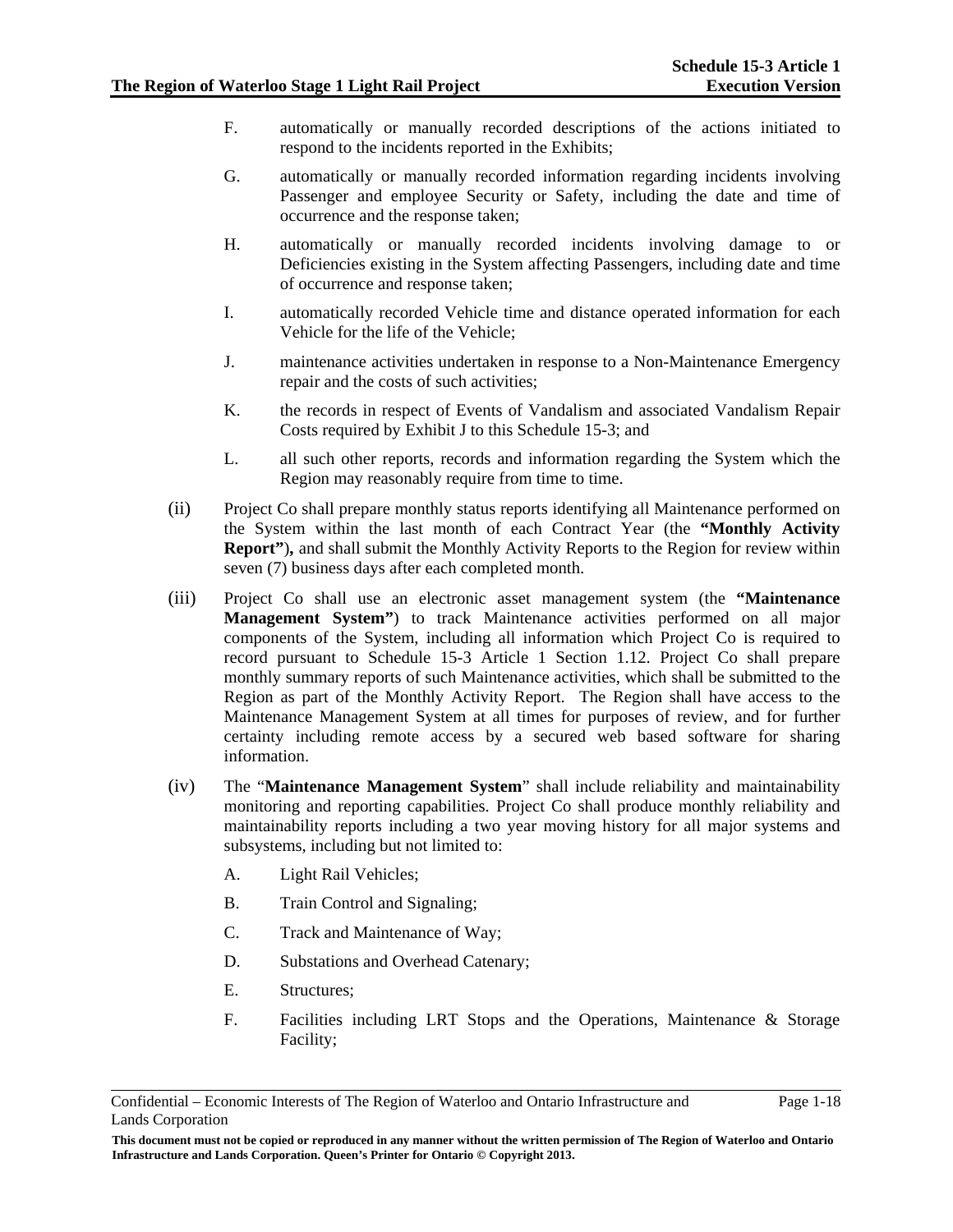- G. Shop Equipment; and
- H. Maintenance of Way Equipment.
- (v) Project Co shall produce reliability and maintainability reports utilizing key performance indicators including but not limited to:
	- A. Mean Distance Between Maintenance Failures;
	- B. Mean Distance Between All Failures;
	- C. Mean Time Between Maintenance Failures;
	- D. Mean Time Between All Failures;
	- E. LRV Fleet Availability;
	- F. Backlog of Deferred Maintenance; and
	- G. Campaign/Modifications Programs
- (vi) As part of the Maintenance Management System as described in Schedule 15-3 Article 1 Section 1.13, Project Co shall prepare and submit to the Region a daily report (the **"Daily Report"**), in accordance with Appendix A, which shall include, but not be limited to:
	- A. Deficiencies of which Project Co has become aware;
	- B. Maintenance Services which has been undertaken or completed in respect of Deficiencies;
- (vii) Reports
	- A. Project Co shall prepare all reports related to the Maintenance Services, to be submitted by the Region to any federal, provincial or municipal governmental agency, railways and any other third party. Project Co shall also promptly furnish to the Region copies of any citations or complaints issued to Project Co by an enforcement or regulatory body which affect the Maintenance Services or the Vehicles. Project Co will advise the Region and the disposition of such citations or complaints will be coordinated through the Region.
- (b) Licence, Certificate and Permit Records
	- (i) Project Co shall be responsible for completing or cause to be completed all regulatory inspections and testing necessary for the licences, certificates and permits associated with the System during the Operations Term and Maintenance and Rehabilitation Term.
	- (ii) Project Co shall maintain and furnish to the Region records of all licences, certificates, and permits required to be obtained for the performance of the Maintenance Services and Operation of the System.
- (c) Environmental Records, Samplings, and Reports, Project Co shall comply with Schedule 17 Environmental Obligations.

#### **1.14 Changes Required by the Region to Maintain Region Assets**

Without limiting the definition or scope of a "Variation" in Schedule 22, the Region may, without invalidating the Project Agreement, require a Variation from time to time during the Maintenance Term to:

Confidential – Economic Interests of The Region of Waterloo and Ontario Infrastructure and Lands Corporation

**This document must not be copied or reproduced in any manner without the written permission of The Region of Waterloo and Ontario Infrastructure and Lands Corporation. Queen's Printer for Ontario © Copyright 2013.**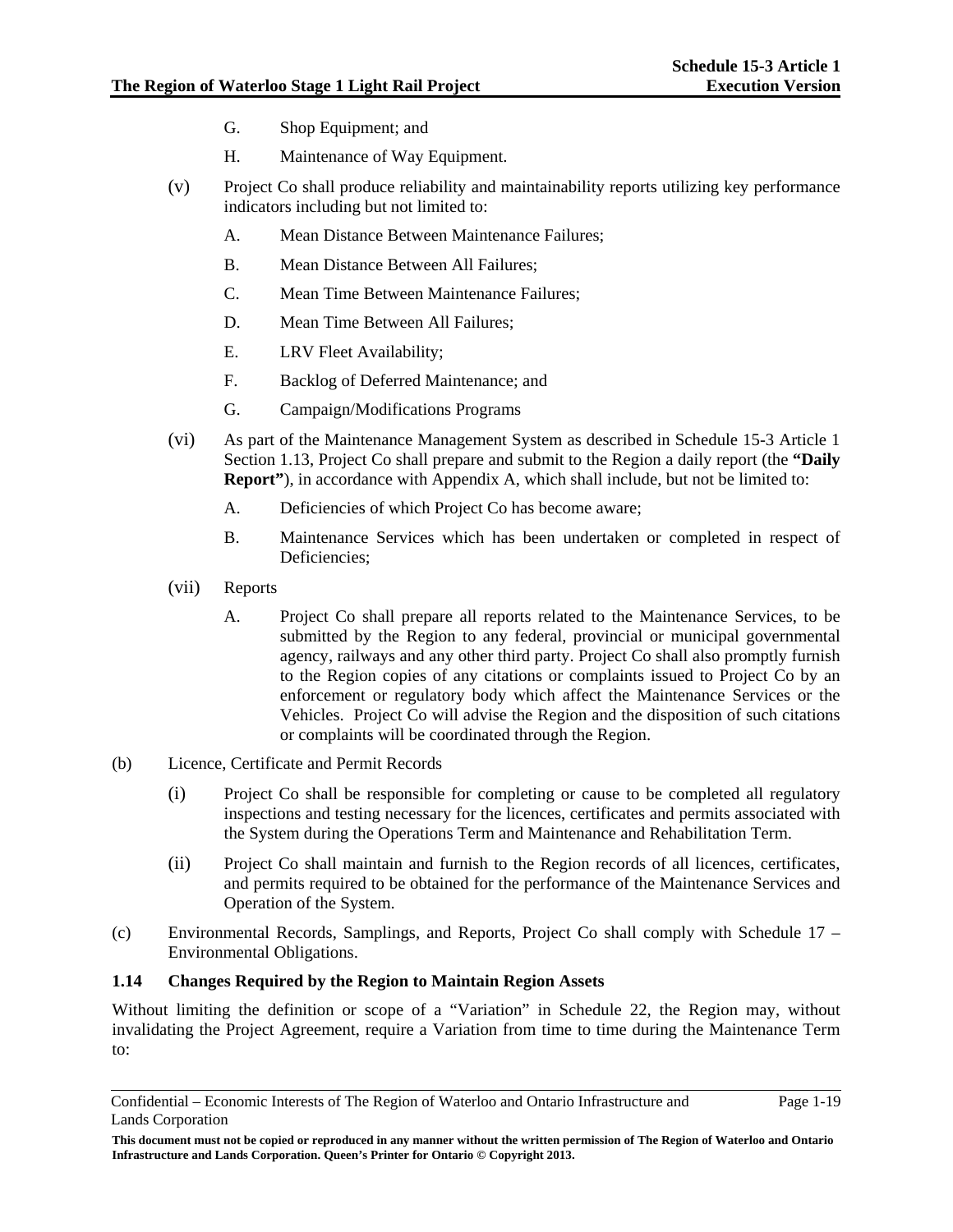- (a) Inspect assets to be maintained by the Region including but not limited to various existing retaining wall and/or bridge structures.
- (b) To effect repairs to assets to be maintained by the Region using Region resources or resources contracted to the Region.
- (c) To contract with Project Co for repairs to Region assets in the event that Project Co prices to perform the work are considered reasonable and commercially acceptable.

#### **1.15 Utilities**

(a) The Region shall be responsible for all regular monthly service charges associated with the operation of the System throughout the Maintenance Term.

#### **1.16 Maintenance and Performance Standards**

- (a) Applicable Standards
	- (i) Project Co shall at all times and in all respects undertake the Maintenance required:
		- A. to meet the Design and Construction Performance Requirements for the System;
		- B. in accordance with Law;
		- C. in accordance with the Safety Management System;
		- D. in accordance with the Security Management System;
		- E. to permit the Operation of the System to meet all of the requirements as outlined in Schedule 15-4 – Operations Requirements; and,
		- F. to meet or exceed the Maintenance and Service requirements including for further certainty the Exhibits to this Schedule.

#### **1.17 Quality Performance Criteria**

(a) Project Co shall comply with the requirements set out in this Schedule and the Project Agreement.

#### **1.18 Specific Region Responsibilities**

- (a) The Region shall be responsible for the following maintenance obligations with respect to the System.
	- (i) existing retaining walls that are within the Lands which have not been modified or altered or improved in any manner by Project Co, and for further certainty as identified in the Maintenance Responsibility Table in Appendix C of this Schedule 15-3;
	- (ii) Fare enforcement and maintenance/servicing of the Ticket Vending Machines (TVMs).
	- (iii) Security services, including policing and by-law enforcement.
	- (iv) existing bridges that are within the Lands which have not been modified or altered or improved by Project Co in any manner as part of Project Co's Work, and for further certainty as identified in the Maintenance Responsibility Table in Appendix C of this Schedule 15-3;
	- (v) communications systems (to the extent of the obligations identified as Region responsibilities in the Maintenance Responsibility Table);

Confidential – Economic Interests of The Region of Waterloo and Ontario Infrastructure and Lands Corporation

**This document must not be copied or reproduced in any manner without the written permission of The Region of Waterloo and Ontario Infrastructure and Lands Corporation. Queen's Printer for Ontario © Copyright 2013.**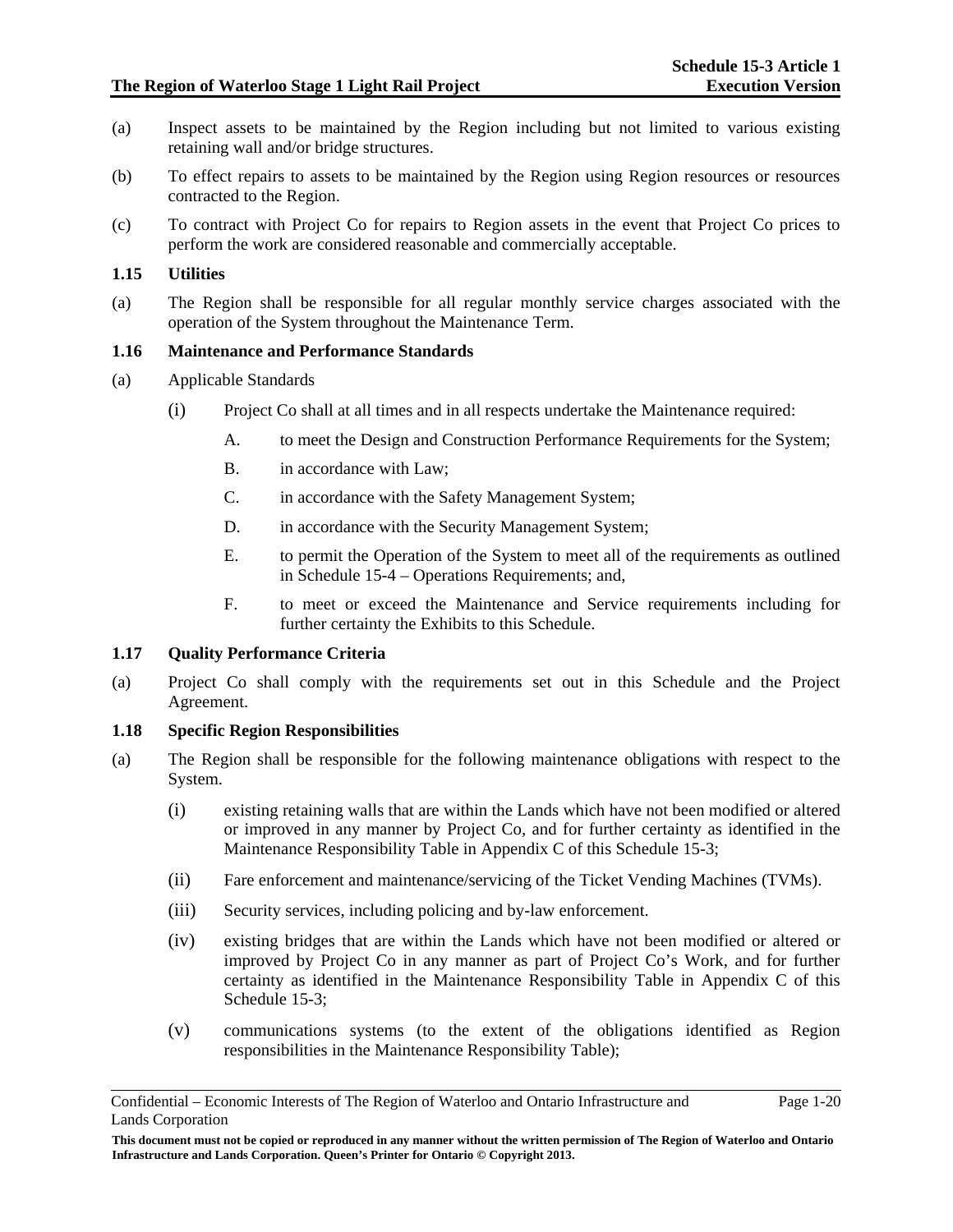- (vi) existing watermains that fall within the Lands, and for further certainty are not contemplated as part of the New Municipal Infrastructure;
- (vii) existing sewers, that fall within the Lands, and for further certainty are not contemplated as part of the New Municipal Infrastructure;
- (viii) existing street lights and illumination that fall within the Lands which have not been modified or altered or improved in any manner by Project Co;
- (ix) traffic signals that are within the Lands;
- (x) existing utilities that are within the Lands; and
- (b) If existing Infrastructure that falls within the Lands is modified or altered or improved by Project Co, Project Co shall be responsible for the existing Infrastructure which modifications, alterations, or improvements have adversely or are considered detrimental to the life cycle or asset preservation requirements and Project Co using all applicable regulations, codes, and specifications and applying engineering principles and Good Industry Practices cannot demonstrate to the Region, with the Region acting reasonably, that the modifications or alterations or improvements are not detrimental to the existing Infrastructure.

#### **1.19 Technical Capacity**

- (a) Project Co shall ensure that, as a result of Project Contracts and Sub-Contracts into which it has entered in accordance with the Project Agreement, it has the necessary professional capabilities, qualifications, licences, skilled personnel, experience, expertise and financial resources, and that it shall provide the necessary tools, equipment and materials, to perform the Maintenance Services in an efficient, professional and timely manner in accordance with the terms and conditions of the Project Agreement.
- (b) Project Co shall ensure that the management assigned to the Maintenance Services, including the management of Project Co, Project Contractors and the Sub-Contractors, as applicable, shall have knowledge and expertise in the area of maintenance of LRT systems, and all components thereof including LRVs, sufficient to fulfill Project Co's obligations under the Project Agreement, and additionally that such management shall have authority to make decisions concerning the daily functions and management of the Maintenance Services consistent with the Project Agreement.
- (c) Technical Support
	- (i) In addition to the requirements of Schedule 14 and notwithstanding Project Co's obligations included in this schedule, Project Co shall provide sufficient technical support and capacity during the Maintenance Term. In fulfilling this requirement, Project Co shall:
		- A. coordinate with the Region for the most efficient and least disruptive effect on the Operation of the System, when the Operation of the System is impaired as a result of any Maintenance Service deficiency;
		- B. coordinate Project Co service providers and deploy Corrective Maintenance Plans required to address any Maintenance Service deficiency; and
		- C. consider lessons learned during this period and propose any improvements to the Maintenance and Rehabilitation Plan, LRT Rules and Procedures, and Standard Operating Procedures.

Confidential – Economic Interests of The Region of Waterloo and Ontario Infrastructure and Lands Corporation

**This document must not be copied or reproduced in any manner without the written permission of The Region of Waterloo and Ontario Infrastructure and Lands Corporation. Queen's Printer for Ontario © Copyright 2013.**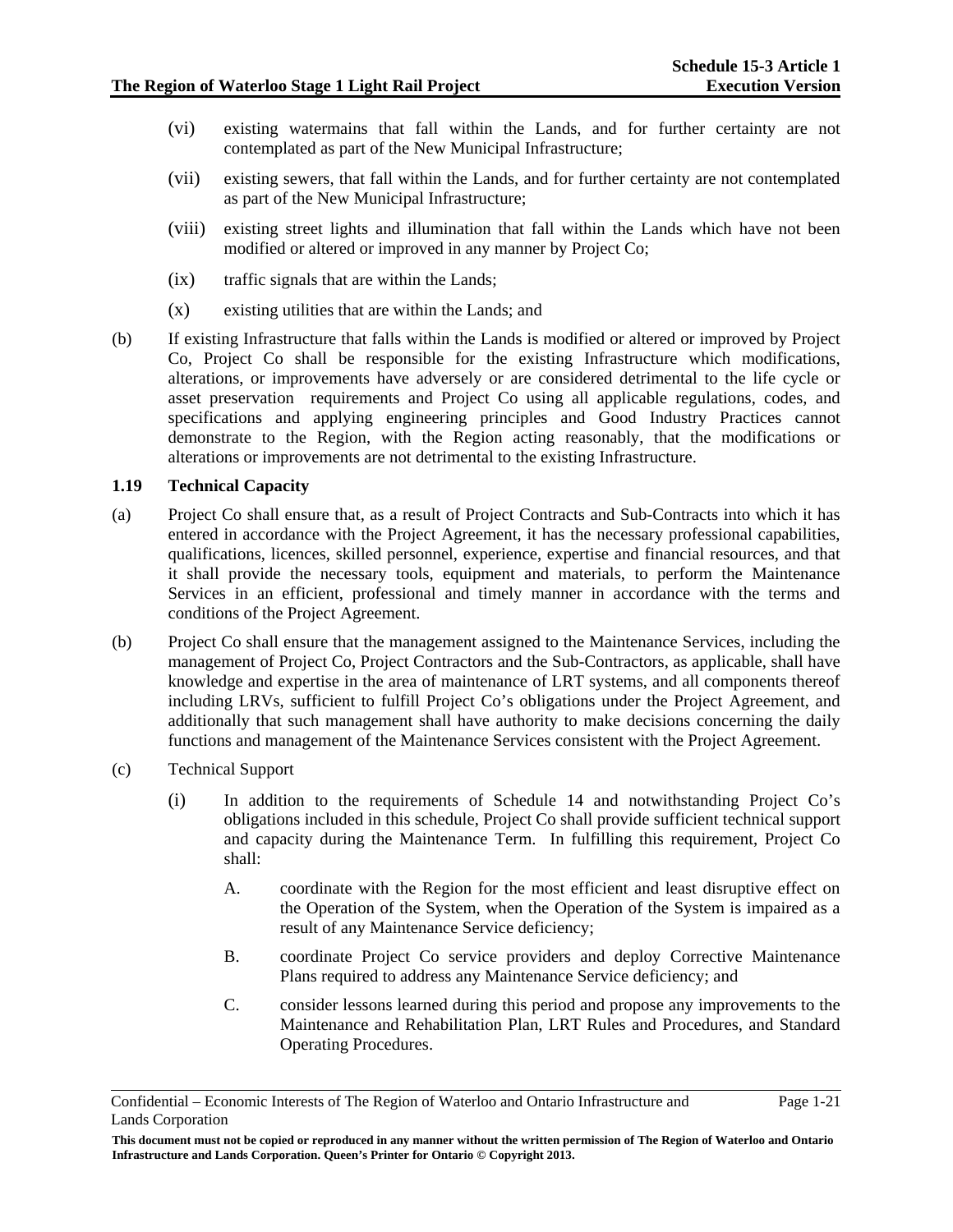### **EXHIBIT A MAINTENANCE AND REHABILITATION PLAN**

### **Project Co shall prepare and submit the Maintenance and Rehabilitation Plan to be attached as Exhibit A in accordance with this Schedule.**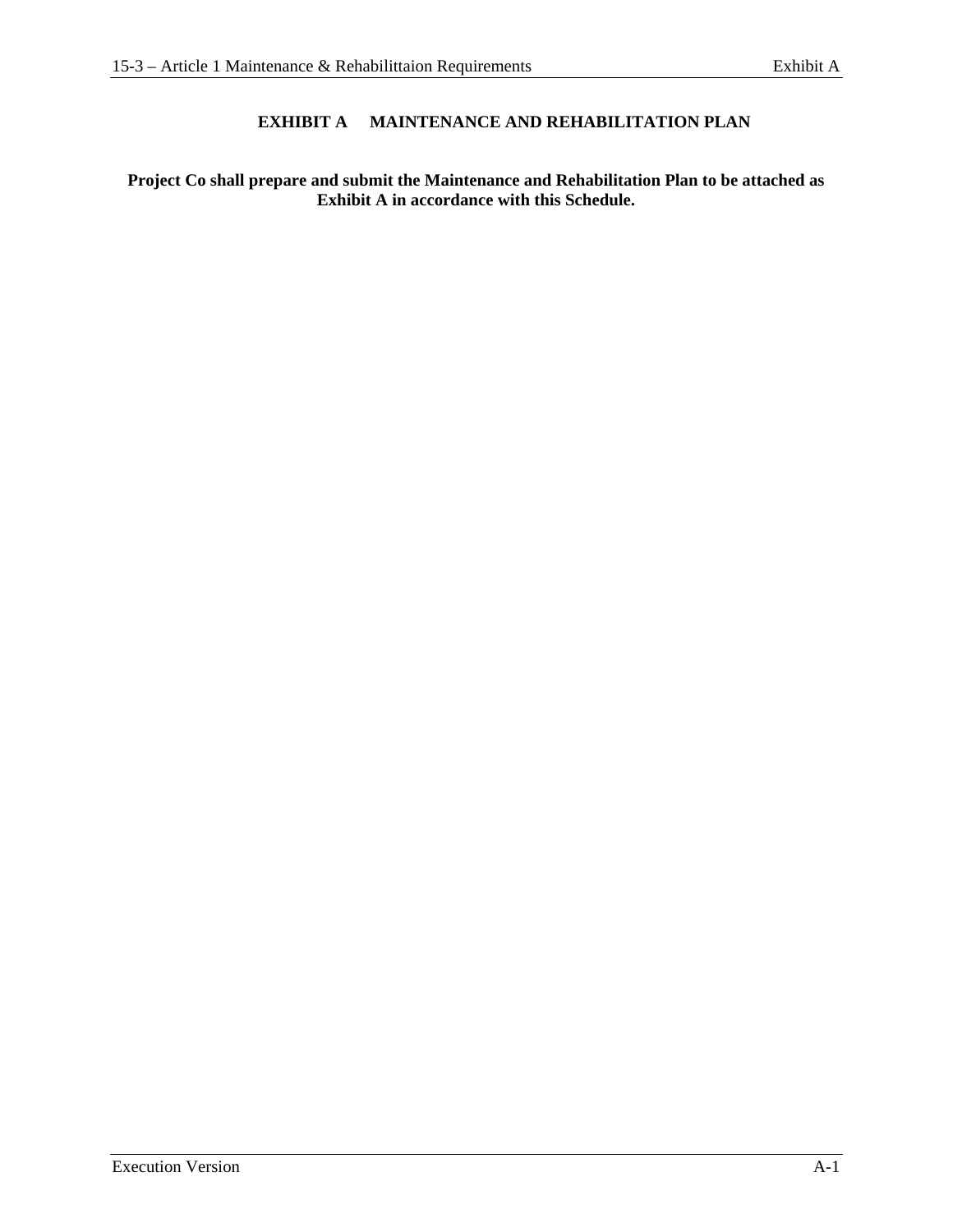#### **EXHIBIT B SYSTEMS MAINTENANCE SERVICES**

#### **B1 Scope of Services**

- (a) Project Co shall be responsible for the Custodial, Preventive, and Corrective Maintenance activities on all of the systems assets, including but not limited to:
	- (i) traction power system, including substations and overhead contact system;
	- (ii) train control system, including the Central Control Facility and control system components supplied by Project Co; and
	- (iii) communications systems for safety and security, and public information.

#### **B2 Service Requirements**

- (i) In general, Project Co shall maintain all systems assets in accordance with its Maintenance and Rehabilitation Plan to ensure that the service levels outlined in the Operating Service Plan can be provided at all times and that the System Service Availability Requirements and Performance Requirements as noted in Schedule 15-3 Article 3 and the Fixed Component Availability Standards are met.
- (ii) Notwithstanding Project Co's obligations to ensure that Traction Power is available, Project Co is not obliged to pay for or supply electricity to the System during the Maintenance Term.
- (iii) Project Co shall maintain the Traction Power System in a state of good repair and working order in requirements of the Fixed Component Availability Standard and in accordance with the approved Corrective and Preventive Maintenance Plans.
- (iv) Project Co shall immediately respond to and repair any failure of any element of the Traction Power System (substation, power distribution, overhead contact system, etc.).
- (a) Train Control
	- (i) Train Controls/Signals
		- A. Project Co shall maintain the Train Control systems in a state of good repair and working order in accordance with the approved Corrective and Preventive Maintenance Plans.
		- B. Project Co shall immediately respond to and repair any failure of any element of the Train Control systems.
		- C. Project Co shall maintain strict version control of all software on all train control and signal systems. Version control records shall be made available for inspection by the Region or by regulatory agencies upon request.
		- D. Project Co shall perform all periodic and corrective maintenance required by the System Safety Plan described in Schedule 15-3 Article 2.
		- E. Project Co shall maintain records of all preventive and corrective maintenance performed on the Train Control systems. These records shall be made available to the Region and to regulatory agencies upon request.
		- F. Project Co shall monitor the security of the Train Control network and shall take counter measures against intrusion attempts. All intrusion attempts shall be reported to the Region.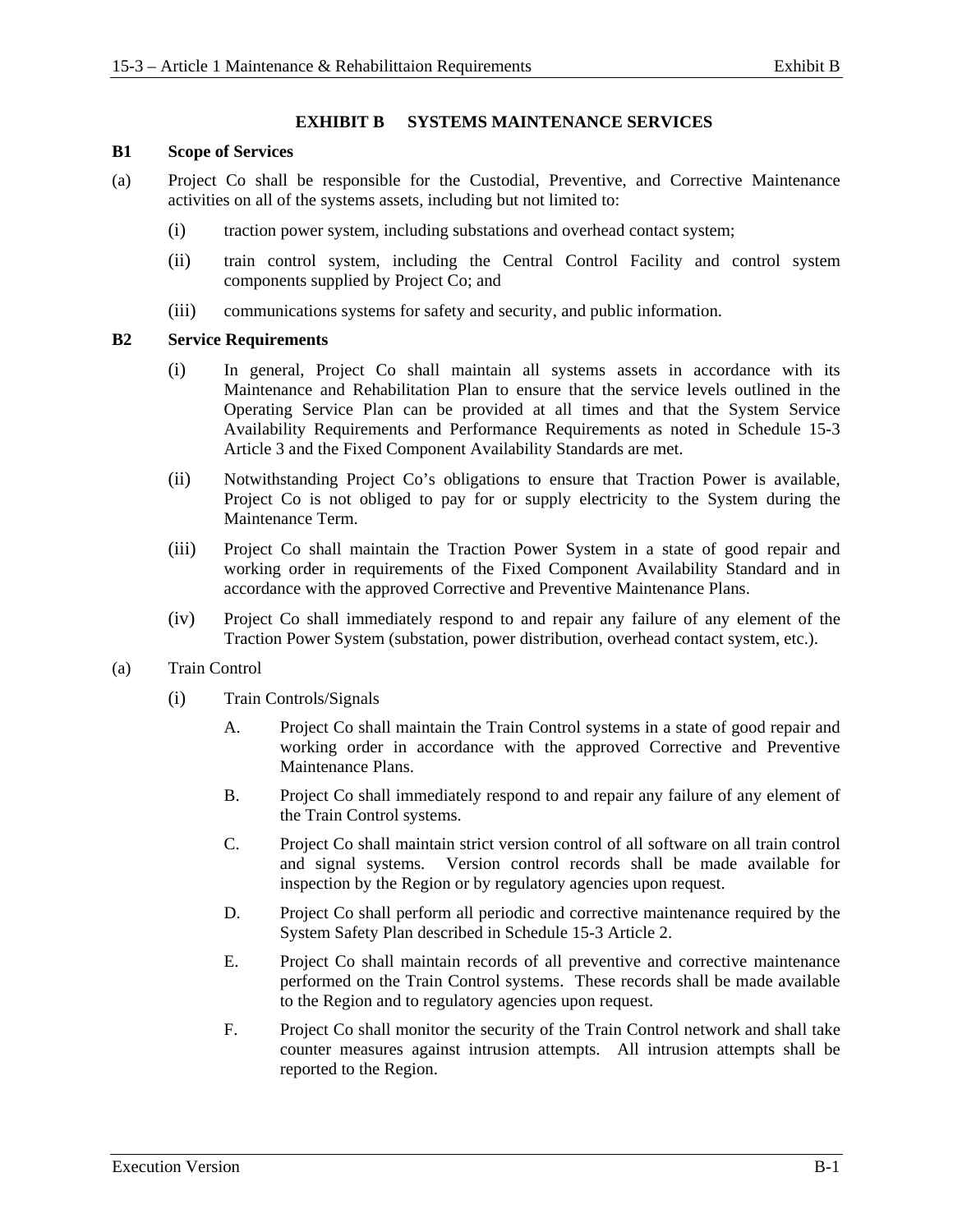- (ii) Central Control Facility (CCF)
	- A. Project Co shall test and troubleshoot all transit monitoring, operation and control equipment, including computers, software, electronic devices and communication equipment, supplied for the CCF by Project Co as part of the System.
	- B. Project Co shall ensure the hardware and software for the System is kept up to date, in accordance with the manufacture's recommendations and latest revisions. Project Co shall complete prepare Cyber Assessment Plan of the system's information technology network to assess and mitigate potential threats 90 days prior to Substantial Completion. The Cyber Assessment Plan shall be updated annually and submitted in accordance with Schedule 10 – Review Procedure.
	- C. In the event of a failure of any element of the CCF, Project Co shall immediately respond and repair the deficiency.
- (b) Communications
	- (i) Radio Communications
		- A. Project Co shall work with the Region to ensure that radio transmission and reception via the Region wide radio network meets the expected Radio system reliability necessary to achieve operational and maintenance performance targets for the Region of Waterloo Light Rail Transit System.
		- B. On discovery of a radio Fault Project Co shall implement special operational procedures record and notify the Region of the failure condition.
	- (ii) Safety and Security Systems
		- A. Project Co shall maintain all Safety and Security systems elements in a state of good repair and working order in accordance with the approved Corrective and Preventive Maintenance Plans.
		- B. Project Co shall maintain all Safety and Security systems elements and its
		- C. Project Co shall immediately respond to and repair any failure of any element of the Safety and Security systems.
	- (iii) Passenger Information Systems
		- A. Project Co shall maintain the Passenger information systems at the Stations and on the Vehicles under the Project Agreement in accordance with its Maintenance and Rehabilitation Plan to ensure that the service levels outlined in the Operating Service Plan can be provided at all times and that the System Service Availability Requirements and Performance Requirements as noted in Schedule 15-3 Article 3 and the Fixed Component Availability Standards are met.
		- B. Passenger information systems refers to the Passenger information systems located at Stations that display train arrival/departure times, delay information, cancellation information, destination, general announcements, news or advertising displays.
- (b) Project Co shall ensure compliance with Schedule 17- Environmental Obligations.
- (c) Project Co's performance with respect to vandalism and graffiti shall be in accordance with:
	- (i) Exhibit K Vandalism and Graffiti.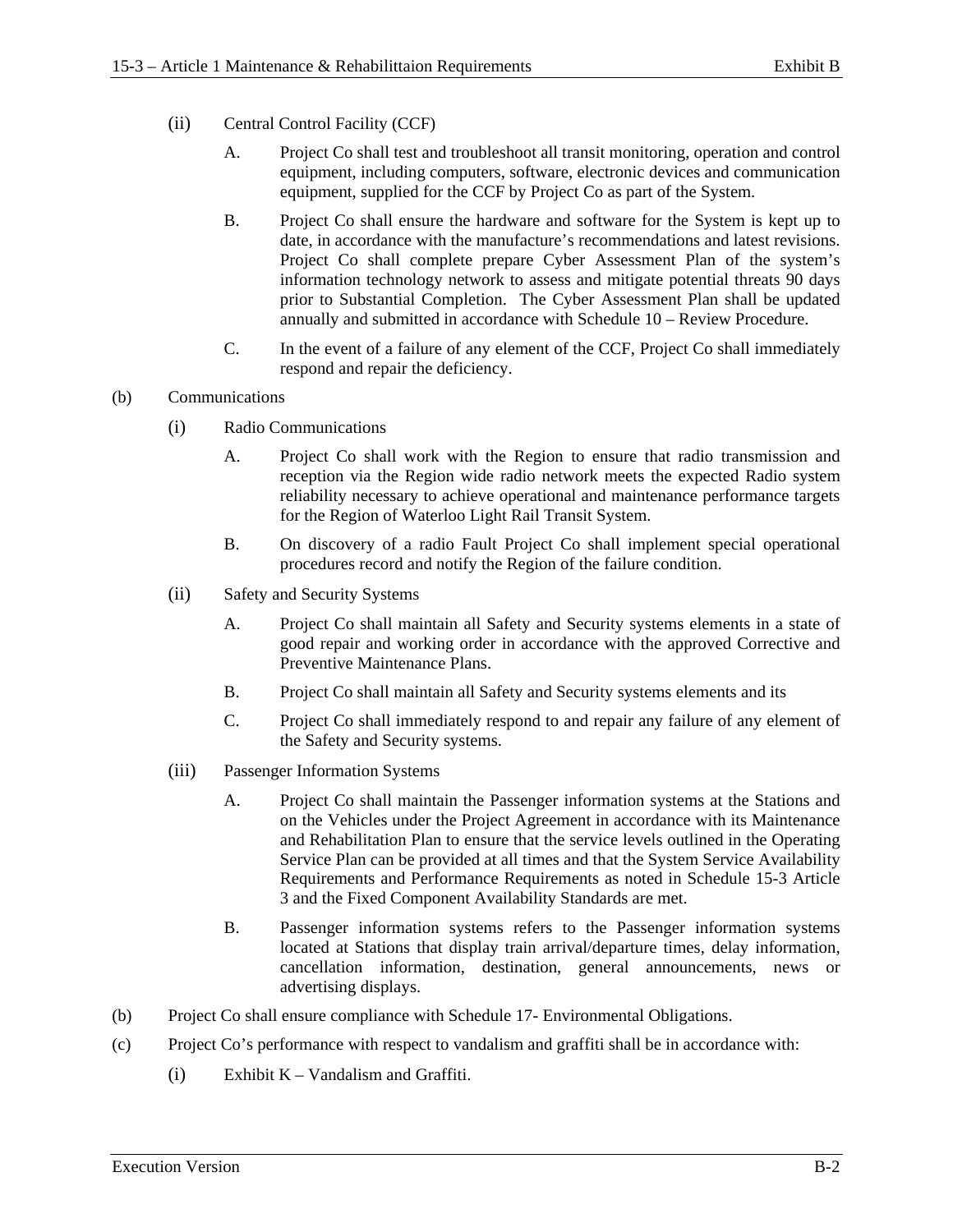### **B3 Service Standards**

- (a) Fixed Component Availability Standard
	- (i) Any Fixed Component in the System (including train control, traction power, communications, etc.) is considered to not meet the Standard if any Defect or Deficiency is identified in that Fixed Component that:
		- A. affects the Safety of the public, Passengers or Driver in a manner contrary to the Safety Management System;
		- B. adversely affects Operations such that the System does not meet the Operational Requirements and Specifications.
- (b) Passenger Information Systems Standard
	- (i) A component of the Passenger information system (at a station or on a Vehicle) will fail to meet the Standard in the event any of the following failures occur:
		- A. If visual system information does not display on display unit;
		- B. If the display unit is not readable (poor picture quality) from 3m away;
		- C. If the audio system is not audible and intelligible, in whole or in part; or
		- D. If the system is not performing according to requirements (missing or wrong information).

### **B4 Quality Monitoring and Reporting**

- (a) Periodically, the Region will audit Project Co's Systems Maintenance documentation and reporting. Failures to maintain documentation and report on Systems Maintenance activities will result in penalties being assessed as described in Schedule 15-3.
- (b) Maintenance Plans
	- (i) Project Co shall at all times maintain complete and updated versions of the Custodial Maintenance Plan, the Corrective Maintenance Plan, and the Preventive Maintenance Plan.
	- (ii) Project Co shall follow the requirements set out in Schedule 15-3 Article 1 Section 1.10 with regard to the drafting, approval, and revisions process for these Maintenance and Rehabilitation Plans.
- (c) Maintenance Reporting
	- (i) Project Co shall report on the status and completion of various Systems Maintenance activities.
	- (ii) Project Co shall follow the maintenance reporting requirements set out in Schedule 15-3 Article 1 Section 1.13 with regard to reporting procedures and the Daily, Monthly, and Annual submittals that are required.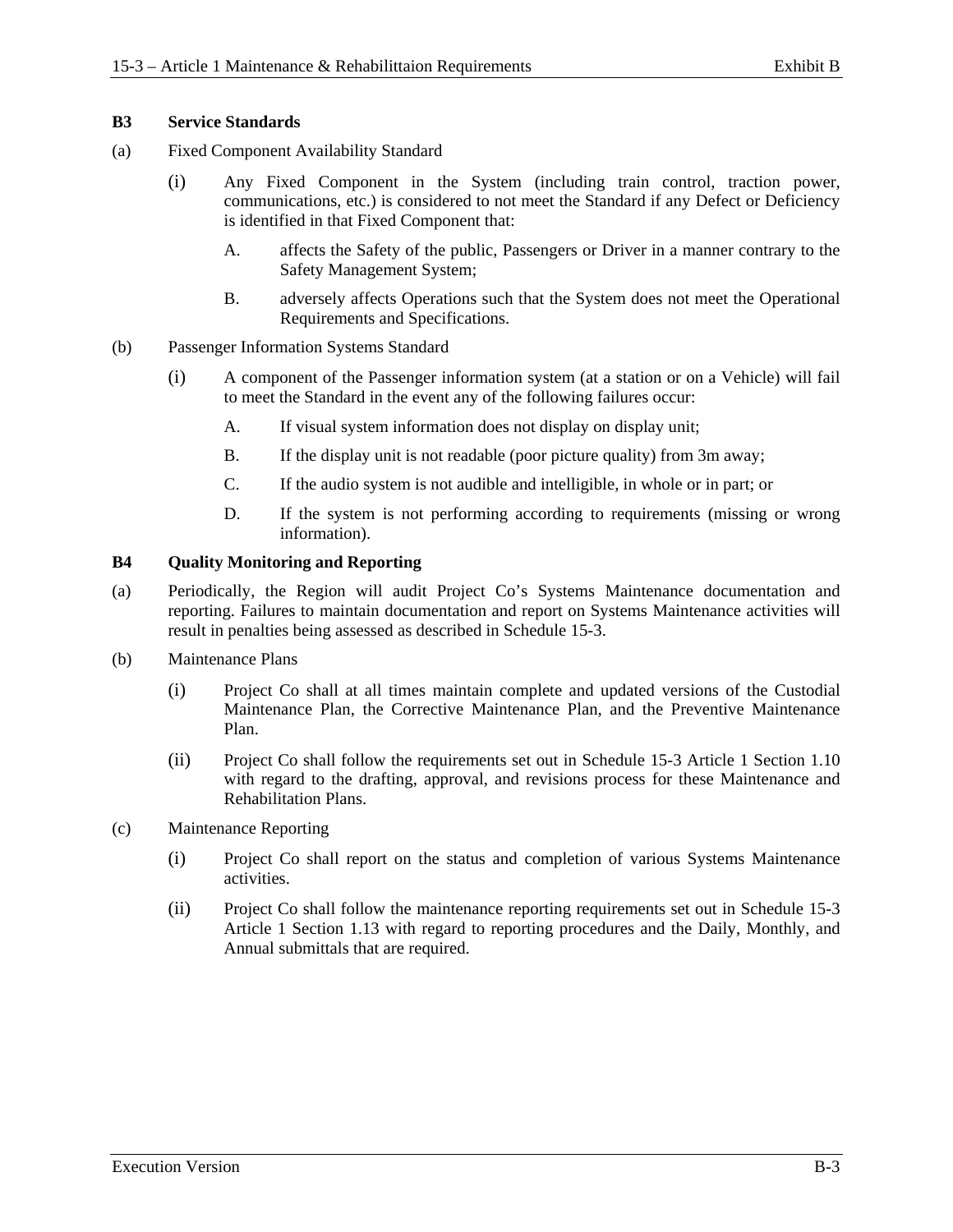### **EXHIBIT C TRACK MAINTENANCE SERVICES**

#### **C1 Scope of Services**

- (a) Project Co shall be responsible for the Custodial, Preventive, and Corrective Maintenance activities of all Track infrastructure on the System including but not limited to:
	- (i) All mainline, yard lead, and storage yard Track;
	- (ii) All switches and crossovers; and
	- (iii) Railbed and other supporting portions of the Track infrastructure.

#### **C2 Service Requirements**

- (a) Project Co shall maintain all Track components (including track, switching gear, and rail related components) in a state of good repair and working order in accordance with the approved Maintenance and Rehabilitation Plan.
- (b) Project Co shall conduct maintenance activities to ensure that all Track meets the Fixed Component Availability Standard.
- (c) Project Co shall provide vegetation control on the Alignment and Custodial Maintenance for the Tracks in accordance with the Standards described in Exhibit H – Alignment Maintenance Services.
- (d) In case of breakdowns and failures, Project Co shall have procedures in place to dispatch forthwith the appropriate resources necessary to Repair the problems.
- (e) Project Co shall ensure compliance with Schedule 17- Environmental Obligations.
- (f) Project Co's performance with respect to vandalism and graffiti shall be in accordance with:
	- (i) Exhibit K Vandalism and Graffiti.

### **C3 Service Standards**

- (a) Track Maintenance Standard
	- (i) All track components shall be in a state of good repair and functioning in accordance with the Design and Construction Requirements and the approved Maintenance and Rehabilitation Plan.
- (b) Fixed Component Availability Standard
	- (i) Any Fixed Component in the System (including track and related track components) is considered to not meet the Standard if any Defect or Deficiency is identified in that Fixed Component that:
		- A. affects the Safety of the public, Passengers or Driver in a manner contrary to the Safety Management System; or
		- B. adversely affects Operations such that the System does not meet the Operations Requirements and Specifications.

### **C4 Quality Monitoring and Reporting**

- (a) Periodically, the Region will audit Project Co's Track Maintenance documentation and reporting. Failures to maintain documentation and report on Systems Maintenance activities will result in penalties being assessed as described in Schedule 15-3.
- (b) Maintenance Plans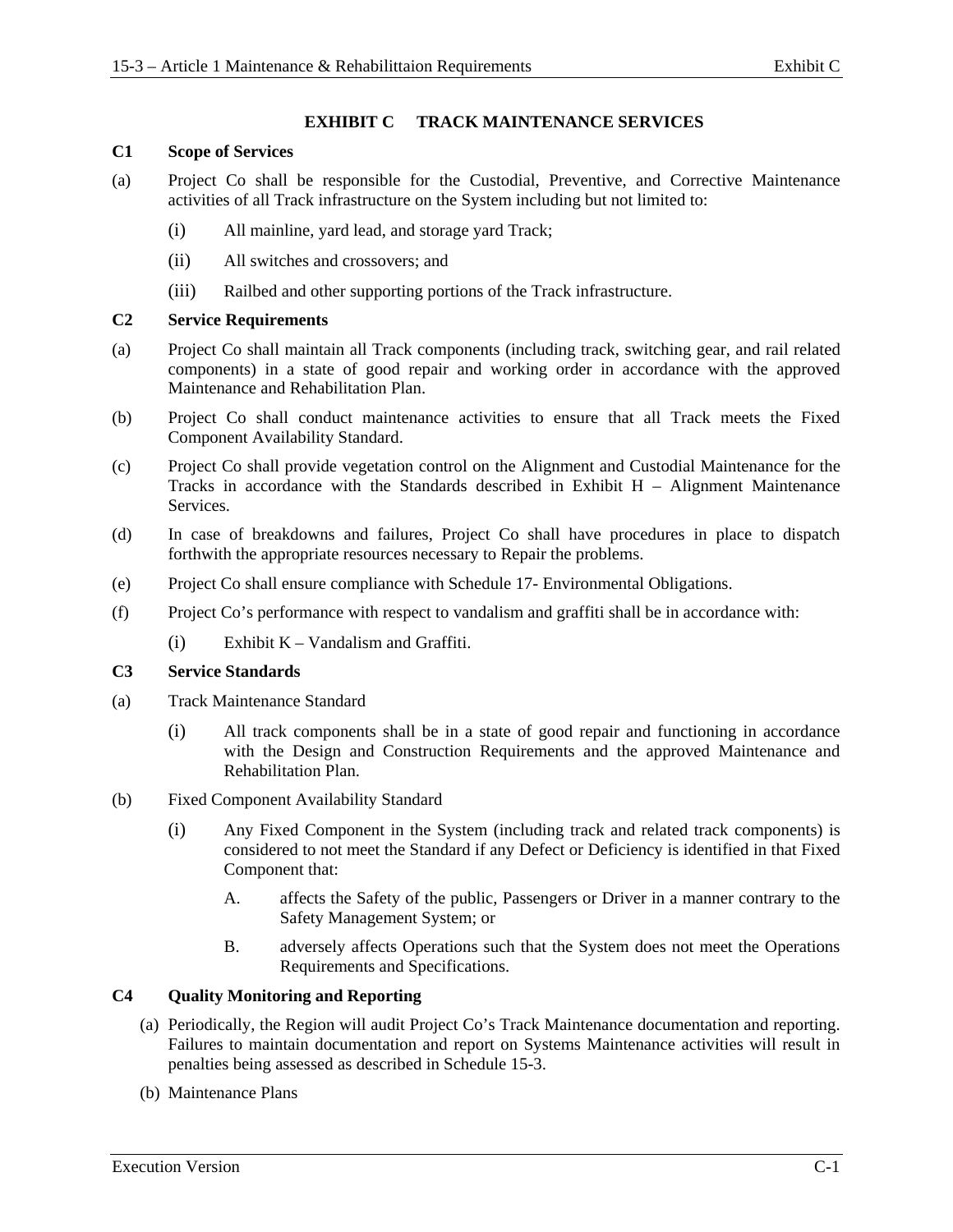- (i) Project Co shall at all times maintain complete and updated versions of the Custodial Maintenance Plan, the Corrective Maintenance Plan, and the Preventive Maintenance Plan.
- (ii) Project Co shall follow the requirements set out in Schedule 15-3 Article 1 Section 1.10 with regard to the drafting, approval, and revisions process for these Maintenance and Rehabilitation Plans.
- (c) Maintenance Reporting
	- (i) Project Co shall report on the status and completion of various Track Maintenance activities.
	- (ii) Project Co shall follow the maintenance reporting requirements set out in Schedule 15-3 Article 1 Section 1.13 with regard to reporting procedures and the Daily, Monthly, and Annual submittals that are required.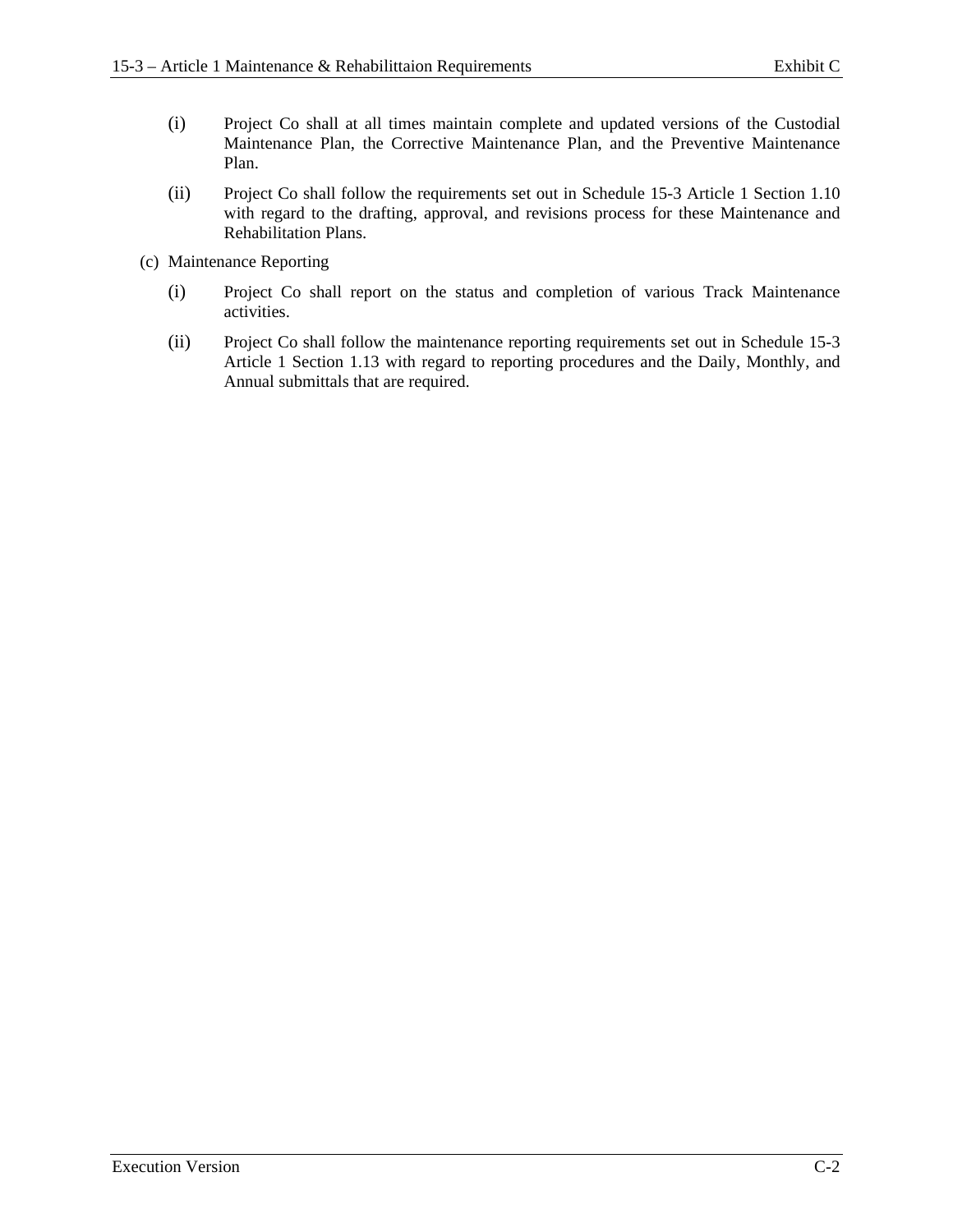### **EXHIBIT D VEHICLE MAINTENANCE SERVICES**

### **D1 Scope of Services**

- (a) Project Co shall be responsible for the Custodial, Preventive, and Corrective Maintenance activities for the following Vehicle Maintenance Services activities including but not limited to:
	- (i) Vehicle Cleaning;
		- A. Daily Vehicle Inspection and Cleaning; and
		- B. Regular Heavy Vehicle Cleaning;
	- (ii) Vehicle Maintenance;

### **D2 Service Requirements**

- (a) Vehicle Cleaning
	- (i) Project Co shall maintain the Vehicles in a condition which is physically clean and suitable to be placed into Revenue Service.
	- (ii) Project Co shall develop vehicle cleaning procedures and plans that will be incorporated into the Custodial Maintenance Plan.
- (b) Vehicle Maintenance
	- (i) General
		- A. In general, Project Co shall maintain all systems assets in accordance with its Maintenance and Rehabilitation Plan to ensure that the service levels outlined in the Operating Service Plan can be provided at all times and that the System Service Availability Requirements and Performance Requirements as noted in Schedule 15-3 Article 3 and the Fixed Component Availability Standards are met.
		- B. Project Co shall perform Preventive and Corrective Maintenance in accordance with the maintenance plan requirements and the requirements of Schedule 15-3.
		- C. Project Co shall ensure that all Vehicle Components affecting passenger safety and/or the safe operation of the vehicle are in accordance with the Safety Management System.
		- D. Project Co shall ensure that all Vehicle Components that do not affect passenger safety and/or the safe operation of the vehicle are fully functional, materially undamaged, and in good condition, subject to normal wear and tear.
		- E. Project Co shall develop a Corrective Maintenance Plan, based on industry best practices and manufacturer's recommendations for the selected Vehicle type, to ensure that damage to or failures of all Vehicles and Vehicle components are addressed and corrected in accordance with the requirements of this Article.
		- F. Project Co shall develop a Preventive Maintenance Plan, based on industry best practices and manufacturer's recommendations for the selected Vehicle type, to ensure that the fleet is maintained in a state of good repair.
	- (ii) Daily Activities Inspection and Corrective Maintenance
		- A. Project Co shall ensure that all Vehicles comprising a Train consist are inspected prior to entering Revenue Service and meet the Vehicle Maintenance Standard. The inspection shall include all matters on an inspection checklist.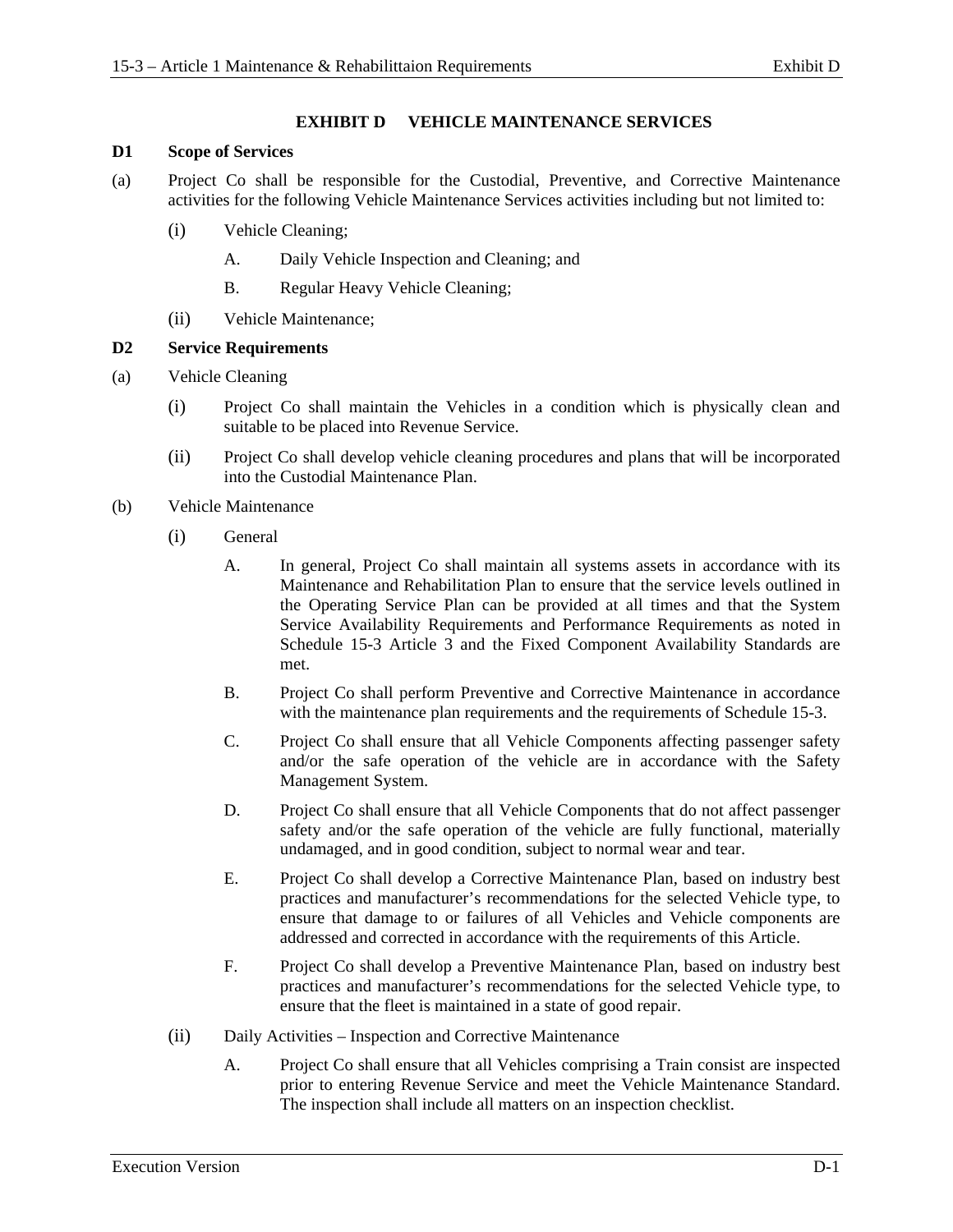- (iii) Regular Preventive Maintenance Activities
	- A. Project Co shall conduct regular preventive maintenance activities on Vehicles in accordance with best practices and manufacturer's recommendations as laid out in the Preventive Maintenance Plan.
- (i) Project Co shall conduct additional rehabilitation activities on the Vehicle Fleet as necessary in accordance with the asset preservation requirements, as described in Appendix B.
- (b) Project Co shall ensure compliance with Schedule 17 Environmental Obligations.
- (c) Project Co's performance with respect to vandalism and graffiti shall be in accordance with:
	- (i) Exhibit K Vandalism and Graffiti.

### **D3 Service Standards**

- (a) Vehicle Cleaning Standards
	- (i) Daily Inspection and Cleaning Standard
		- A. Vehicles shall meet the following standard daily before entering Revenue Service:
			- i Clean Driver's cab including floor, seat, dashboard and windshield;
			- ii Clean interior windows;
			- iii Vehicle clean of all litter, spills, bodily fluids, personal accidents, unsanitary conditions and garbage;
			- iv Vehicle clean after Vehicle maintenance operations;
			- v Clean seats;
			- vi Seat covers are not damaged or torn;
			- vii Gum has been removed from seat covers, handrails and seat backs;
			- viii Graffiti marks have been removed;
			- ix Any loose floor mats/fittings have been repaired;
			- x Floor has been cleaned if soiled including vacuum and mopping;
			- xi Working CCTV;
			- xii Working Passenger information systems;
			- xiii Lights are not burnt out or flickering;
			- xiv Vehicle lights, lenses, windshield, windows, mirrors and wipers are clean and functional; and
			- xv Vehicle exterior is clean and has been washed at least once in the last three (3) days, provided the termperature has remained about 3 degrees celcius over the last three days.
	- (ii) Weekly and Heavy Cleaning Standard
		- A. Vehicles shall meet the Weekly and Heavy Cleaning Standard if Project Co completes the following cleaning activities and repairs on a weekly basis or more often as required: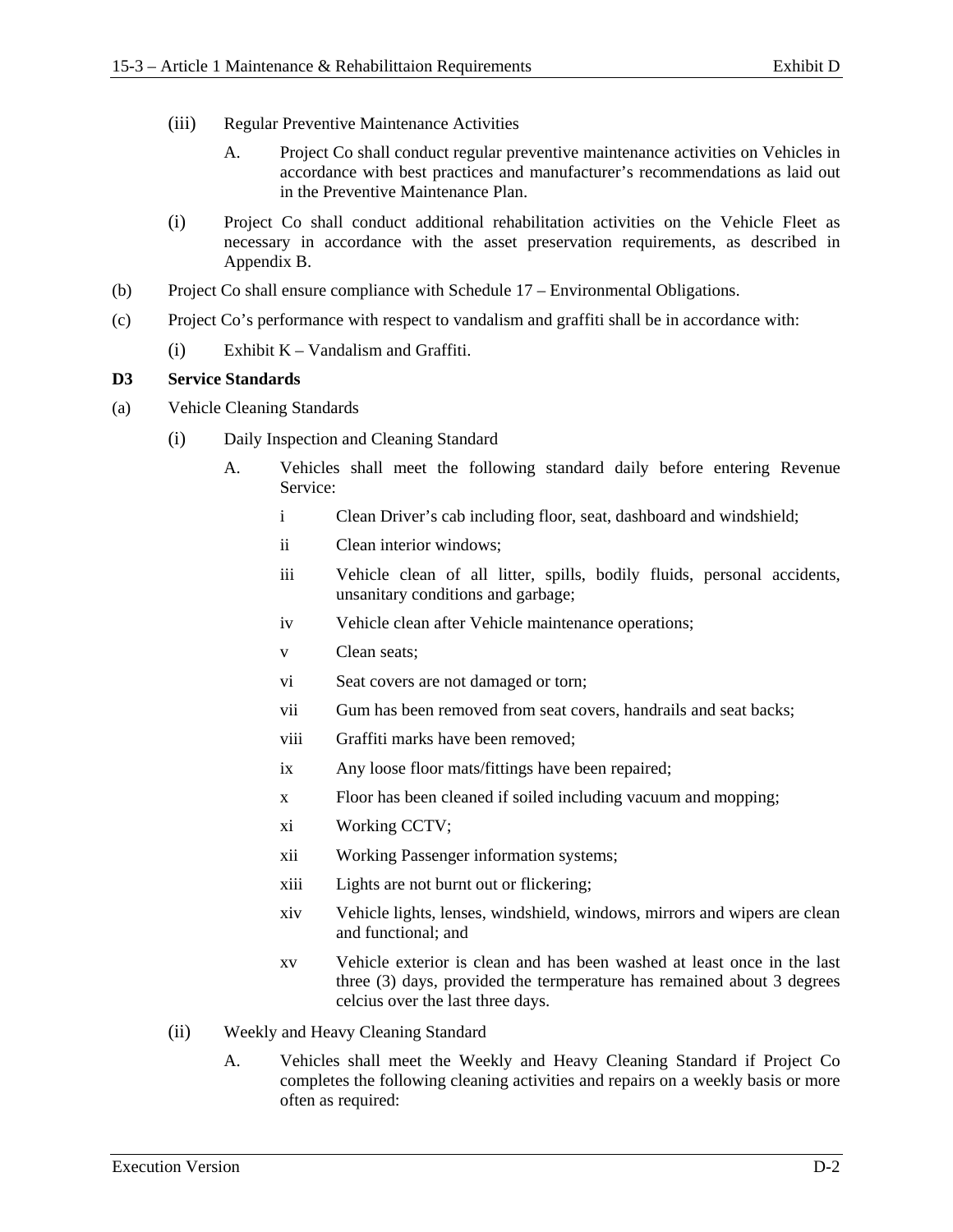- i Deep cleaning of the vehicle including vacuuming, mopping and washing;
- ii Scuff and burn marks have been removed;
- iii Gum has been removed from floors;
- iv Graffiti damage has been repaired;
- v Loose/rattling panels, fixtures and screws have been repaired;
- vi Loose/rattling doors have been repaired;
- vii Damaged seats, handrails and fixtures have been replaced;
- viii Paint/wrap surface damage has been repaired;
- ix Ceiling damage has been repaired; and
- x Exterior surface elements, including glass, panels, trim, paint/wrap and finishing details have been inspected and repaired as required.
- (b) Vehicle Maintenance Standards
	- (i) Train Scheduled for Revenue Service
		- A. A Train scheduled for Revenue Service shall not meet the Vehicle Maintenance Standard if any Vehicle in the Train consist meets any of the following:
			- i Any condition that affects Passenger or Driver Safety in a manner contrary to the Safety Management System;
			- ii Malfunction of Driver control elements or Driver seat;
			- iii The failure of brakes to meet the Design and Construction Performance Requirements;
			- iv Any Deficiency in Vehicle operation such that the Vehicle cannot maintain the schedule required by the Operations Service Plan;
			- v Broken or damaged Vehicle furniture;
			- vi Broken windshield, glass elements, mirrors, wipers, closed circuit television, etc.;
			- vii Malfunctioning or broken regulatory Vehicle elements, including brake lights, turn signals and headlights;
			- viii Malfunctioning doors;
			- ix Malfunction of Vehicle Passenger information systems;
			- x Malfunctioning communication equipment;
			- xi Malfunctioning interior illumination;
			- xii Malfunctioning heating, ventilating and air conditioning systems; A malfunctioning heating system shall be defined as a system that is not capable of maintaining an interior temperature of at least +15ºC with the door(s) closed when the outside air temperature is colder than minus -18ºC. A malfunctioning air conditioning system shall be defined as a system not capable of maintaining an interior temperature of less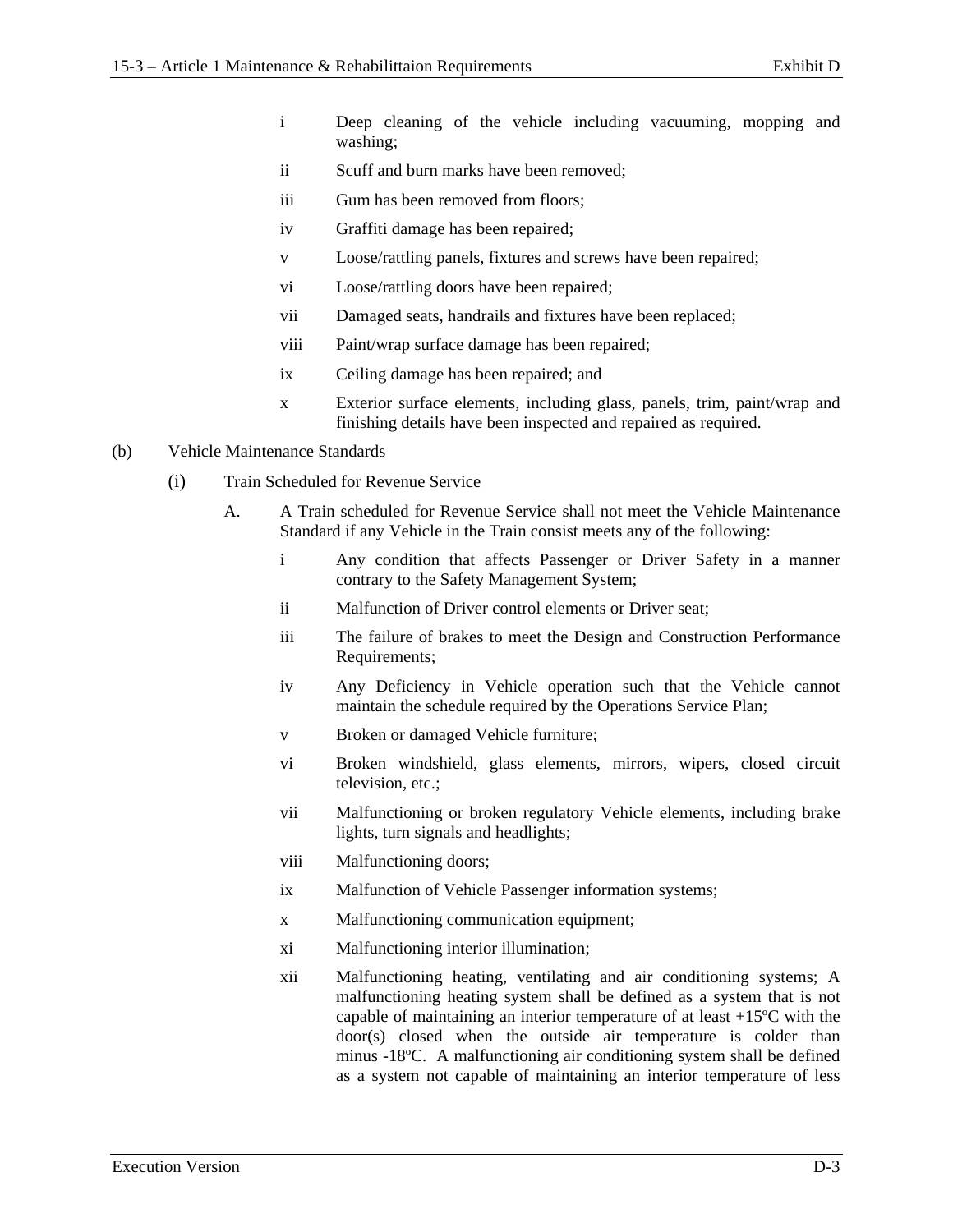than  $+27^{\circ}$ C with the door(s) closed when the outside air temperature is in excess of  $+27^{\circ}$ C, but not greater than  $+35^{\circ}$ C;

- xiii Any failure of any Vehicle Component to perform its intended purpose; and
- xiv Damage to Vehicle or Vehicle components as a result of vandalism or graffiti.
- (ii) Vehicles In Revenue Service
	- A. A Train in Revenue Service shall not meet the Vehicle Maintenance Standard if any Vehicle in the Train consist meets any of the following:
		- i Any unsafe condition that may affect Passenger or Driver Safety, or safe Vehicle operation (including suspension failure and on board CCTV failure) in a manner contrary to the Safety Management System;
		- ii Any Deficiency in Vehicle operation such that the Train cannot maintain the scheduled Headway, including the loss of traction drive on one bogie;
		- iii Malfunction of Driver control elements and Driver seat;
		- iv Brake failure on any single axle or dragging brake and/or inconsistent and deteriorated brake operation;
		- v Broken windshield, glass elements, mirrors or wipers that pose an immediate Safety hazard in a manner contrary to the Safety Management System;
		- vi Regulatory Vehicle elements, such as brake lights and headlights, that pose an immediate Safety hazard in a manner contrary to the Safety Management System;
		- vii Malfunctioning doors (such that more than one door is locked off);
		- viii Malfunctioning heating system when outside temperature is below 0°C;
		- ix Malfunctioning air conditioning and ventilation system when outside temperature is above 25ºC;
		- x Malfunctioning radio communication equipment;
		- xi Malfunctioning illumination where Safety is compromised (in a manner contrary to the Safety Management System);
		- xii Broken/damaged Vehicle furniture elements where Safety is compromised (in a manner contrary to the Safety Management System);
		- xiii If there is graffiti on Vehicles or Vehicle components , and results in non-compliance to the vandalism and graffiti standard as described in Exhibit J; and
		- xiv Vandalism on Vehicles or Vehicle components, and results in a non-compliance to the Safe operation of the Train and / or Schedule 17 – Environmental Obligations.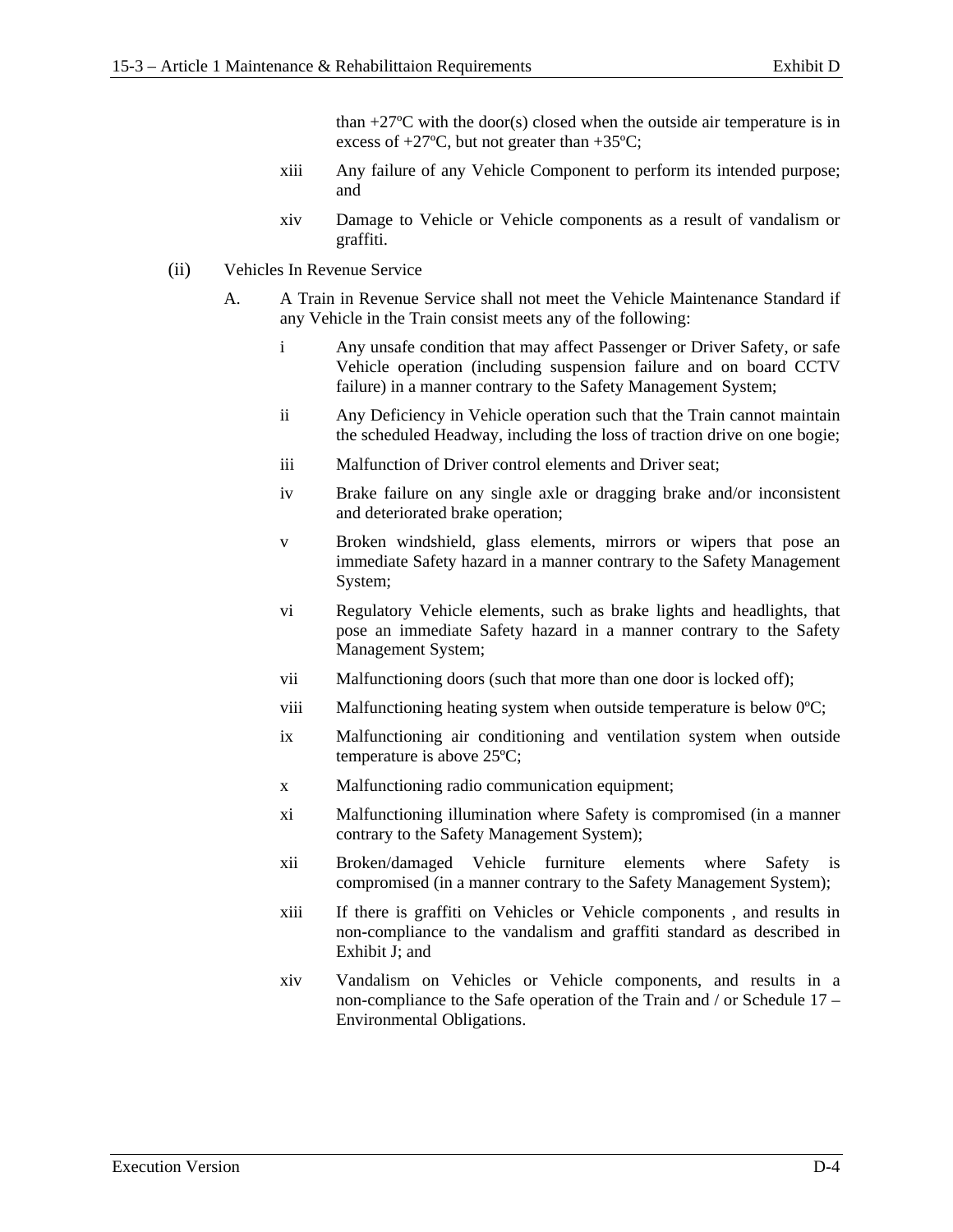- (c) Vehicle Availability Standards
	- (i) Vehicles Entering Revenue Service
		- A. A Train shall not be considered available and shall not be permitted to be entered into Revenue Service if any of the Vehicles in the Train consist fails to meet:
			- i The Vehicle Cleaning Standard set out in Section 3.0 (a), or
			- ii The Vehicle Maintenance Standard for Vehicles entering Revenue Service set out in Section 3.0 (b). For greater clarity, a Vehicle status while in revenue service shall only be considered unavailable due to inservice events that are within the control of Project Co.
		- B. Notwithstanding the foregoing, in no event shall the Region permit a Vehicle to enter Revenue Service as part of a Train consist if an identified Deficiency in the Vehicle results in the Vehicle's failure to meet the requirements of the Safety Management System, affects Passenger Safety or comfort, or otherwise prevents the safe operation of the Train.
	- (ii) Vehicles In Revenue Service
		- A. A Train already in Revenue Service shall no longer be considered available if any of the Vehicles in the Train consist fails to meet:
			- i the Vehicle Maintenance Standard for Vehicles in Revenue Service set out in Section 3.0(b). For greater clarity, a Vehicle status while in revenue service shall only be considered unavailable due to in-service events that are within the control of Project Co.

### **D4 Quality Monitoring and Reporting**

- (a) Periodically, the Region will audit the Project Co's Vehicle Cleaning and Maintenance documentation and reporting. Failures to maintain documentation and report on Vehicle Cleaning and Maintenance activities will result in penalties being assessed as described in Schedule 15-3.
- (b) Maintenance Plans
	- (i) Project Co shall at all times maintain complete and updated versions of the Custodial Maintenance Plan, the Corrective Maintenance Plan, and the Preventive Maintenance Plan.
	- (ii) Project Co shall follow the requirements set out in Schedule 15-3 Article 1 Section 1.10 with regard to the drafting, approval, and revisions process for these Maintenance and Rehabilitation Plans.
- (c) Maintenance Reporting
	- (i) Project Co shall report on the status and completion of various VehicleMaintenance activities.
	- (ii) Project Co shall follow the maintenance reporting requirements set out in Schedule 15-3 Article 1 Section 1.13 with regard to reporting procedures and the Daily, Monthly, and Annual submittals that are required.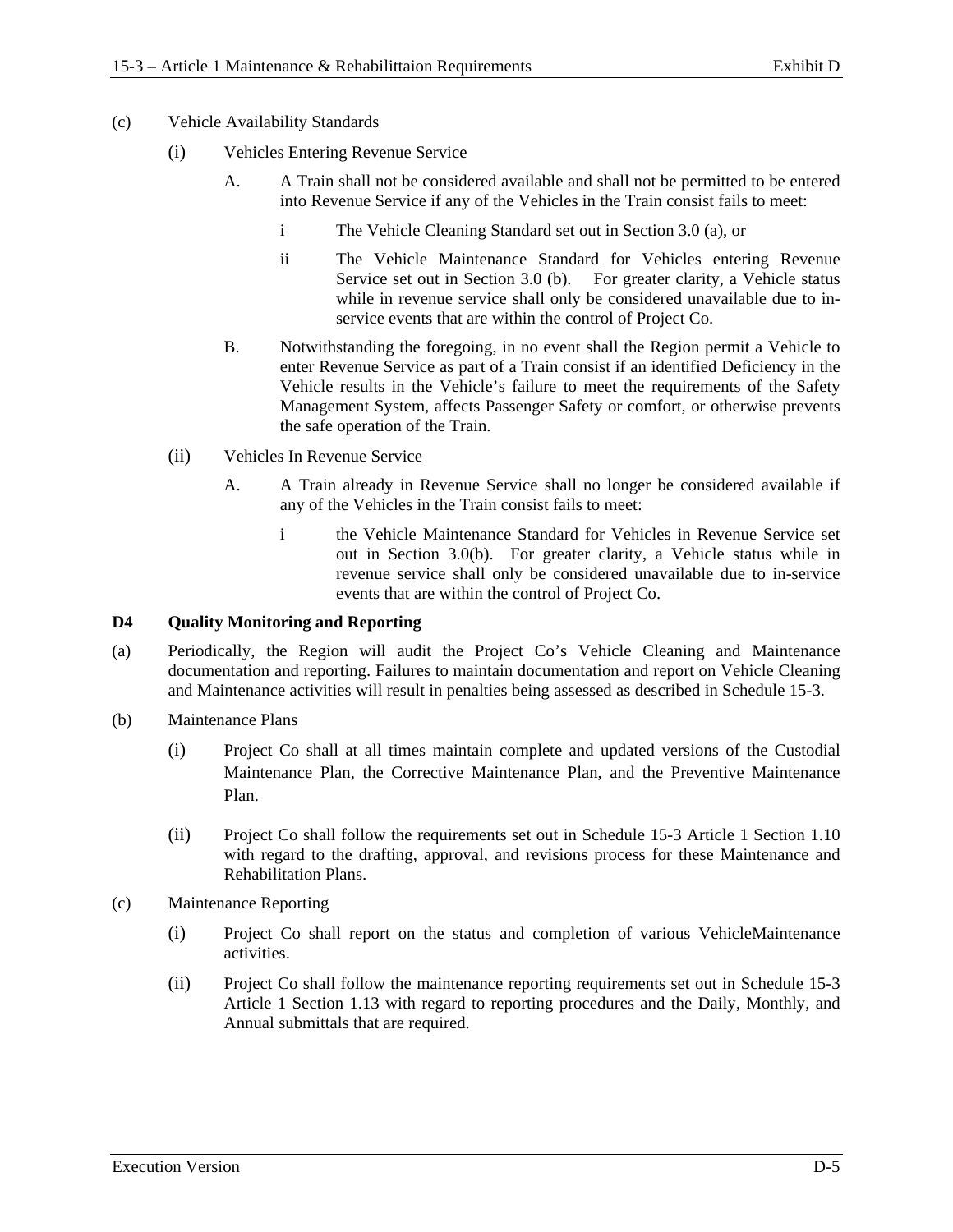### **EXHIBIT E FACILITIES MAINTENANCE SERVICES**

#### **E1 Scope of Services**

- (a) Project Co shall be responsible for the Custodial, Preventive, and Corrective Maintenance activities in the major buildings and facilities of the System, including but not limited to:
	- (i) Operations, Maintenance and Storage Facility
		- A. Maintenance Building;
		- B. Storage Yard; and
		- C. Operations Crew Facility.
	- (ii) Central Control Facility

### **E2 Service Requirements**

- (a) Custodial Maintenance Requirements
	- (i) Project Co shall conduct all physical removal of dirt, soot, stains, marks, liquids and materials that come in contact with floors, walls, doors, windows, furniture and other building components.
	- (ii) Project Co shall repair any broken or malfunctioning floors, walls, doors, windows, furniture and other building components.
	- (iii) Project Co shall be responsible for identifying the defect and performing remedial actions in accordance with the Custodial Maintenance Standard and the timeframes established in the Performance Criteria. Notwithstanding the defect, timelines and remedial actions identified, prevailing legislation and Region by-laws at the time of bid submission shall take precedence if they are more restrictive.
	- (iv) Project Co shall place particular attention on the Cleaning and Maintenance of washroom facilities, locker rooms, cafeteria, offices and general areas frequented by people.
	- (v) Project Co shall immediately clean or repair any defect that affects the Safety of the public or the Employees of Project Co and the Region in accordance with the Custodial Maintenance Standard.
	- (vi) Project Co shall conduct daily debris removal and general cleaning of frequented areas in accordance with the Daily Custodial Maintenance Standard.
	- (vii) Project Co shall conduct weekly heavy cleaning of interior and frequented areas in accordance with the Weekly Custodial Maintenance Standard.
	- (viii) Project Co shall conduct seasonal cleaning and maintenance of exterior surfaces and surface treatments in accordance with the Seasonal Custodial Maintenance Standard.
	- (ix) Project Co shall conduct bi-annual heavy cleaning of floor surfaces in accordance with the Bi-Annual Custodial Maintenance Standard. For greater clarity, bi-annual means twice per year. For greater clarity, bi-annual means twice per year.
- (b) Corrective and Preventive Maintenance Requirements
	- (i) Maintenance Building
		- A. Project Co shall maintain the Maintenance Building.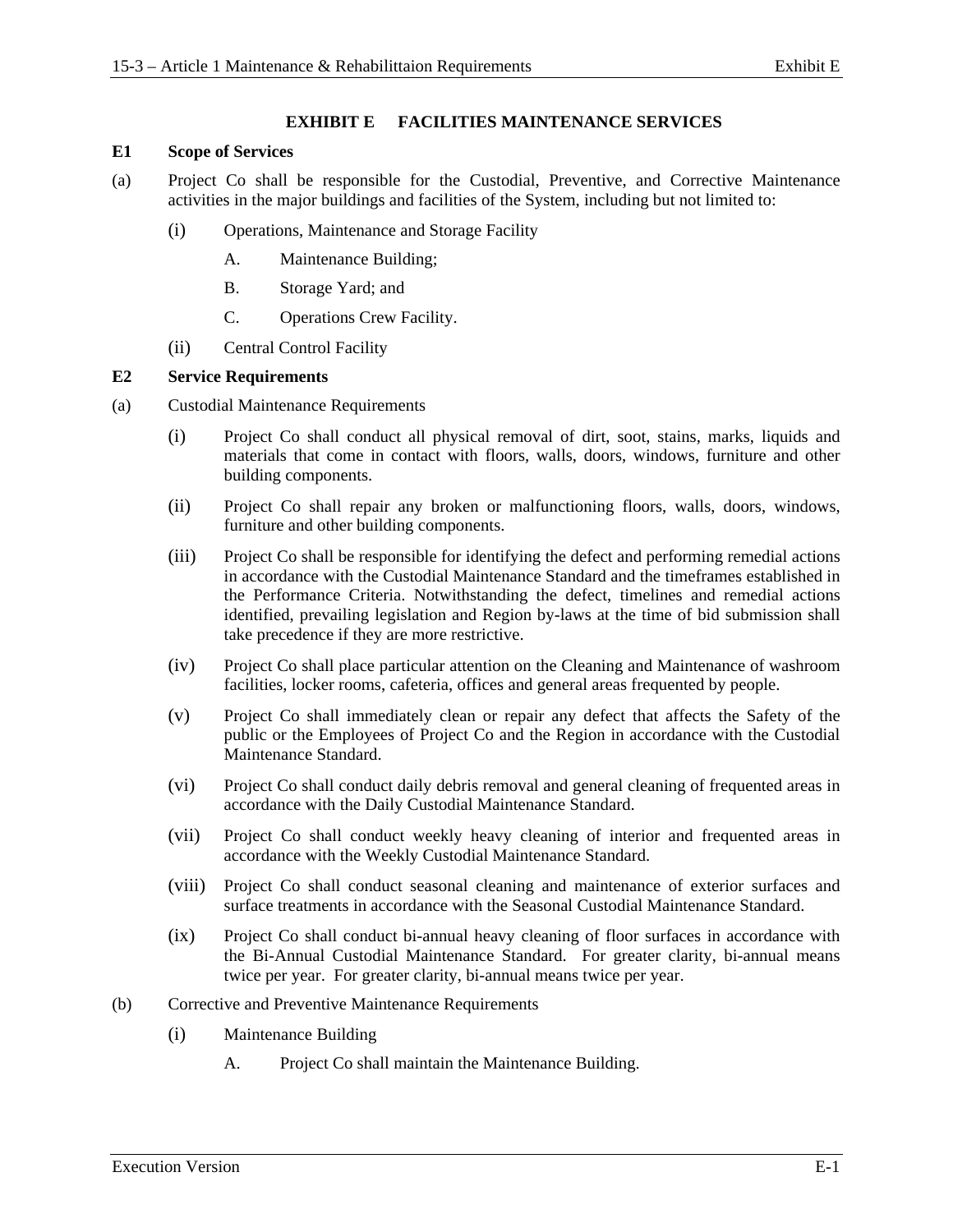- B. Project Co shall provide all necessary trade fixtures, shop tools, heavy lifts, washers, equipment, vehicles and furniture as may be necessary in the Maintenance Building to undertake the Maintenance activities.
- C. Project Co shall provide all security for the Maintenance Building. Project Co shall ensure the security of the Maintenance Building perimeter is maintained and immediately repaired if it is breached.
- D. Project Co shall maintain the Maintenance Building and associated Vehicle Maintenance equipment in a state of good repair and working order in accordance with the approved Maintenance and Rehabilitation Plan.
- E. Project Co shall provide Corrective Maintenance for:
	- i all interior Maintenance Building services (including but not limited to cleaning, heating, ventilation, air conditioning, sewage, potable water, painting, lighting and electrical services); and
	- ii the exterior of the Maintenance Building including lighting.
- F. Project Co shall Repair damage and vandalism as may be required.
- (ii) Storage Yard
	- A. Project Co shall maintain the Storage Yard.
	- B. Project Co shall be responsible and will have the authority for operations, Security and Safety within the Storage Yard.
	- C. Project Co shall maintain the Storage Yard in a state of good repair and working order in accordance with the approved Maintenance and Rehabilitation Plan.
	- D. Project Co shall provide Preventive Maintenance, Corrective Maintenance and Custodial Maintenance for the Storage Yard in accordance with the Standards established for the following other Maintenance types:
		- i Alignment Maintenance Services; and
		- ii Track Maintenance Services.
- (iii) Operations Crew Facility
	- A. Project Co shall provide all Security for the Operations Crew Facility.
	- B. Project Co shall ensure the Security of the Operations Crew perimeter is maintained and immediately repaired if it is breached.
	- C. Project Co shall maintain the Operations Crew Facility, including the CCF, in a state of good repair and working order in accordance with the approved Maintenance and Rehabilitation Plan.
	- D. Project Co shall provide Corrective Maintenance for:
		- i all interior Operations Crew Facility services (including but not limited to cleaning, heating, ventilation, air conditioning, sewage, potable water, painting, lighting and electrical services); and
		- ii the exterior of the Operations Crew Facility including lighting.
- (iv) Project Co shall provide Custodial Maintenance for the Operations Crew Facility, including the CCF, in accordance with the Custodial Maintenance Standard.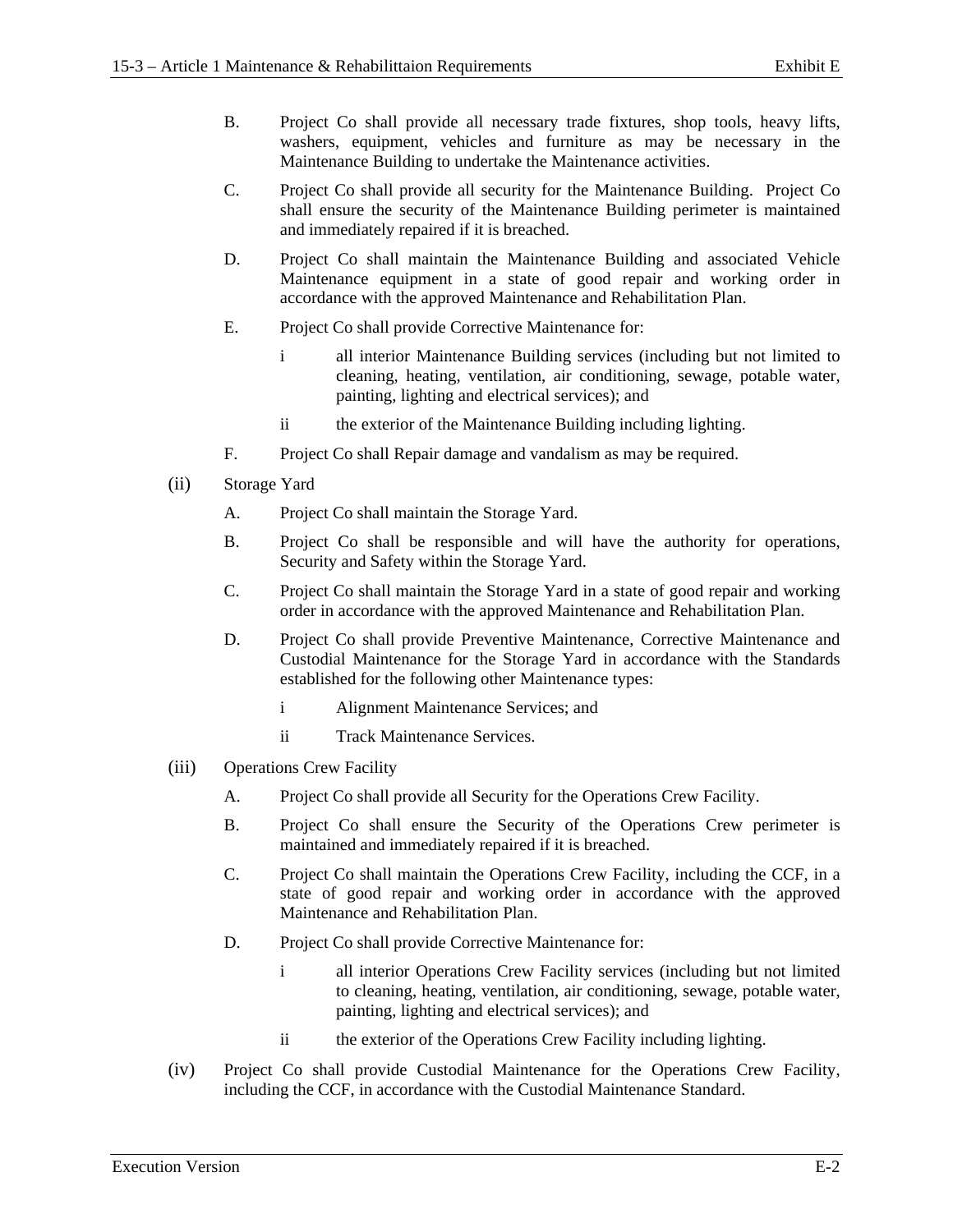- (c) Project Co shall ensure compliance with Schedule 17 Environmental Obligations.
- (d) Project Co's performance with respect to vandalism and graffiti shall be in accordance with:
	- (i) Exhibit  $K V$  and alism and Graffiti.

#### **E3 Service Standards**

- (a) Custodial Maintenance Standard
	- (i) The buildings and facilities within the Scope of Facilities Maintenance Services shall fail to meet the Custodial Maintenance Standard if:
		- A. Any condition exists that impacts Public Safety or the Safety of the Employees of Project Co and the Region or fails to comply with the Safety Management System, including:
			- i any accidental spills or bodily fluids;
			- ii floor treatments that represent a tripping hazard;
			- iii any unsafe accumulation of ice and snow, and for clarity accumulation of ice and snow shall be deemed to be "unsafe" if not in compliance with the Snow and Ice Clearing Standard including safe access to all areas of the buildings and facilities; and
			- iv illumination and / or lighting levels are not in compliance with Schedule 15-2; or benchmarking levels as otherwise determined prior to Revenue Service.
		- B. Any damage as a result of vandalism and/or graffiti has not been repaired as required and specified elsewhere.
		- C. Any of the subsequent time-dependent standards are violated:
	- (ii) Daily Custodial Maintenance Standard
		- A. Buildings and facilities under Project Co's responsibility shall meet the Daily Custodial Maintenance Standard if the following conditions exist after daily cleaning activities:
			- i All debris has been removed and disposed of; and
			- ii General cleaning of frequented areas (including offices, washrooms, locker rooms, and cafeteria) has occurred. These general cleaning activities include washing floors, cleaning toilets, cleaning urinals, restocking supplies, and cleaning counters, basins, cooking surfaces, and mirrors.
	- (iii) Weekly Custodial Maintenance Standard
		- A. Buildings and facilities under Project Co's responsibility shall meet the Weekly Custodial Maintenance Standard if the following conditions exist after heavy cleaning activities have occurred weekly (or more frequently as required):
			- i hard floors are washed;
			- ii carpets are vacuumed;
			- iii surfaces dusted;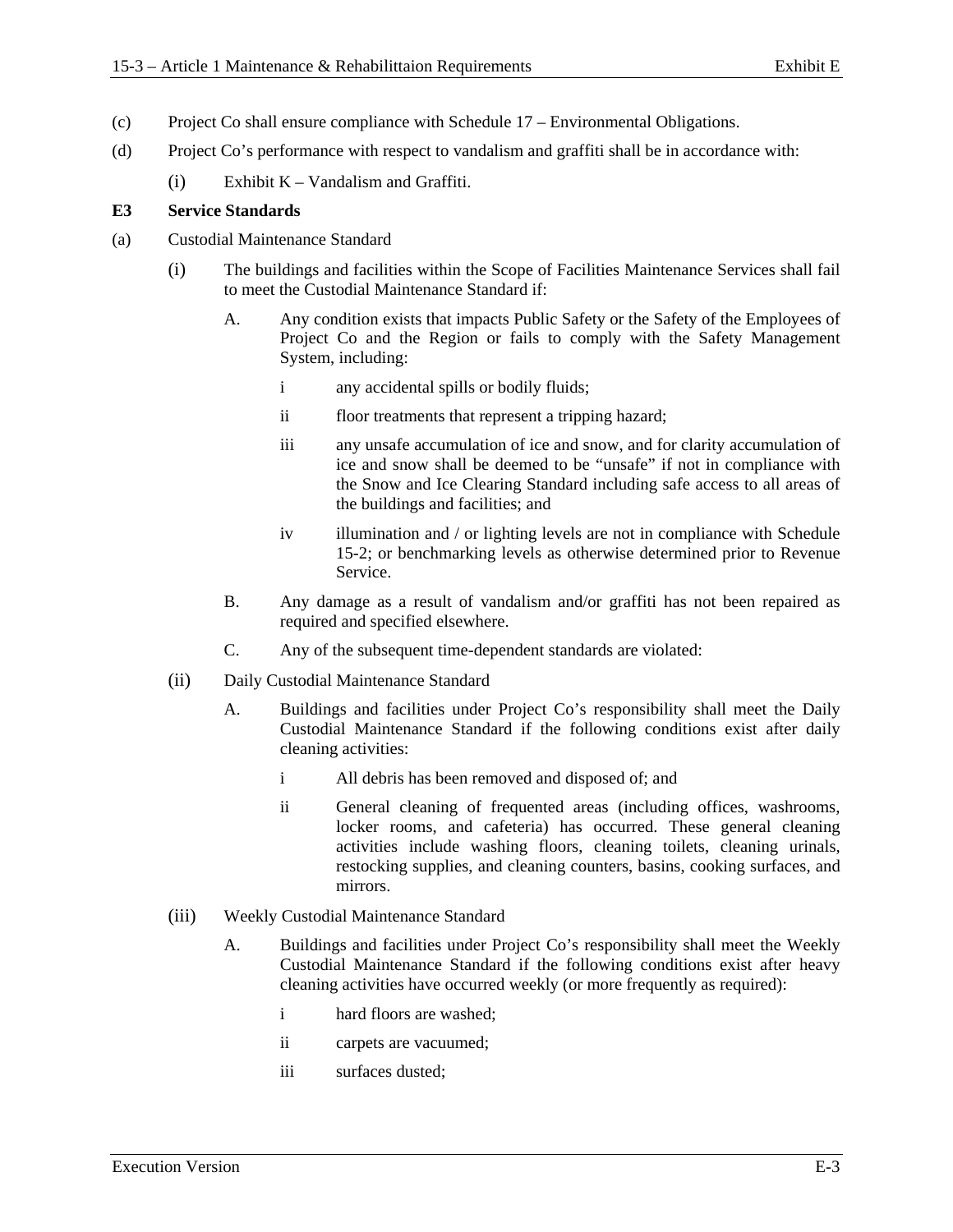- iv gum, scuff marks and other similar semi-permanent markings have been removed by use of scrapping, abrasives and/or chemical removal;
- v inside windows are clean; and
- vi non-slip carpets used during inclement weather are clean.
- (iv) Seasonal Custodial Maintenance Standard
	- A. Buildings and facilities under Project Co's responsibility shall meet the Seasonal Custodial Maintenance Standard if the following conditions exist after seasonal cleaning activities have occurred:
		- i Windows and exterior surfaces are thoroughly cleaned; and
		- ii Damaged surface treatments have been painted, repaired, or replaced as needed.
- (v) Bi-Annual Custodial Maintenance Standard
	- A. Buildings and facilities under Project Co's responsibility shall meet the Bi-Annual Custodial Maintenance Standard if the following conditions exist after bi-annual cleaning activities have occurred:
		- i Carpets are steam cleaned; and
		- ii All linoleum floors are burnished.

### **E4 Quality Monitoring and Reporting**

- (a) Periodically, the Region will audit the Project Co's Facilities Maintenance documentation and reporting. Failures to maintain documentation and report on Facilities Maintenance activities will result in penalties being assessed as described in Schedule 15.3.
- (b) Maintenance Plans
	- (i) Project Co shall at all times maintain complete and updated versions of the Custodial Maintenance Plan, the Corrective Maintenance Plan, and the Preventive Maintenance Plan.
	- (ii) Project Co shall follow the requirements set out in Schedule 15-3 Article 1 Section 1.10 with regard to the drafting, approval, and revisions process for these Maintenance Plans.
- (c) Maintenance Reporting
	- (i) Project Co shall report on the status and completion of various Facilities Maintenance activities.
	- (ii) Project Co shall follow the maintenance reporting requirements set out in Schedule 15-3 Article 1 Section 1.13 with regard to reporting procedures and the Daily, Monthly, and Annual submittals that are required.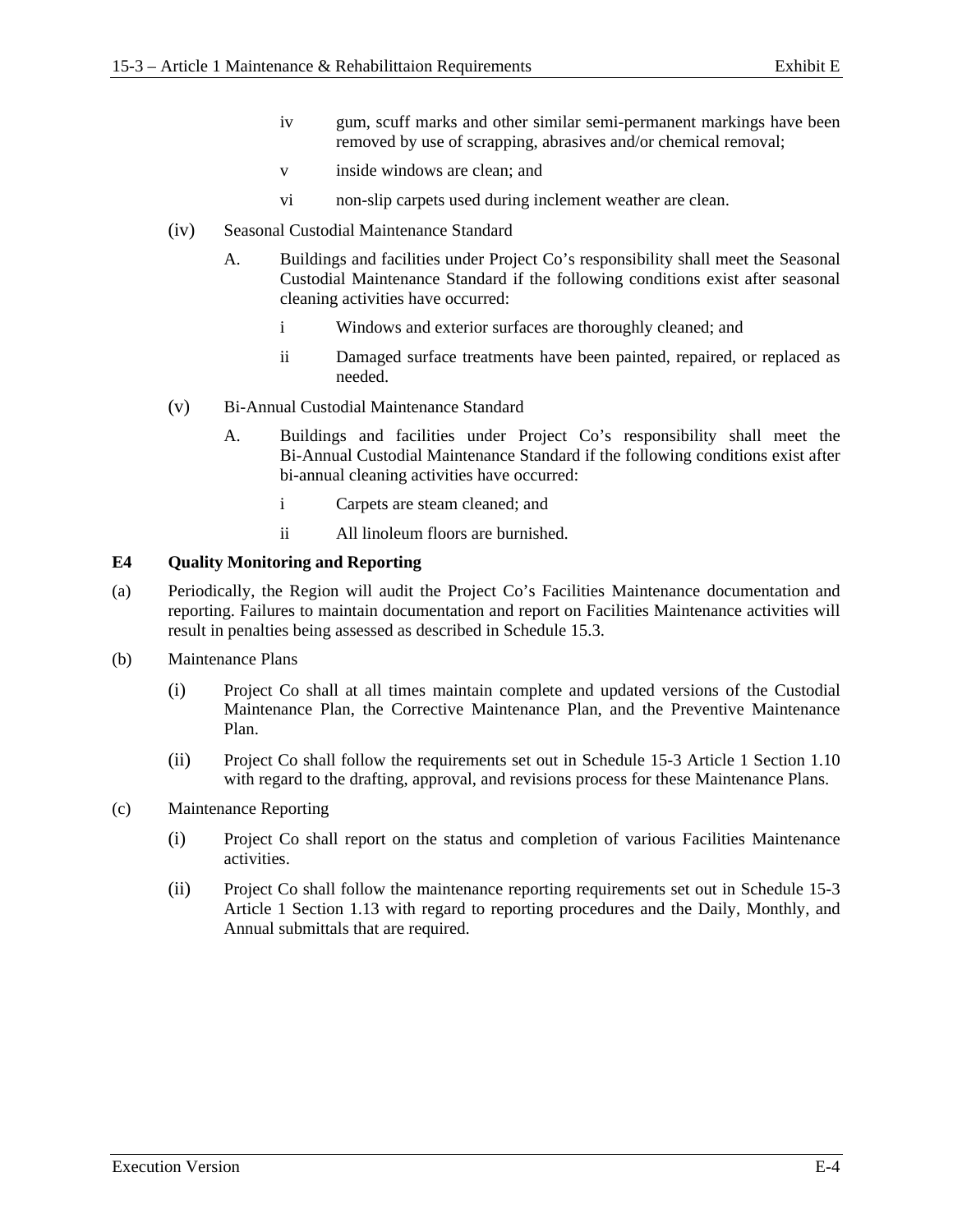#### **EXHIBIT F LRT STOP MAINTENANCE SERVICES**

#### **F1 Scope of Services**

- (a) Project Co shall be responsible for the Custodial, Preventive, and Corrective Maintenance activities on all LRT Stops including but not limited to:
	- (i) Electrical, mechanical and other infrastructure;
	- (ii) LRT Stop structural elements;
	- (iii) landscape within the Lands; and
	- (iv) integrated architectural elements, including Artwork.

#### **F2 Service Requirements**

- (a) Custodial Maintenance Requirements
	- (i) Project Co shall conduct all physical removal of dirt, soot, stains, marks, liquids and materials that come in contact with floors, walls, doors, windows, furniture and other LRT Stop components.
	- (ii) Project Co shall repair any broken floors, glass, furniture and other LRT Stop components.
	- (iii) Project Co shall be responsible for identifying the defect and performing remedial actions in accordance with the Custodial Maintenance Standard. Notwithstanding, the defect, timelines and remedial actions identified, prevailing legislation and Region by-laws at the time of bid submission shall take precedence if they are more restrictive.
	- (iv) Project Co shall immediately clean or repair any LRT Stop defect that affects the Safety of the public or the Employees of Project Co and the Region in accordance with the Custodial Maintenance Standard.
	- (v) Project Co shall conduct daily trash removal and general cleaning of frequented areas in accordance with the Daily Custodial Maintenance Standard.
	- (vi) Project Co shall conduct weekly heavy cleaning of interior and frequented areas in accordance with the Custodial Maintenance Standard.
	- (vii) Project Co shall conduct bi-annual heavy cleaning in accordance with the Bi-Annual Custodial Maintenance Standard.
- (b) Maintenance Requirements
	- (i) Project Co shall maintain all LRT Stops in the System and all LRT Stop components in a good state of repair and working order in accordance with the approved Corrective and Preventive Maintenance Plans.
	- (ii) Project Co shall maintain all LRT Stops in the System and all LRT Stop components in accordance with the LRT Stop Access Standard.
- (c) Project Co's shall ensure compliance with Schedule 17 Environmental Obligations.
- (d) Project Co's performance with respect to vandalism and graffiti shall be in accordance with:
	- $(i)$  Exhibit K Vandalism and Graffiti.

#### **F3 Service Standards**

(a) Custodial Maintenance Standard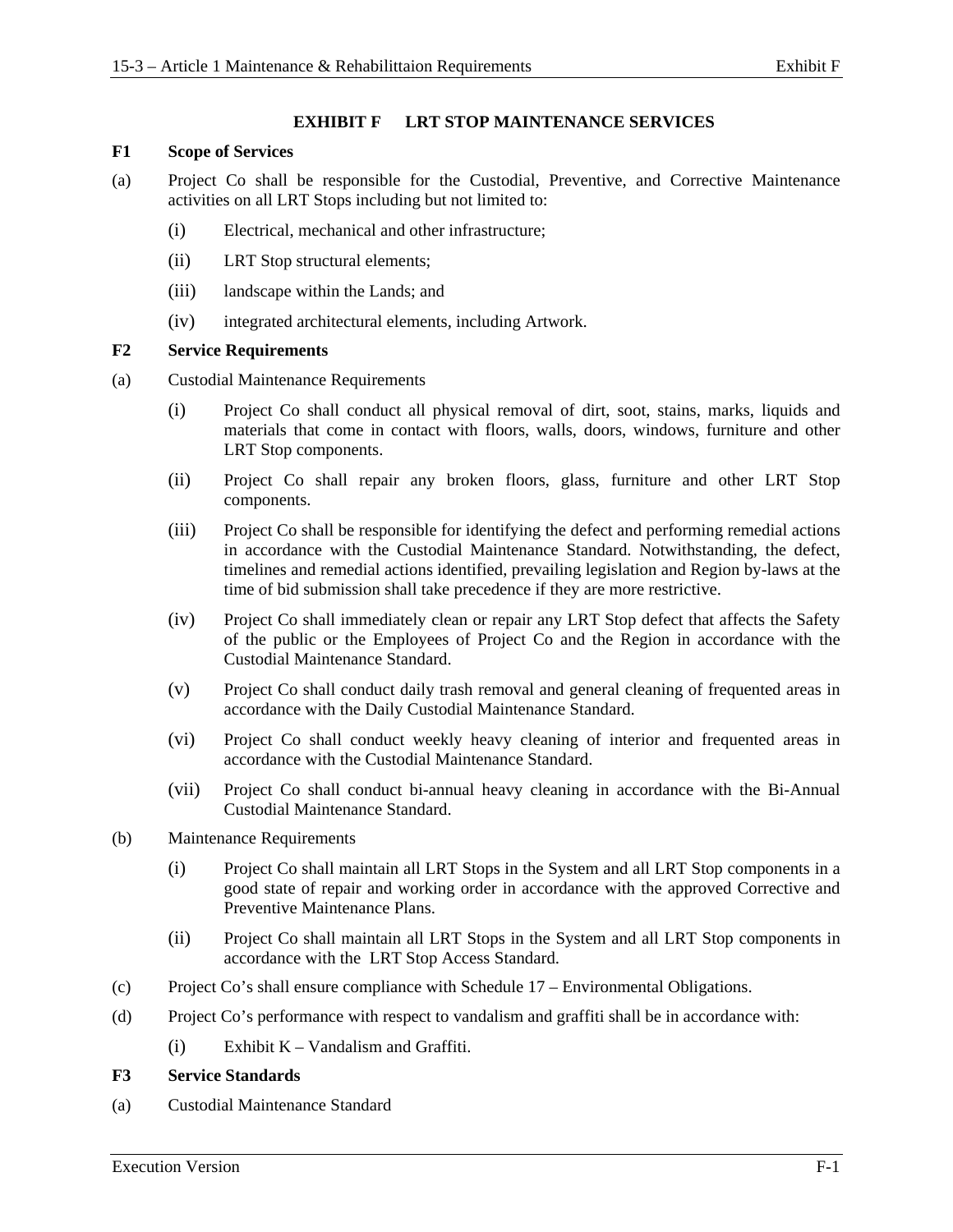- (i) LRT Stops shall fail to meet the Custodial Maintenance Standard if:
	- A. Any condition exists that impacts Public Safety or the Safety of the Employees of Project Co and the Region or fails to comply with the Safety Management System, including:
		- i any accidental spills or bodily fluids;
		- ii floor treatments that represent a tripping hazard;
		- iii free from any unsafe accumulation of ice and snow, and for clarity accumulation of ice and snow shall be deemed to be "unsafe" if not in compliance with the Snow and Ice Clearing Standard pursuant to Exhibit H of this Schedule, including safe access to all areas of the buildings and facilities;
		- iv illumination and / or lighting levels are not in compliance with Schedule 15-2; or benchmarking levels as otherwise determined prior to Revenue Service; and
	- B. Any damage as a result of vandalism and/or graffiti has not been repaired as required and specified elsewhere.
	- C. Any of the subsequent time-dependent standards are violated.
- (ii) Daily Custodial Maintenance Standard
	- A. LRT Stops under Project Co's responsibility shall meet the Custodial Maintenance Standard if the following conditions exist after daily cleaning activities:
		- i All trash and debris has been removed and disposed of; and
		- ii General cleaning of high passenger frequented areas has occurred. These general cleaning activities include washing floors and cleaning station furniture as needed.
- (iii) Weekly Custodial Maintenance Standard
	- A. LRT Stops under Project Co's responsibility shall meet the Weekly Custodial Maintenance Standard if the following conditions exist after heavy cleaning activities have occurred weekly (or more frequently as required):
		- i station floors are washed;
		- ii all station surfaces are dusted and cleaned; and
		- iii gum, scuff marks and other similar semi-permanent markings have been removed inside windows are clean.
- (iv) Bi-Annual Custodial Maintenance Standard
	- A. Buildings and facilities under Project Co's responsibility shall meet the Bi-Annual Custodial Maintenance Standard if the following conditions exist after bi-annual cleaning activities have occurred:
		- i Windows, floors and exterior surfaces are thoroughly cleaned; and
		- ii Damaged surface treatments have been painted, repaired, or replaced as needed.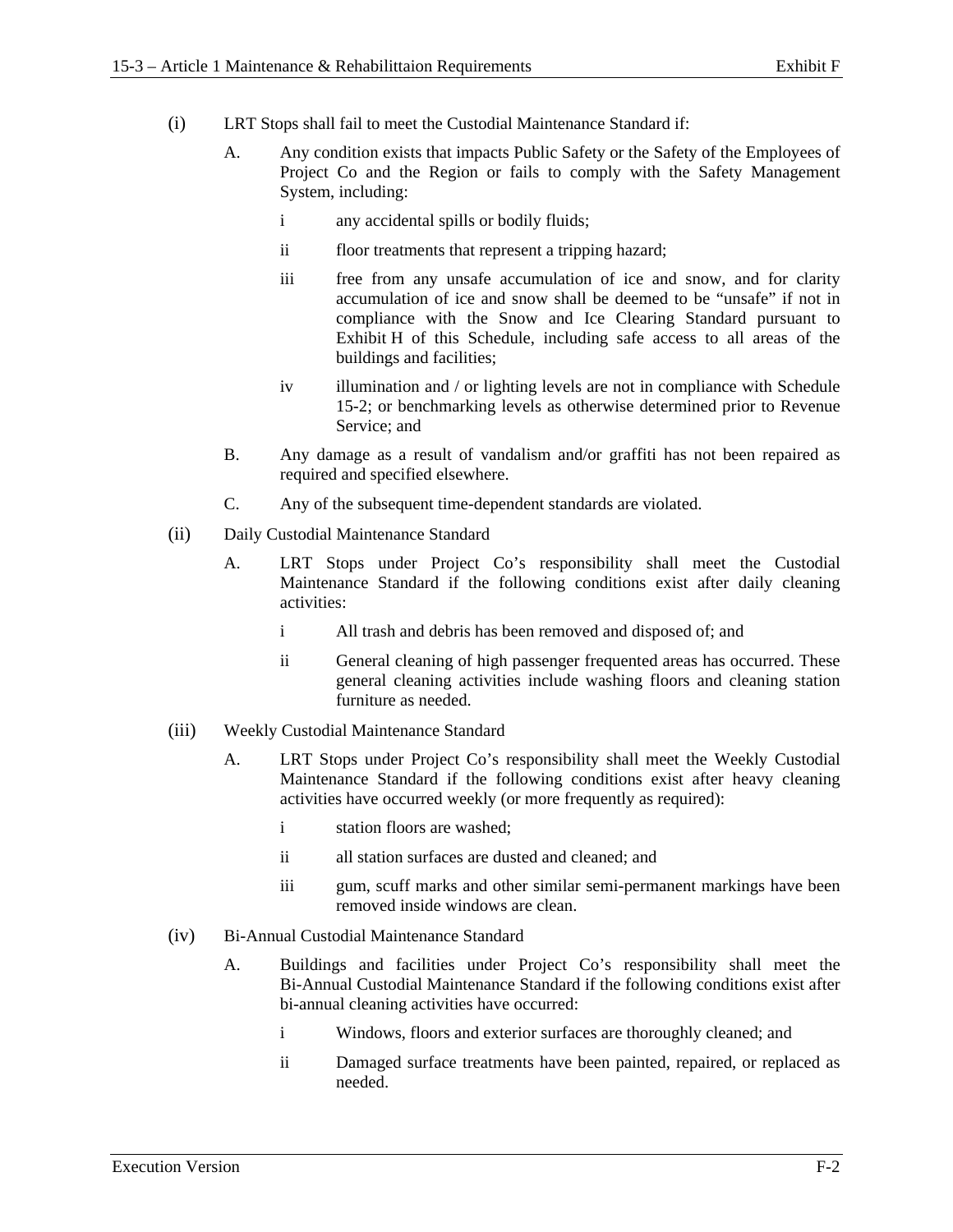- (b) LRT Stop Access Standard and Hours of Operation
	- (i) LRT Stops must be open 15 minutes before the first scheduled Revenue Service train, and closed within 15 minutes after the last scheduled Revenue Service train ("Scheduled Station Hours") or as otherwise directed from time to time by the Region Representative.
	- (ii) A LRT Stop is considered open when:
		- A. The LRT Stop is free from any unsafe accumulation of ice and snow, and for clarity accumulation of ice and snow shall be deemed to be "unsafe" only if: (1) the Station is not in compliance with the Snow and Ice Clearing Standard pursuant to Exhibit H of this Schedule, and (2) safe access to Trains for all passengers, including mobility impaired passengers, is compromised;
		- B. The LRT Stop is free from any other hazard or event that results in passengers, including mobility impaired passengers, being unable to safely enter and leave the Station for purposes of accessing Trains, for example, failures with fire life safety systems; and
		- C. During any period of time when a Station does not meet the Station Access Standard due to non-compliance with one or more of the standards listed above in subsections  $(ii)(A)$  to  $(ii)(B)$ , Project Co shall make best efforts to mitigate the effects of such non-compliance and to provide, where possible, safe access to Trains for as many passengers as possible.

### **F4 Quality Monitoring and Reporting**

- (a) Periodically, the Region will audit the Project Co's LRT Stop Maintenance documentation and reporting. Failures to maintain documentation and report on LRT Stop Maintenance activities will result in penalties being assessed as described in the Schedule 15-3.
- (b) Maintenance Plans
	- (i) Project Co shall at all times maintain complete and updated versions of the Custodial Maintenance Plan, the Corrective Maintenance Plan, and the Preventive Maintenance Plan.
	- (ii) Project Co shall follow the requirements set out in 1.10 with regard to the drafting, approval, and revisions process for these Maintenance Plans.
- (c) Maintenance Reporting
	- (i) Project Co shall report on the status and completion of various LRT Stop Cleaning and Maintenance activities, including Daily Inspection and Cleaning, Weekly and Bi-Annual Custodial, Corrective Maintenance, and Preventive Maintenance.
	- (ii) Project Co shall follow the maintenance reporting requirements set out in Schedule 15-3 Article 1 Section 1.13 with regard to reporting procedures and the Daily, Monthly, and Bi-Annual submittals that are required.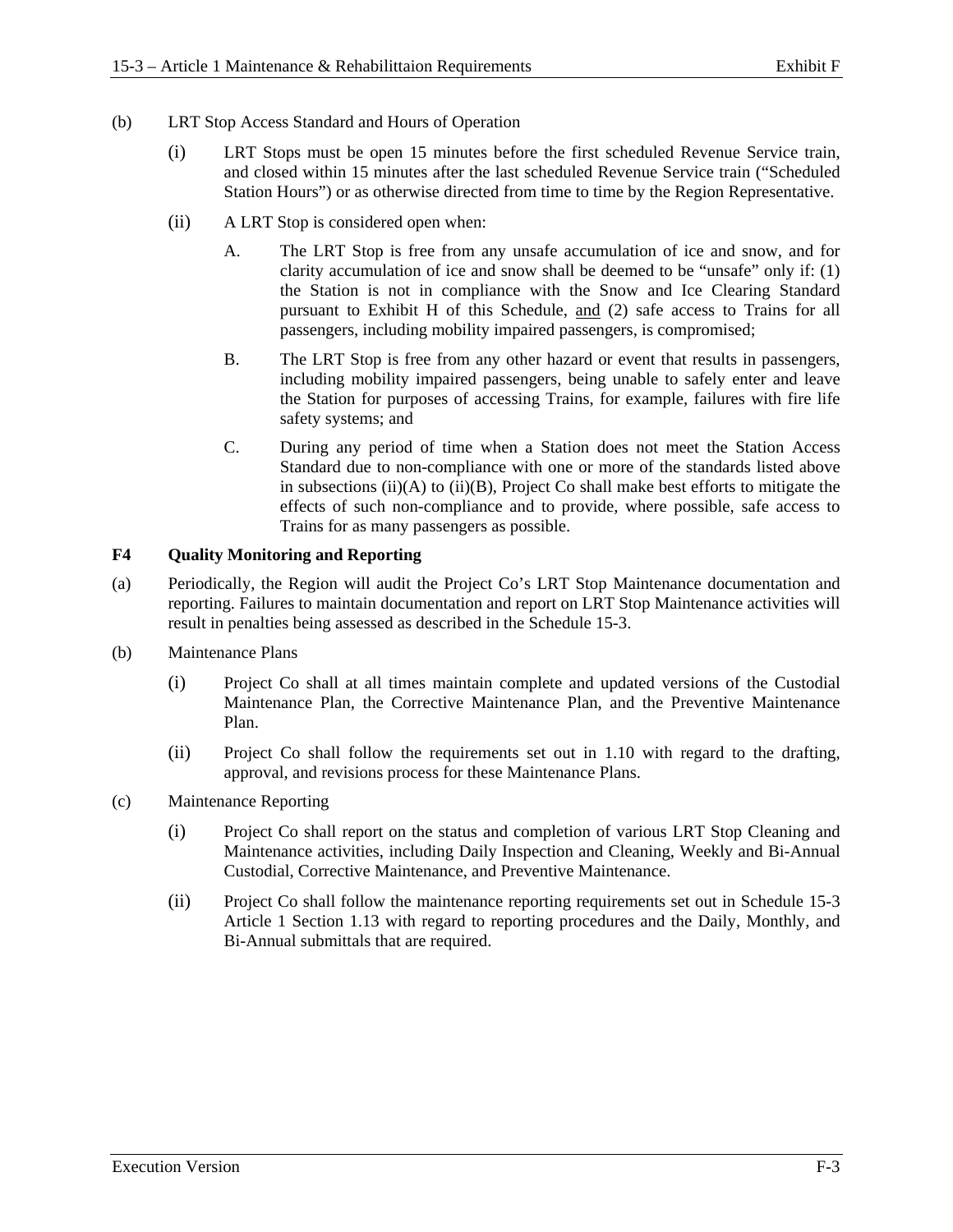#### **EXHIBIT G STRUCTURE MAINTENANCE SERVICES**

#### **G1 Scope of Services**

- (a) Project Co shall be responsible for maintaining all structures as except as identified below.
	- (i) MTO Highway 85 Northfield Drive Flyover Responsible for the design and construction modifications only. Project Co would be responsible for maintenance of the guideway over the bridge, any signaling and communication, and catenary and OCS poles. MTO or Region would own and maintain superstructure and substructure elements and appurtenances.
	- (ii) Weber Street Flyover Responsible for the design and construction modifications only. Project Co would be responsible for the maintenance of the at grade guideway elements and appurtenances beneath the bridge to the property limits. Region would own and maintain Bridge superstructure and substructure elements and appurtenances.
	- (iii) Culverts at Caroline Street with Erb Street and King Street within Uptown Waterloo Loop – Responsible for the design and construction modifications only. Project Co would maintain the at grade guideway elements and appurtenances over the culvert structures. Region would own and maintain all below grade structure elements.
	- (iv) CN Guelph Subdivision Line King Street Grade Separation Flyover Responsible for design and construction. CN or Region would own and maintain bridge superstructure and substructure elements and appurtenances. Project Co would maintain the adjacent and adjoining walls and appurtenances.
	- (v) Borden Street and Ottawa Street Schneider Creek Bridges Responsible for design and construction replacement/modifications only. Region would own and maintain bridge superstructure and substructure elements and appurtenances. Project Co would maintain the at grade guideway elements and appurtenances only over the bridge/culvert.
	- (vi) MTO Highway 7/8 Conestoga Parkway Flyover MTO design and construction in cooperation with the Region. MTO will maintain superstructure and substructure elements and appurtenances. Project Co will design, construct and maintain the at grade guideway elements and appurtenances within the property limits beneath the Flyover.
	- (vii) CN Guelph Subdivision Line Huron Spur Schneider Creek Bridge Responsible for design and construction of the CN Flyover only. CN would own and maintain bridge superstructure and substructure elements and appurtenances.
	- (viii) Block Line Road/Bridge Interface Responsible for the design and construction upgrades or modifications only to the bridge/road interface, as required. Region would own and maintain the upgrades or modifications to the Block Line Road Bridge and Road Interface elements. Project Co would maintain the at grade guideway elements and appurtenances through the intersection only.
	- (ix) Courtland Avenue Montgomery Creek Flyover Responsible for the design and construction of the existing bridge/culvert upgrades and modifications only. Region would own and maintain superstructure and substructure elements and appurtenances. Project Co would maintain the at grade guideway elements and appurtenances over the bridge/culvert.
- (b) Project Co's obligation for Maintenance of the Fixed Facilities includes, without limitation, all structural elements, including bridges, retaining walls, drainage outlets, culverts and other fixed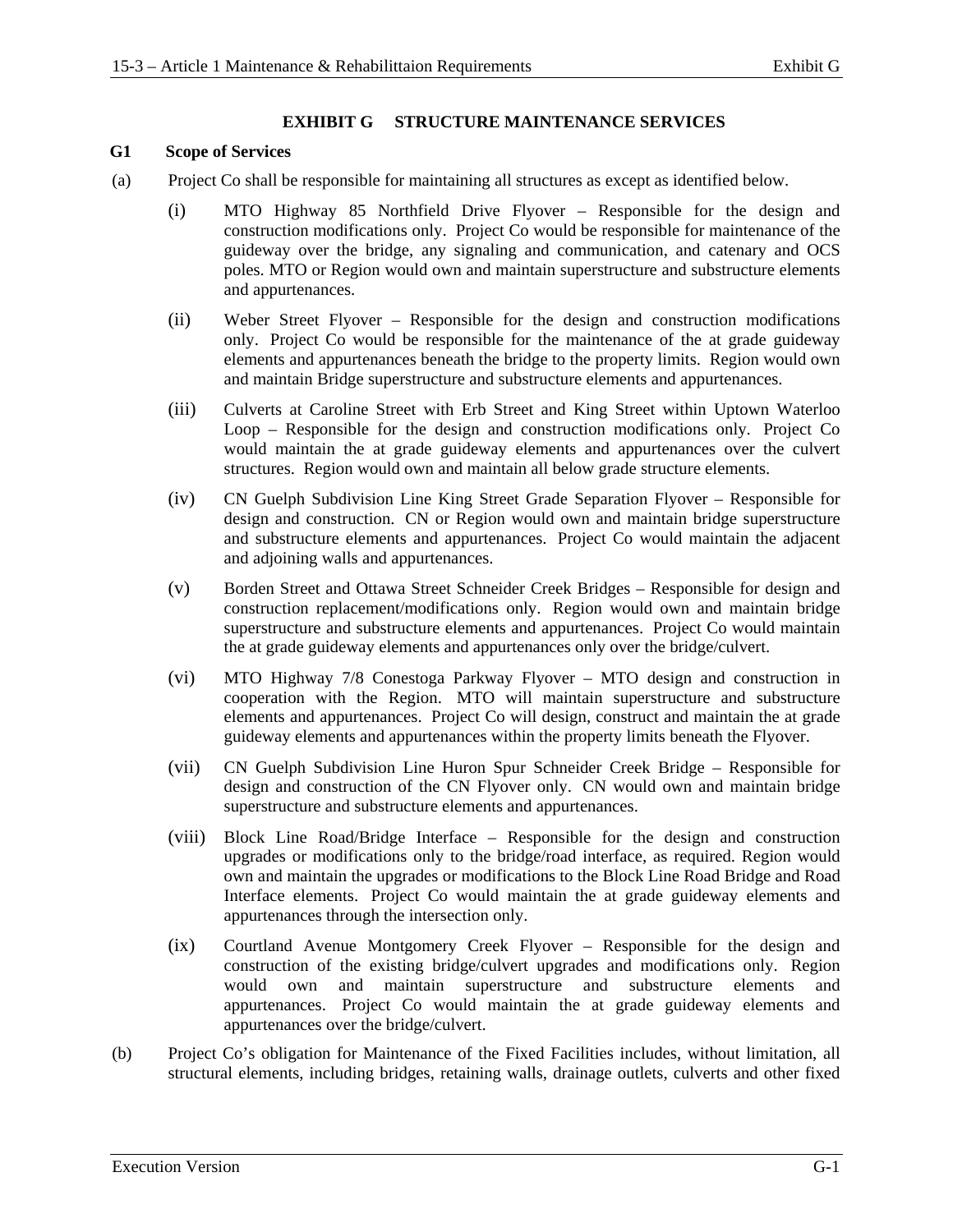structures in such a manner as to meet the minimum Bridge Condition Index as prescribed in Appendix B, and ensuring the structures integrity and durability is not compromised.

#### **G2 Service Requirements**

- (a) Project Co shall maintain all bridges and structures within Project Co's responsibility in a state of good repair and working order in accordance with the approved Preventive and Corrective Maintenance Plans.
- (b) Project Co shall prepare and implement plans and procedures for Structural maintenance in the Preventive Maintenance Plan that includes an annual inspection program that ensures the Safety and integrity of the structures.
- (c) Project Co shall maintain all bridges and structures to meet the Fixed Component Availability Standard.
- (d) Project Co shall conduct inspections of structures which shall include but not be limited to:
	- (i) Detailed visual survey of all support and sub-structure structures;
	- (ii) Detailed tactile inspection of all support and sub-structure structures;
	- (iii) Underwater inspection; and
	- (iv) Destructive and / or non-destructive testing to determine the condition of the structural component.
- (e) Project Co's shall ensure compliance with Schedule 17 Environmental Obligations.
- (f) Project Co's performance with respect to vandalism and graffiti shall be in accordance with:
	- (i) Exhibit K Vandalism and Graffiti.

#### **G3 Service Standards**

- (a) Any Fixed Component in the System (including bridges and structures) is considered to not meet the Standard if any Defect or Deficiency is identified in that Fixed Component that:
	- (i) affects the Safety of the public, Passengers or Driver in a manner contrary to the Safety Management System;
	- (ii) adversely affects Operations such that the System does not meet the Operation Requirements and Specifications;
	- (iii) free from any unsafe accumulation of ice and snow, and for clarity accumulation of ice and snow shall be deemed to be "unsafe" if not in compliance with the Snow and Ice Clearing Standard including safe access to all areas of the buildings and facilities;
	- (iv) illumination and / or lighting levels are not in compliance with Schedule 15-2; or benchmarking levels as otherwise determined prior to Revenue Service; or
	- (v) any damage as a result of vandalism and / or graffiti has not been repaired as required and specified elsewhere.

### **G4 Quality Monitoring and Reporting**

- (a) Periodically, the Region will audit the Project Co's Structure Maintenance documentation and reporting. Failures to maintain documentation and report on Structure Maintenance activities will result in penalties being assessed as described in the Performance Criteria section.
- (b) Maintenance Plans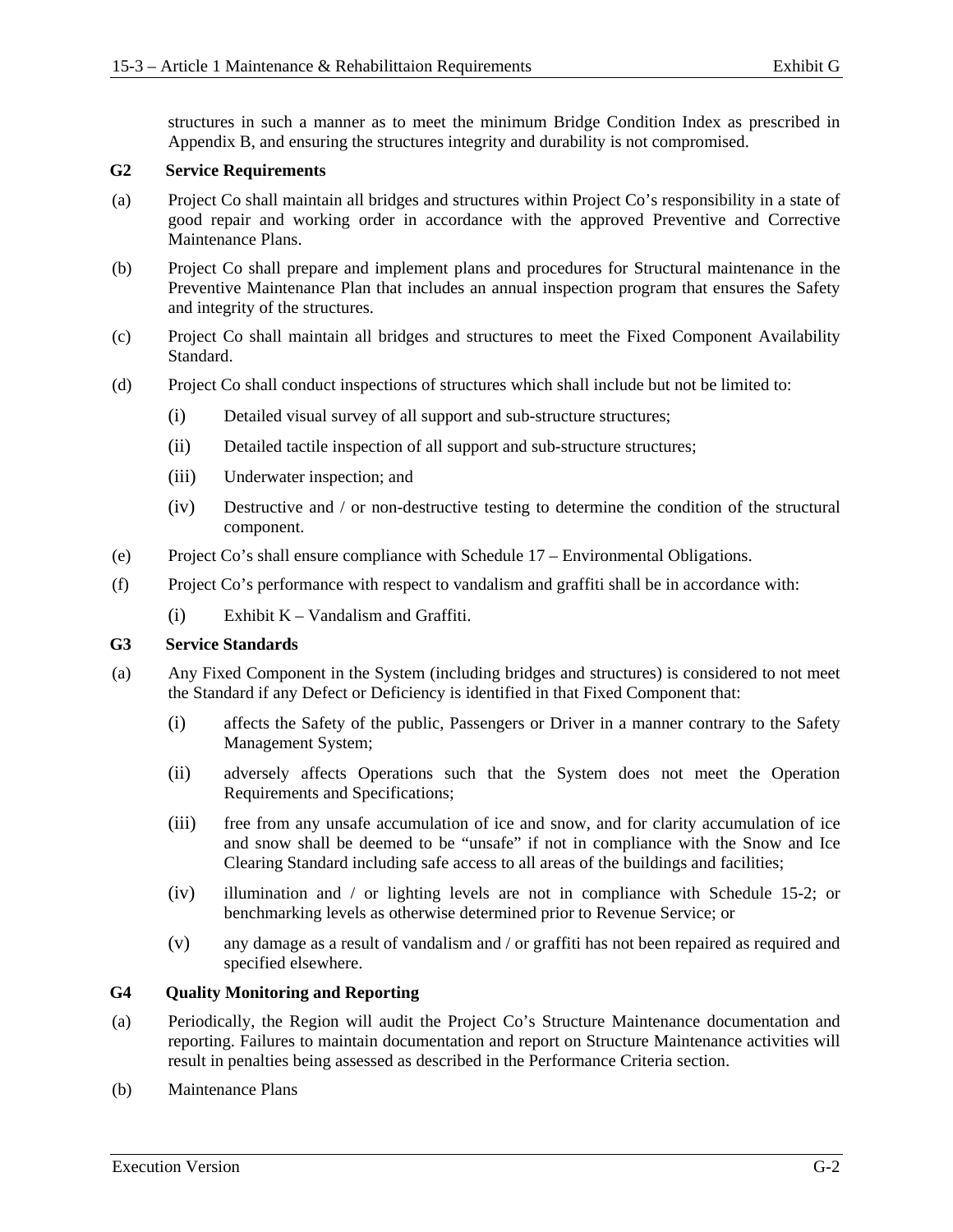- (i) Project Co shall at all times maintain complete and updated versions of the Custodial Maintenance Plan, the Corrective Maintenance Plan, and the Preventive Maintenance Plan.
- (ii) Project Co shall follow the requirements set out in Schedule 15-3 Article 1 Section 1.10 with regard to the drafting, approval, and revisions process for these Maintenance Plans.
- (c) Maintenance Reporting
	- (i) Project Co shall report on the status and completion of various Structure Maintenance activities.
	- (ii) Project Co shall follow the maintenance reporting requirements set out in Schedule 15-3 Article 1 Section with regard to reporting procedures and the Daily, Monthly, and Annual submittals that are required.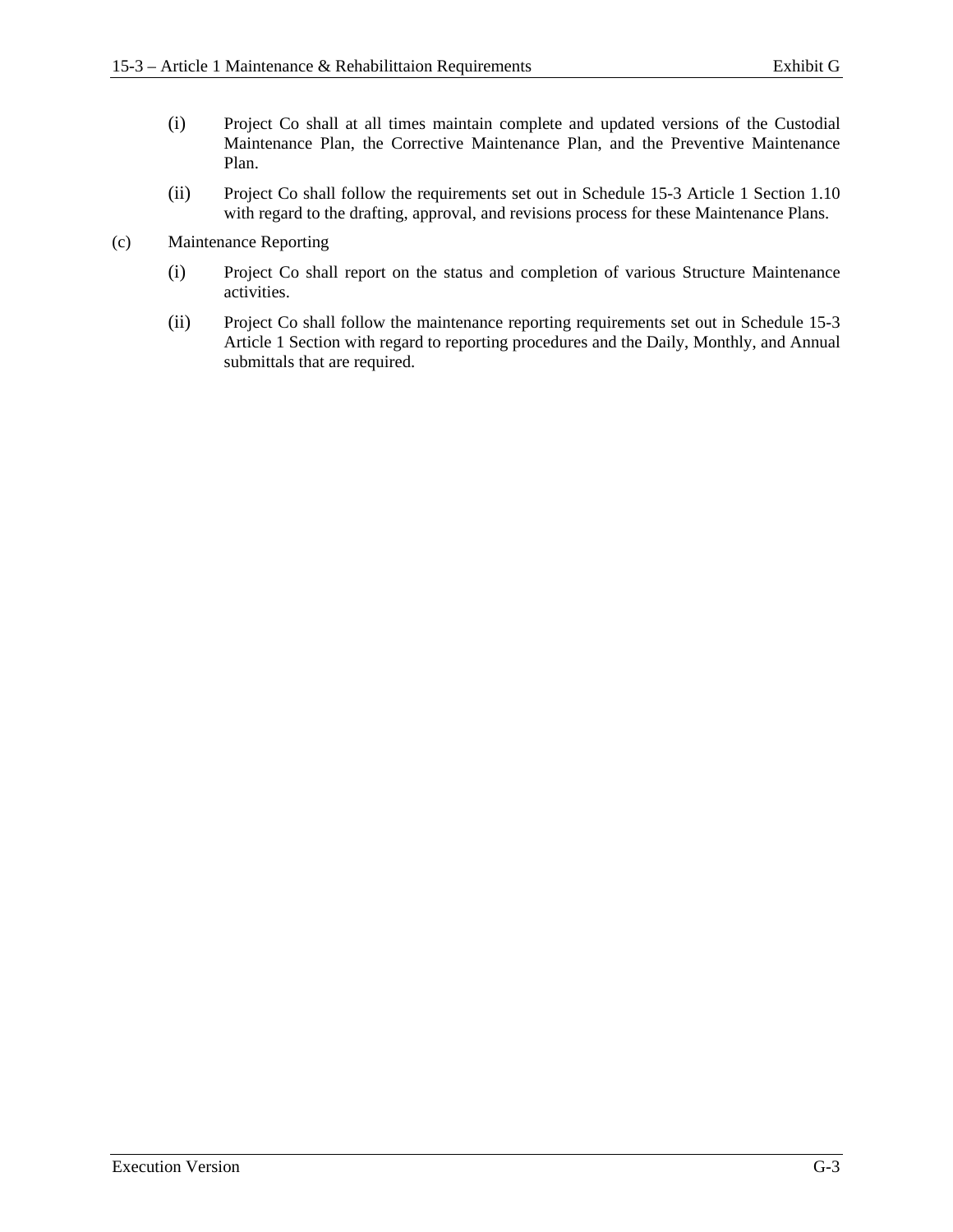#### **EXHIBIT H ALIGNMENT MAINTENANCE SERVICES**

#### **H1 Scope of Services**

- (a) Project Co shall be responsible for the Custodial, Preventive, and Corrective Maintenance activities for the Alignment Maintenance activities including but not limited to:
	- (i) Vegetation Control, including Grass, Weed, and Tree and Shrub Control, including Green roof Station(s);
	- (ii) Debris Collection and Removal;
	- (iii) Drainage Control;
	- (iv) Vandalism and Graffiti Repair, including and as indicated in Exhibits C to I;
	- (v) Maintenance of Fencing; and
	- (vi) Snow and Ice Removal.

#### **H2 Service Requirements**

- (a) Project Co shall conduct all Custodial, Corrective, and Preventive Maintenance activities along the System Alignment unless assigned to others in the Maintenance Responsibility Table.
- (b) The following sections provide details about Project Co's responsibilities for specific maintenance types.
- (c) Vegetation Control
	- (i) Project Co shall perform Grass and Weed Control in order to:
		- A. maintain the condition of the ballast;
		- B. ensure sight distances;
		- C. provide unobstructed view;
		- D. control noxious weeds (The Weed Control Act and Regulations);
		- E. reduce drainage impairment; and
		- F. improve landscape and overall aesthetics.
	- (ii) Grass Control
		- A. Project Co shall conduct mowing or trimming operations to control grass growth in accordance with the Vegetation Control Standard.
		- B. Project Co shall conduct seeding, sodding, or planting to control erosion in accordance with the Vegetation Control Standard.
		- C. Project Co shall be responsible for identifying the defect and performing remedial actions in accordance with the Vegetation Control Standard. Notwithstanding, the defect, timelines and remedial actions identified, prevailing legislation and Region by-laws at the time of bid submission shall take precedence if they are more restrictive.
		- D. Project Co shall perform inspections during growing seasons to ensure compliance included herein, Schedule 15-2, and the Project Agreement.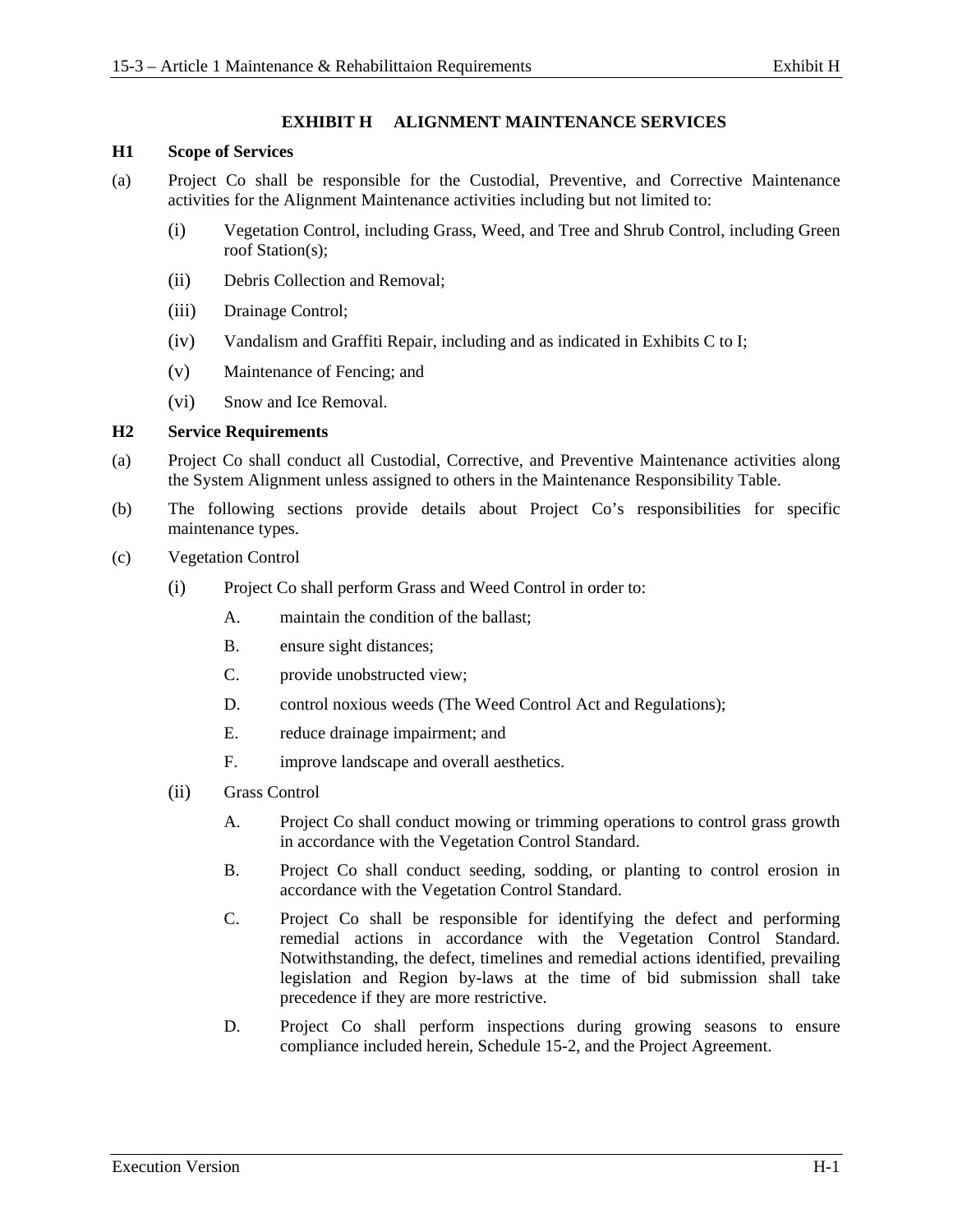- (iii) Weed Control
	- A. Project Co shall conduct weed control operations to eradicate or control undesirable herbaceous vegetation (including grass) using integrated management techniques.
	- B. Project Co shall remove, by mechanical mowing or chemical spraying (in accordance with prevailing legislation and Region by-laws at the time of bid submission), deficient weed growth in accordance with the Vegetation Control Standard.
	- C. Project Co shall be responsible for identifying the defect and performing remedial actions in accordance with the Vegetation Control Standard. Notwithstanding, the defect, timelines and remedial actions identified, prevailing legislation and Region by-laws at the time of bid submissionshall take precedence if they are more restrictive.
	- D. Project Co shall perform inspections during growing seasons to ensure compliance with the requirements included herein, Schedule 15-2, and the Project Agreement.
- (iv) Tree and Shrub Maintenance and Control
	- A. Project Co shall perform Tree and Shrub Control in order to:
		- i maintain a safe environment;
		- ii maintain the condition of the ballast;
		- iii prevent fires;
		- iv ensure sight distances;
		- v prevent encroachment into track clearance envelope;
		- vi maintain clearance to overhead catenary system;
		- vii provide unobstructed view; and
		- viii improve landscape and overall aesthetics.
	- B. Project Co shall conduct tree and shrub maintenance consisting of various activities including, but not limited to, trimming, fertilizing and watering, as required to keep trees and shrubs healthy and in control and in accordance with:
		- i the Vegetation Control Standard; and
		- ii accepted horticultural and arboricultural standards.
	- C. Project Co shall conduct ongoing Preventive Maintenance on trees and shrubs during the Maintenance Term.
	- D. Project Co shall be responsible for identifying the defect and performing remedial actions in accordance with the Vegetation Control Standard. Notwithstanding, the defect, timelines and remedial actions identified, prevailing legislation and Region by-laws at the time of bid submission shall take precedence if they are more restrictive.
	- E. Project Co shall perform inspections which shall be carried out by a qualified professional with the knowledge of tree and shrub maintenance practices and identification and diagnosis of diseases and defects. The qualified professional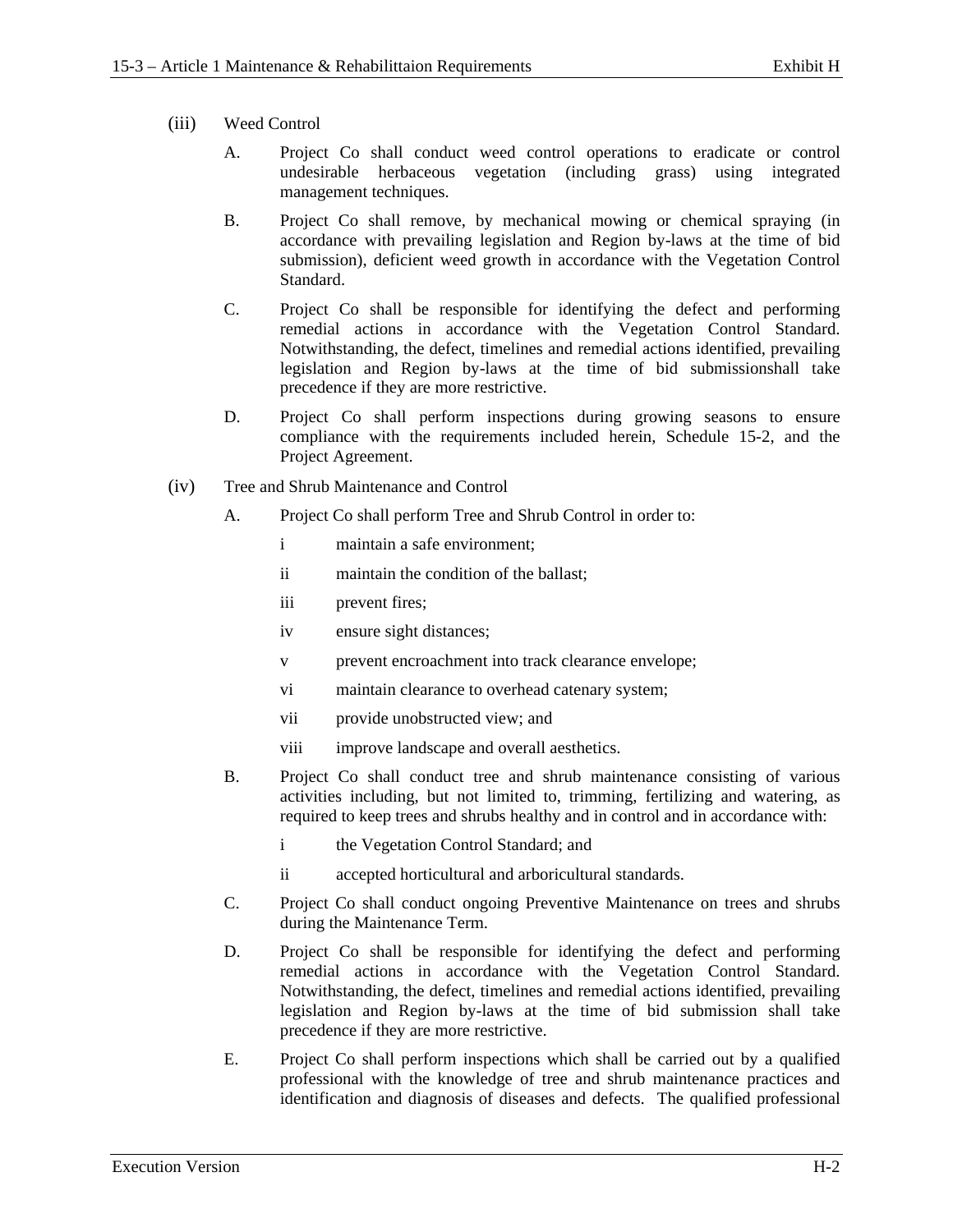must have a minimum of three year's experience in the field of tree and shrub maintenance.

- (d) Debris Collection and Disposal
	- (i) Project Co shall conduct all debris collection and disposal in order to:
		- A. prevent damage to vehicles;
		- B. equipment and property;
		- C. manage environmental, commercial, residential and tourism concerns; and
		- D. maintain the image of the LRT and the landscape aesthetics.
	- (ii) Project Co shall collect and dispose of objectionable items such as rubbish (garbage, cans, bottles, paper, plastic products, etc.), dead animals, batteries, tires, metal products, containers, rocks, building materials, etc., in according with the Debris Collection and Disposal Standard Exhibit H, H(c).
	- (iii) Project Co shall perform all debris collection and disposal activities in accordance with local, provincial, and national Health and Safety regulations and at least on a weekly basis. In the case of a dead animal carcass, Project Co shall remove within 24 hours of becoming aware of such debris.
	- (iv) Project Co shall ensure that debris is promptly removed from the Custodial Maintenance Areas.
	- (v) Project Co shall immediately notify CCF and the police of any suspicious items that may have been placed with the specific intent to cause public harm or property damage.
	- (vi) Project Co shall be responsible for identifying the defect and performing remedial actions in accordance with the Debris Collection and Disposal Standard. Notwithstanding, the defect, timelines and remedial actions identified, prevailing legislation and Region by-laws at the time of bid submissionshall take precedence if they are more restrictive.
- (e) Fences
	- (i) Project Co shall provide and maintain perimeter security fencing, rectify Safety Deficiencies and perform Custodial Maintenance with respect to the Alignment in accordance with the Fencing Standard.
	- (ii) Project Co shall maintain all of the fencing including physical barriers made of chain link fence, farm fence, wooden materials, metal panels, composite materials, concrete, brick and various types of Noise walls owned by the Region within the Alignment and Operations, Maintenance and Storage Facility and constructed as part of this Project under the Project Agreement (including Schedule 15-3).
	- (iii) Project Co shall be responsible for identifying the defect and performing remedial actions in accordance with the Fencing Standard.
	- (iv) Project Co shall immediately take temporary and / or permanent measures if considered a Security or Safety concern. Notwithstanding, the defect, timelines and remedial actions identified, prevailing legislation and Region by-laws at the time of bid submission shall take precedence if they are more restrictive.
- (f) Vandalism and graffiti repair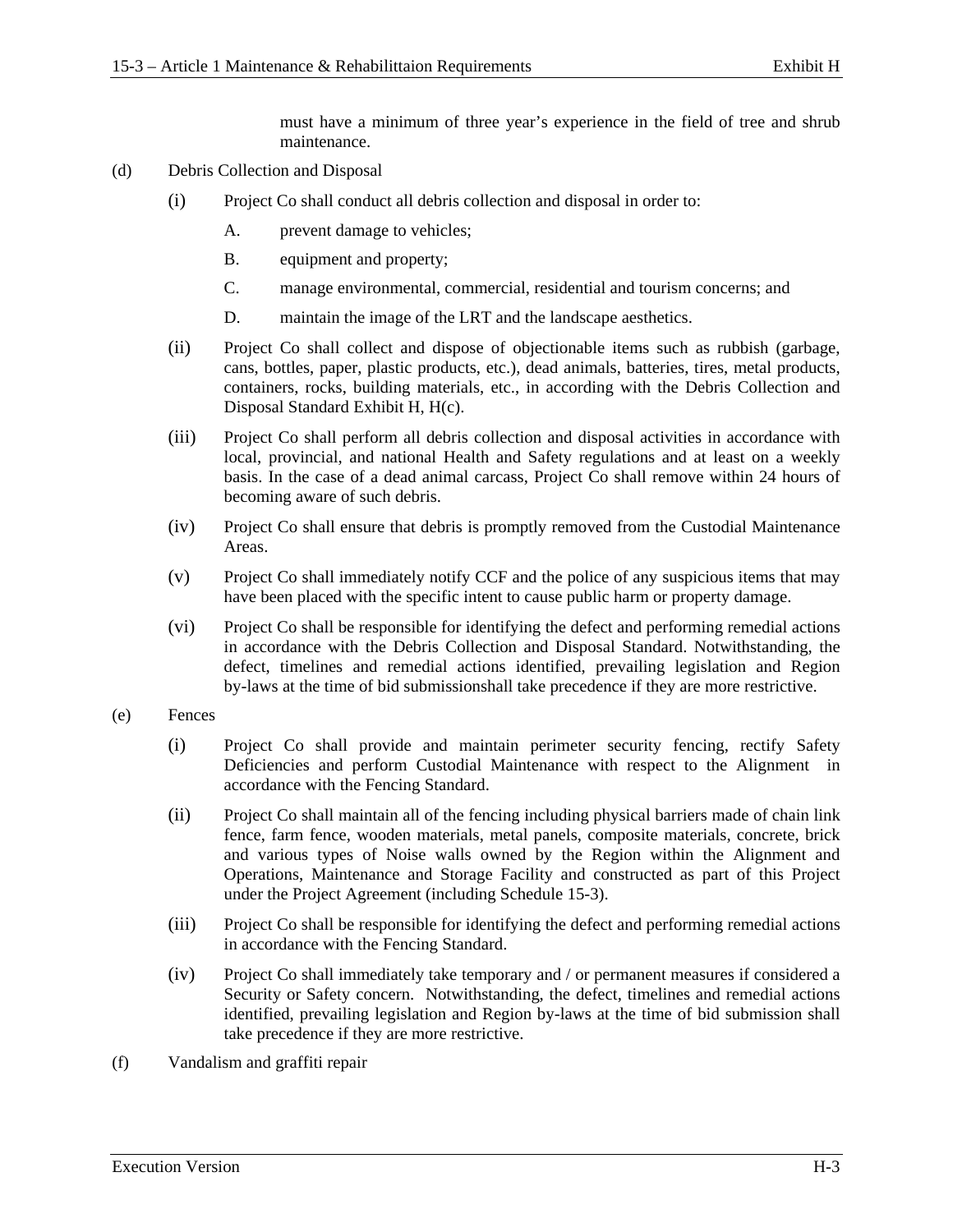- (i) Project Co shall remove all graffiti and repair all vandalism to promote the LRT image and ensure the safe operation of the LRT.
- (ii) Project Co shall remedy graffiti and vandalism on the System in accordance with the Vandalism and Graffiti Standard.
- (iii) Project Co shall cover or remove offensive material and graffiti by painting over, cleaning, or mechanical removal in accordance with the Vandalism and Graffiti Standard.
- (iv) Project Co shall repair any infrastructure or components damaged by vandalism in accordance with the Vandalism and Graffiti Standard. Notwithstanding the requirements provided in Exhibit K – Vandalism and Graffiti, Project Co shall present proposals to the Region for approval or repair or replacement of equipment or parts damaged by vandalism to LRT infrastructure, equipment, or landscaping before proceeding with repairs.
- (v) Project Co shall be responsible for identifying the defect and/or upon becoming aware performing remedial actions in accordance with the Vandalism and Graffiti. Notwithstanding, the defect, timelines and remedial actions identified, prevailing legislation and Region by-laws at the time of bid submission shall take precedence if they are more restrictive.
- (g) Drainage Control
	- (i) Project Co will inspect and clean all drainage culverts, outlets and ditches to ensure they are not blocked and functioning as intended in accordance with the Drainage Control Standard.
	- (ii) Project Co will remove any vegetation impeding proper drainage in accordance with the Drainage Control Standard.
	- (iii) Project Co shall conduct efforts to eliminate ponding and/or standing water, in accordance with:
		- A. the Drainage Control Standard.
	- (iv) Project Co shall undertake formal drainage design and construction treatments in persistent problem areas to eliminate the water ponding/standing concerns, in accordance with Project Agreement including Schedules 15-2 and this Schedule 15-3.
- (h) Snow and Ice Clearing, Sanding, De-Icing and Removal
	- (i) Project Co shall perform all ice and snow clearing and removal services for the System in accordance with the Snow and Ice Removal Standard.
	- (ii) Project Co shall perform all snow and ice clearing, de-icing and removal (including the application of other ice melt products and / or use of other means and methods for meeting the Snow and Ice Removal Standard) in order to:
		- A. ensure the Safety of Driver, passengers and pedestrians throughout the System, except in the areas as otherwise identified in the Maintenance Responsibility Table;
		- B. permit the safe operation of Vehicles on the System in accordance with the Safety Management System, designated emergency evacuation routes, and the Operational Requirements and Specifications. This includes the clearing and removal of snow and ice on the Tracks, turnouts, and switches and Overhead Catenary System as may be required to ensure safe operation of the Vehicles; and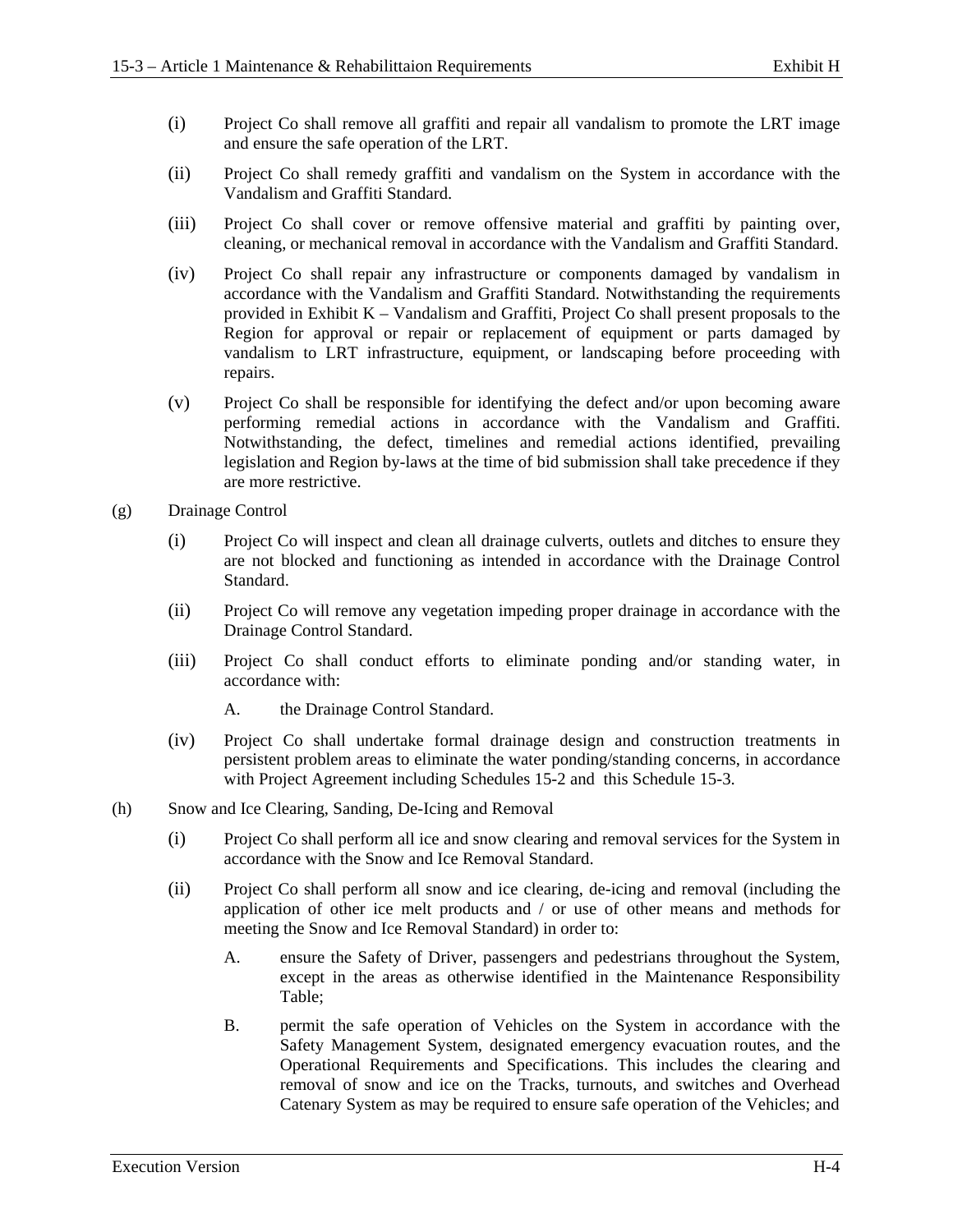- C. permit safe access to the System by Drivers, Passengers and pedestrians, and for further certainty to ensure compliance with the Station Access Standard.
- (iii) Project Co shall coordinate with the Region when operations outside of Revenue Hours are necessary to prevent the accumulation of snow on the Tracks and ice on the Overhead Catenary System.
- (iv) Project Co shall have available equipment for plowing / clearing the Tracks when necessary.
- (v) At the daily meeting prior to an anticipated weather event, Project Co shall review with the Region, Project Co's weather event policies and procedures, including but not limited to:
	- A. Forecasted severity of the weather event;
	- B. Project Co's resources allocated to address the weather event and in maintaining compliance with the Standard along with the Safe operation of the System;
	- C. Project Co's designated Employee(s) responsible for reporting the progress of performance prior to, during, and after the weather event; and
	- D. Project Co shall be responsible to coordinate with the Region and other third party service providers.
- (vi) At the daily meeting following the storm event, Project Co shall review with the Region, Project Co's performance in meeting the Standard.
- (i) Project Co's shall ensure compliance with Schedule 17 Environmental Obligations.

### **H3 Service Standards**

- (a) Custodial Maintenance Standard
	- (i) The Alignment Maintenance Services shall fail to meet the Custodial Maintenance Standard if:
		- A. Any condition exists that impacts Public Safety or the Safety of the Employees of Project Co and the Region or fails to comply with the Safety Management System, including:
			- i any unsafe accumulation of ice and snow, and for clarity accumulation of ice and snow shall be deemed to be "unsafe" if not in compliance with the Snow and Ice Clearing Standard including safe access to all areas of the Alignment designated for emergency evacuation routes; and
			- ii illumination and / or lighting levels are not in compliance with Schedule 15-2; or benchmarking levels as otherwise determined prior to Revenue Service.

#### (b) Vegetation Control Standard

- (i) Grass Control Standard
	- A. The following areas and heights of grass growth shall constitute a grass control deficiency to be corrected by Project Co:
		- i Any grass growing along Tracks within ballast and shoulder areas and between pavement or concrete cracks;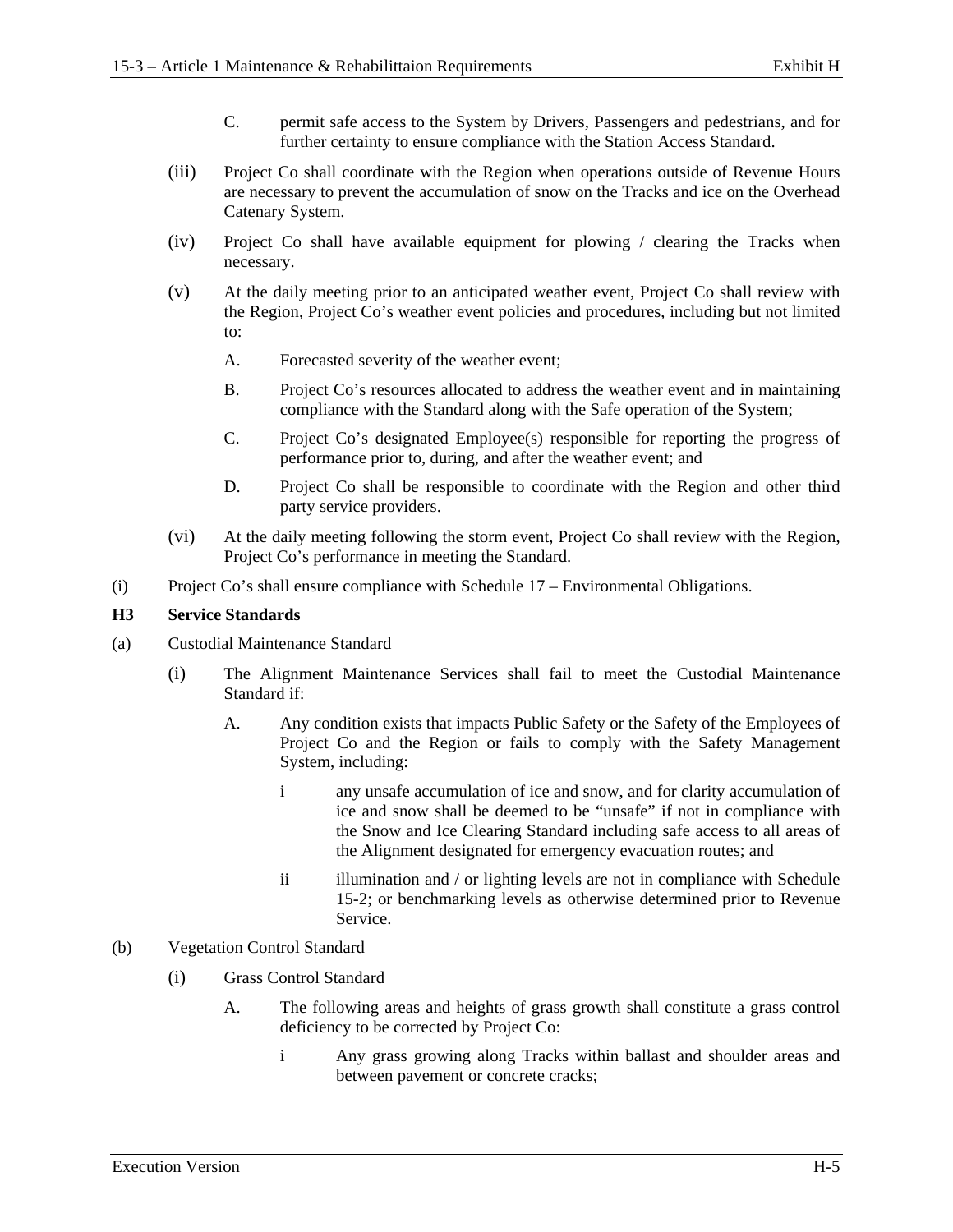- ii Any grass in urban areas, areas adjacent to residential homes or manicured lawns and at the Maintenance and Storage Facility, exceeding 100mm in height;
- iii Any grass outside of urban areas, areas away from residential homes and manicured lawns exceeding 300mm in height; or
- iv Locations where lack of vegetation is causing erosion.
- (ii) Weed Control Standard
	- A. The following areas of weed growth shall constitute a weed control deficiency to be corrected by Project Co:
		- i Weeds growing along Tracks within ballast and shoulder areas and between pavement or concrete cracks;
		- ii Noxious weeds that are identified through a weed control order or by-law;
		- iii Noxious weeds that are identified to pose a negative economic impact to horticultural, agricultural and residential land uses; or
		- iv Weeds impeding drainage or contributing to erosion by destroying desirable groundcovers.
- (iii) Tree and Shrub Control Standard
	- A. The following types of tree and shrub growth shall constitute a tree and shrub control deficiency to be corrected by Project Co:
		- i dead trees and shrubs;
		- ii evidence of disease or pests;
		- iii any broken and damaged trees, limbs or branches;
		- iv limbs or branches encroaching on track clearance envelope;
		- v limbs or branches encroaching on overhead catenary system; or
		- vi any uncontrolled areas of growth such as wild brush areas, or growth encroaching on public areas.
- (c) Debris Collection and Disposal Standard
	- (i) The presence of any of the following shall constitute a debris collection deficiency to be corrected by Project Co:
		- A. any debris within the Alignment that remains after one week from when Project Co becomes aware of the presence of the debris:
			- i all debris along Tracks within ballast, shoulder areas, in the Alignment and at Operations, Maintenance and Storage Facility;
			- ii any debris along Tracks within ballast and shoulder areas that may affect the Safety or operation of the LRT; or
			- iii any debris that may present a public Safety concern, environmental or property damage.
		- B. any dead animal carcasses within the System Alignment that are not removed within 24 hours of becoming aware.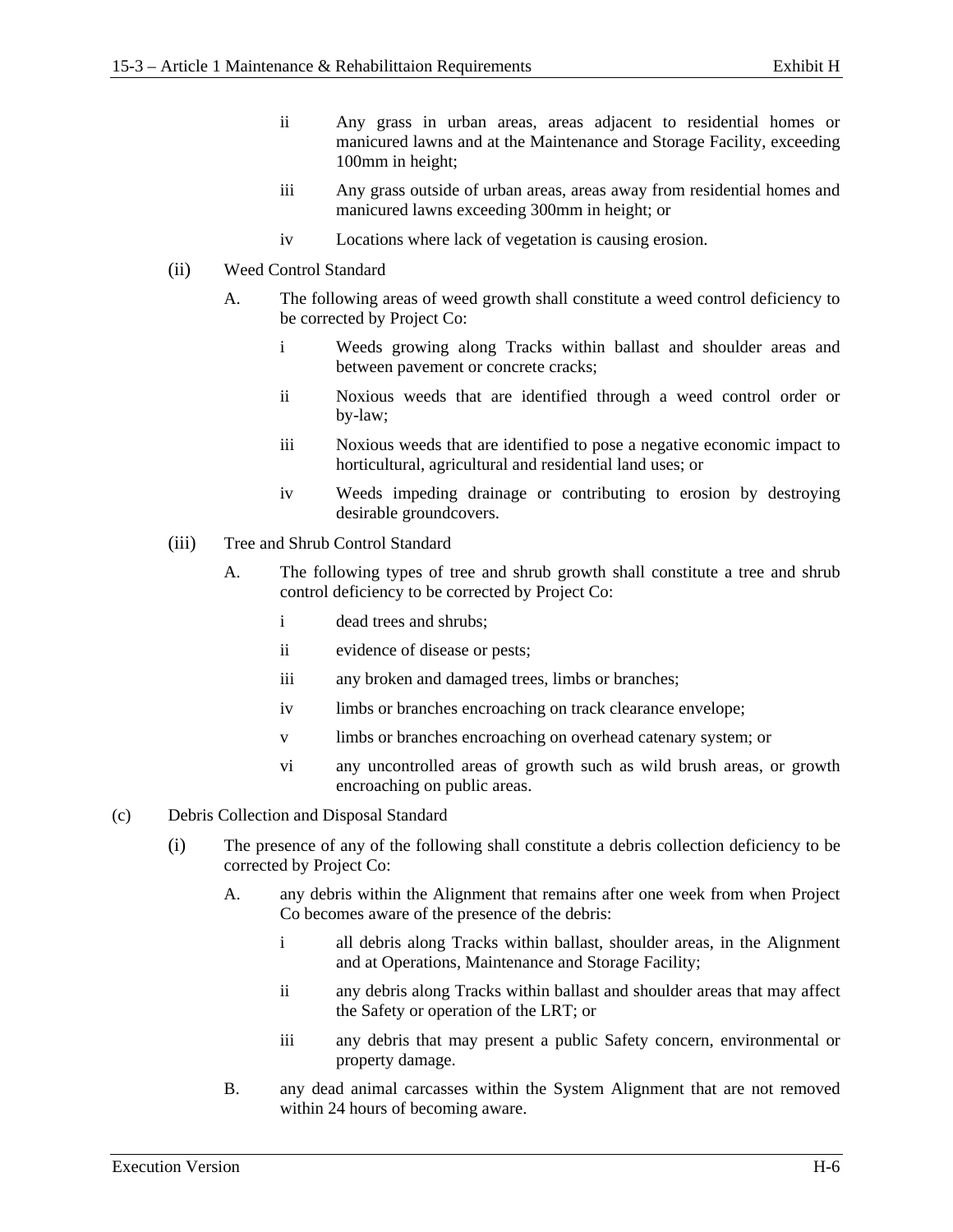- (d) Fencing Standard
	- (i) Any of the following shall constitute a fencing deficiency to be corrected by Project Co:
		- A. any damaged fence not owned by the Region;
		- B. any damage to fence owned by the Region; or
		- C. damaged or defective personnel access gates or locks.
- (e) Vandalism and Graffiti Standard
	- (i) All vandalism and graffiti must be covered or removed by painting over, cleaning, or mechanical removal within 24 hours of Project Co identifying and / or becoming aware of the defect.
	- (ii) If permanent repairs cannot be completed with the initial response time, any infrastructure or components damaged by vandalism and graffiti must be repaired within the Remedial Period (time required to complete permanent repairs as proposed by Project Co, acting reasonably and based on the nature and extent of the damage, with the time being determined from when Project Co identified and / or became aware of the defect until such time that permanent repairs are complete), and notwithstanding the requirements of Exhibit K – Vandalism and Graffiti, after Region approval of the proposed remedy.
	- (iii) In all cases, if public Safety or the continued operation of the System at the prescribed service levels is a concern, temporary repairs shall be made immediately.
- (f) Drainage Control Standard
	- (i) Any of the following conditions shall constitute a Drainage Control Deficiency to be corrected by Project Co:
		- A. Any vegetation growth impeding drainage;
		- B. Any debris blocking a drainage culvert, outlet, or ditch; or
		- C. Any ponding and/or standing water during the Spring and Summer months.
- (g) Snow and Ice Removal Standard
	- (i) During the weather event, the following shall constitute snow and ice deficiencies on the System to be corrected by Project Co:
		- A. any accumulation in excess of trace amounts at the LRT Stops, public areas (where Project Co is responsible for surface maintenance);
		- B. any snow and ice accumulation that impairs the operation of the System, including but not limited to the following:
			- i on the Tracks;
			- ii turnouts and switches;
			- iii Overhead Catenary System;
			- iv OMSF; or
			- v as may be required to ensure safe operation of the System.
	- (ii) Prior to the start of the next Revenue Service day after the weather event has ended, the following shall constitute snow and ice deficiencies on the System: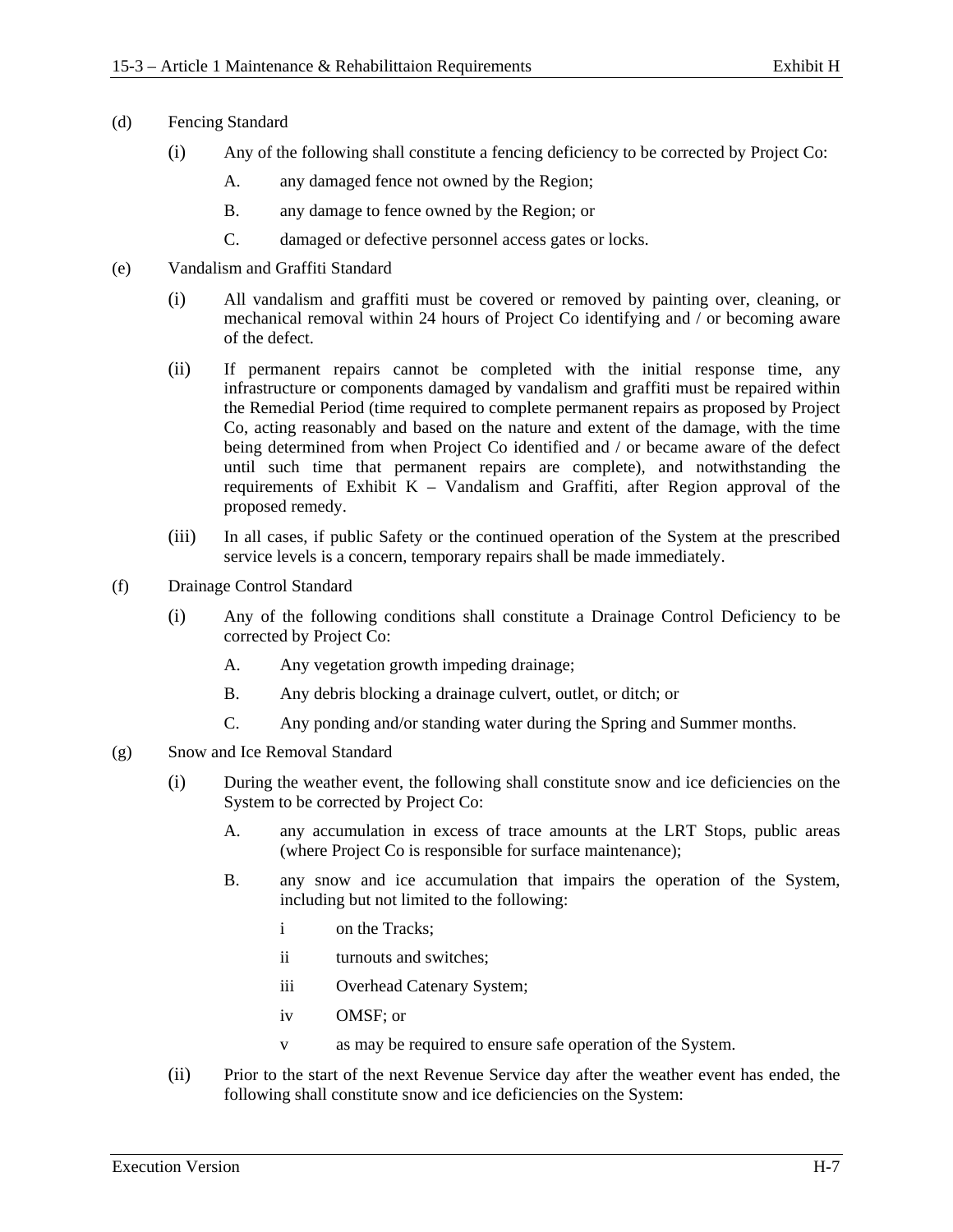- A. any accumulation in excess of trace amounts at the Station Platforms, public areas (where Project Co is responsible for surface maintenance), and;
- B. any snow and ice accumulation along the Tracks, Guideway, and OMSF that impairs the operation of the System.

### **H4 Quality Monitoring and Reporting**

- (a) Periodically, the Region will audit the Project Co's Alignment Maintenance documentation and reporting. Failures to maintain documentation and report on Alignment Maintenance activities will result in penalties being assessed as described in the Performance Criteria section.
- (b) Maintenance Plans
	- (i) Project Co shall at all times maintain complete and updated versions of the Custodial Maintenance Plan, the Corrective Maintenance Plan, and the Preventive Maintenance Plan.
	- (ii) Project Co shall follow the requirements set out in Schedule 15-3 Article 1 Section 1.10 with regard to the drafting, approval, and revisions process for these Maintenance Plans.
- (c) Maintenance Reporting
	- (i) Project Co shall report on the status and completion of various Alignment Maintenance activities.
	- (ii) Project Co shall follow the maintenance reporting requirements set out in Schedule 15-3 Article 1 Section 1.13 with regard to reporting procedures and the Daily, Monthly, and Annual submittals that are required.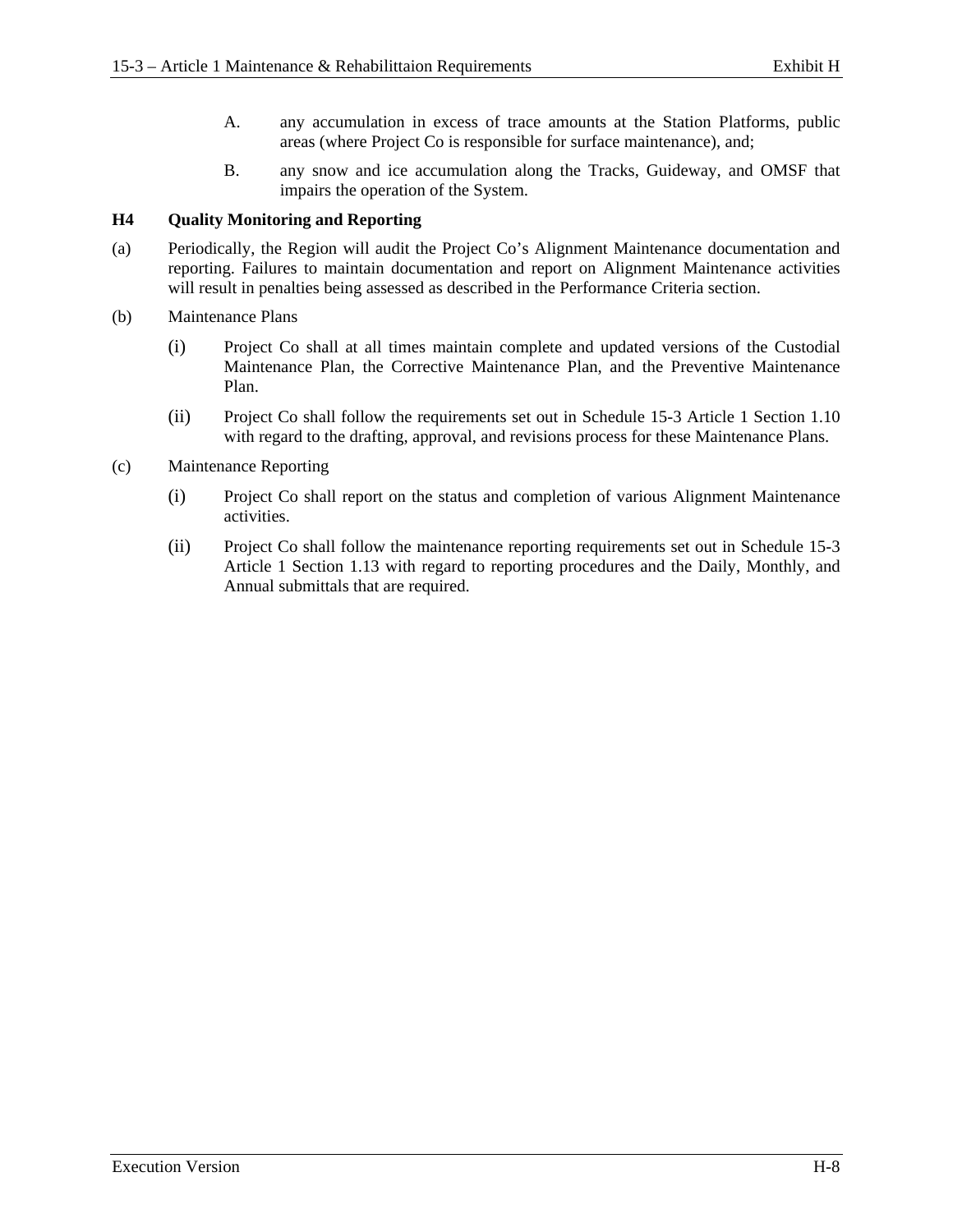### **EXHIBIT I MAINTENANCE RECORDS AND REPORTING**

#### **I1 Maintenance Records and Reporting**

- (a) Pursuant to Schedule 15-3 Article 1 Section 1.11, periodically, the Region will audit the Project Co's Maintenance records and reporting. Failures to maintain records and report on Maintenance activities will result in penalties being assessed as described in the Performance Criteria section.
- (b) Maintenance Plans
	- (i) Project Co shall follow the requirements set out in Schedule 15-3 Article 1 Section 1.10 with regard to the drafting, approval, and revisions process for the Maintenance and Rehabilitation Plan.
	- (ii) Project Co shall at all times maintain complete and updated versions of the Maintenance and Rehabilitation Plan, along with the sub plans described as the Custodial Maintenance Plan, the Corrective Maintenance Plan, and the Preventive Maintenance Plan. The performance requirements associated with the Asset Management Plan and the Handover Maintenance Plan are included in Appendices B and C respectively.
- (c) Maintenance Reporting
	- (i) Project Co shall report on the status and completion of various Maintenance activities.
	- (ii) Project Co shall follow the maintenance reporting requirements set out in Schedule 15-3 Article 1 Section 1.13 with regard to maintenance reporting procedures and the Daily, Monthly, and Annual submittals that are required.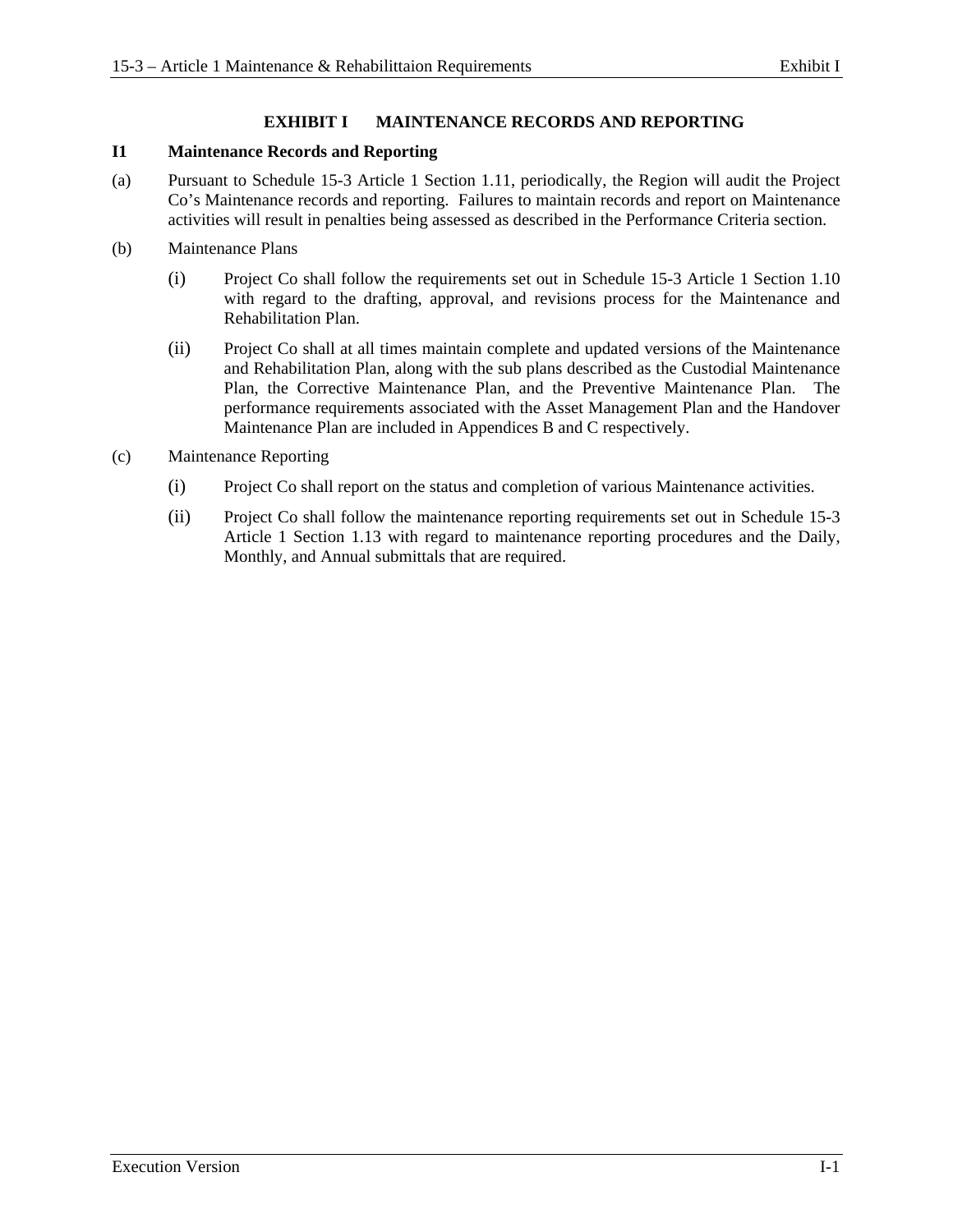### **EXHIBIT J MAINTENANCE ACTIVITIES AND COORDINATION**

### **J1 Maintenance Activities and Coordination**

- (a) Pursuant to Schedule 15-3 Article 1 Section 1.17, when performing the Maintenance Services, Project Co shall provide all maintenance activities, as defined in whole or in part as part by the Maintenance and Rehabilitation plan, and maintenance coordination, as defined in whole or in part by Appendix A of this schedule and for further clarity including the LRT Rules and Procedures, in accordance with the performance requirements described throughout Schedule 15-3 and diligently at all times during the Maintenance Term in accordance with the Project Agreement, notwithstanding Project Co's rights and entitlements as provided elsewhere in the Project Agreement.
- (b) Performance Requirements
	- A. General
	- B. Project Co shall ensure all Employees performing Maintenance on the System are governed by the LRT Rules and the Standard Operating Procedures.
	- C. Project Co shall ensure all Employees performing Maintenance on the System receive clearance from the CCF to enter and perform Maintenance Services when so required by the LRT Rules and Standard Operation Procedures.
	- D. Project Co shall ensure all employees performing Maintenance on the System are certified and trained on the LRT Rules and Standard Operating Procedures.
	- E. Project Co shall ensure that all Non Revenue Vehicles and equipment are operated in accordance with the LRT Rules and Standard Operating Procedures and Good Industry Practice, and for further certainty may require prior approval for use on the System by the CCF.
	- (ii) Deficiencies
		- A. Upon receiving notification of the Deficiency in accordance with Aricle 1.16 Project Co shall promptly take steps to remedy the Deficiency as follows:
			- i in the event that the Deficiency constitutes an issue with respect to the Safety Management System;
			- ii Project Co shall remedy the Deficiency immediately if possible, but at least within 24 hours of the Region's notice, not withstanding more stringent response and / or rectification times as may be prescribed in the Exhibits to Schedule 15-3; and
			- iii in the event that that the Deficiency does not contravene the Safety Management System, Project Co shall take corrective action to remedy the Deficiency, and / or shall submit an acceptable remediation plan to the Region in respect of the Deficiency, including a deadline for rectification of the Deficiency.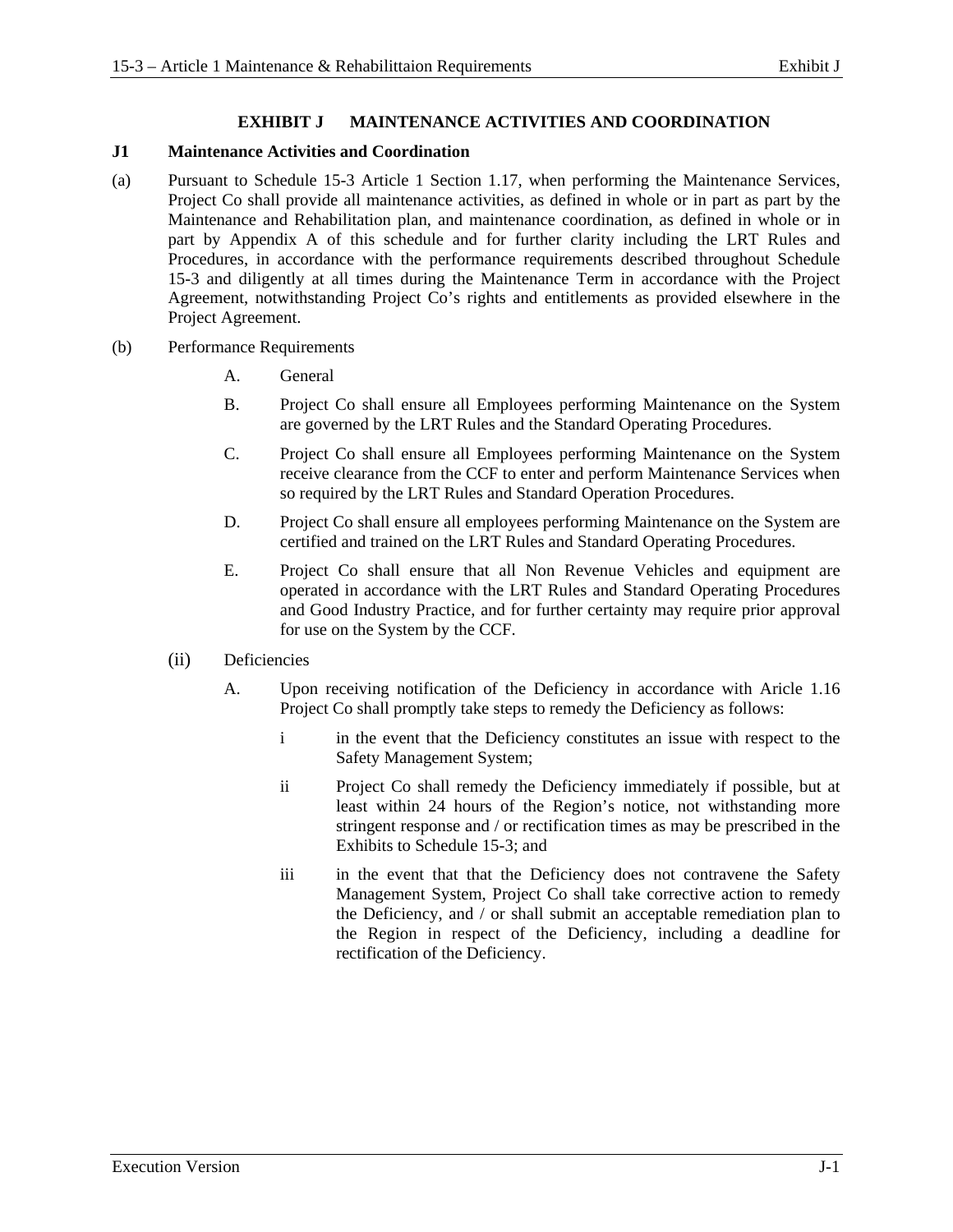### **EXHIBIT K VANDALISM AND GRAFFITI**

### **1.0 General**

- (a) This Exhibit K sets out the Parties' respective roles and responsibilities in respect of response to and rectification of incidents of Vandalism.
- $(b)$

### **2.0 Definitions**

- (a) The following capitalized terms shall have the meanings ascribed to them below:
	- (i) "**Event of Vandalism**" means any incident of Vandalism occurring on the System.
	- (ii) "**Graffiti**" means the visual or physical defacement of any component of the System by drawing, painting, spraying, scratching or inscribing.
	- (iii) "**Physical Damage**" means damage deliberately caused to the structure or physical integrity of any component of the System that requires repair or replacement, and includes breakage and cracking, indentations, impacts to a structure which disable the functionality of a component, dislocation of a component, or other similar forms of harm which would commonly be understood as physical damage.
	- (iv) "**Vandalism**" means the deliberate destruction, defacement, or damage of any component of the System, and includes Graffiti, Physical Damage, and any other form of deliberate destruction, defacement, or damage.
	- (v) "**Vandalism Matrix**" means the responsibility matrix defining specific categories of Vandalism, set out in Section 6.0 of this Exhibit.
	- (vi) "**Vandalism Repair Costs**" are determined in accordance with Section 4.0 of this Exhibit.

### **3.0 Response and Rectification of Vandalism**

(a) Project Co shall be solely responsible for all response and rectification in respect of all Events of Vandalism occurring on the System at all times and in accordance with the requirements of Schedule 15-3.

### **4.0 Determination of Vandalism Repair Costs and Excusing Causes**

- (a) Project Co.'s Vandalism Repair Costs shall be limited to the following items:
	- (i) Project Co.'s Direct Costs (as such term is defined in Appendix A of Schedule 22 to the Project Agreement) for response and rectification of any Event of Vandalism; and
	- (ii) Project Co.'s Applicable Margins, determined in accordance with Appendix B of Schedule 22 to the Project Agreement.
- (b) Project Co.'s Vandalism Repair Costs shall be exclusive of any insurance proceeds due to Project Co, or to which Project Co would have been entitled had insurance been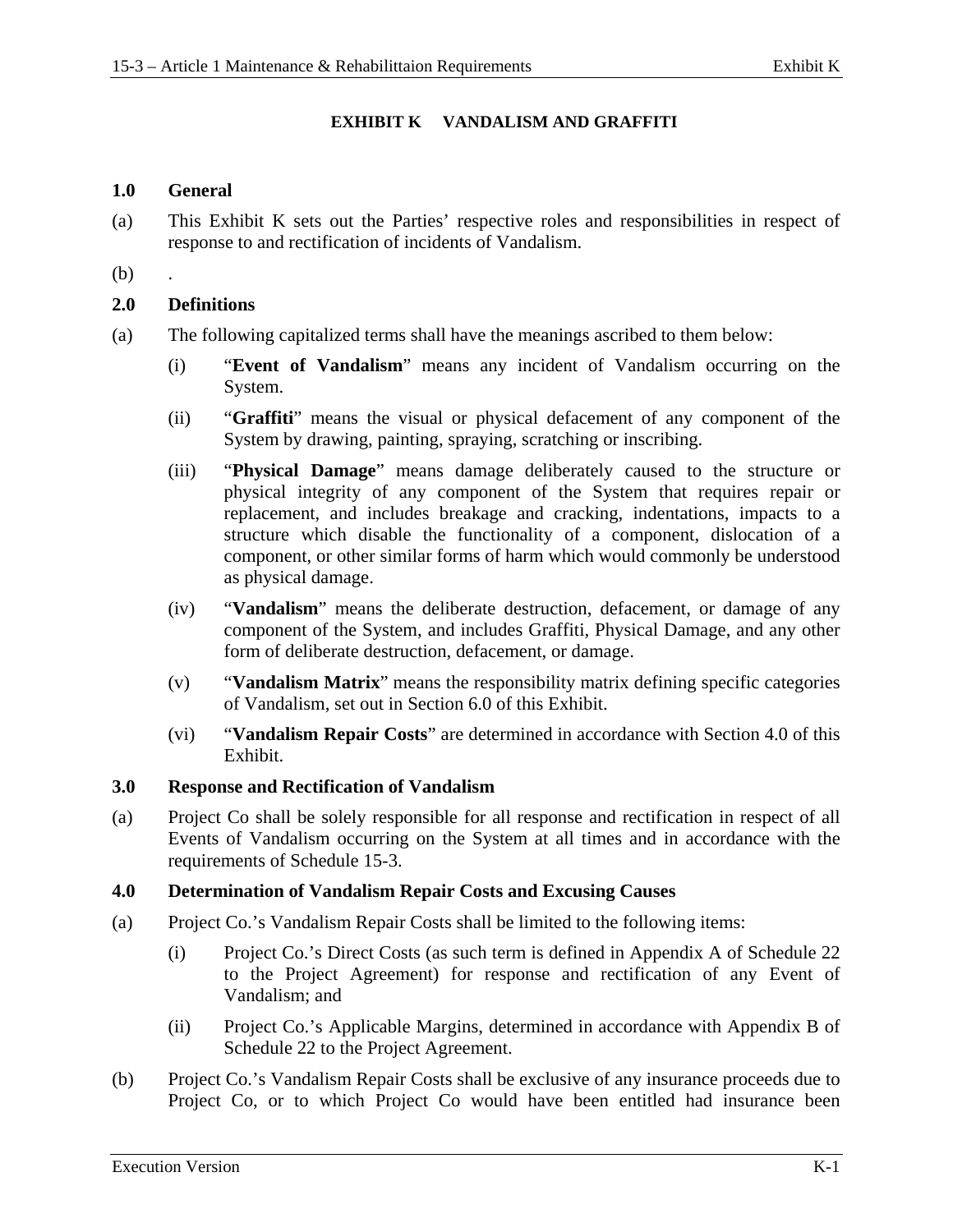maintained in accordance with the requirements of the Project Agreement, which are payable in respect of the relevant Event of Vandalism. For clarity, any such insurance proceeds shall be subtracted from the amount calculated in Section 4.0(a), above, to determine the total Vandalism Repair Costs.

- (c) Without prejudice to the operation of Section 42 Excusing Causes, Project Co's Vandalism Repair Costs shall not include any Deductions applied under the Payment Mechanism in relation to an Event of Vandalism.
- (d) An Excusing Cause shall apply as a result of any Event of Vandalism to the extent shown under the column titled "Excusing Cause under this Exhibit K" in the Vandalism Matrix. Nothing in the Vandalism Matrix shall affect Project Co's rights as a result of any other Excusing Cause, Relief Event or event of Force Majeure that may exist by virtue of any other provision in the Project Agreement.

### **5.0 Responsibility for Vandalism Repair Costs**

- (a) Project Co shall be wholly responsible for all Vandalism Repair Costs, as well as any other associated costs, which result from an Event of Vandalism that is denoted as "Project Co Cost" under the column titled "Cost Risk" in the Vandalism Matrix. For clarity, all such costs are not subject to the Vandalism Repair Costs Cap set out in Section 7.0.
- 6.0 Subject to the Vandalism Repair Costs Cap set out in Section 7.0, Project Co shall be responsible for all Vandalism Repair Costs, as well as any other associated costs, which result from an Event of Vandalism that is denoted as "Project Co Cost - Capped" under the column titled "Cost Risk" in the Vandalism Matrix.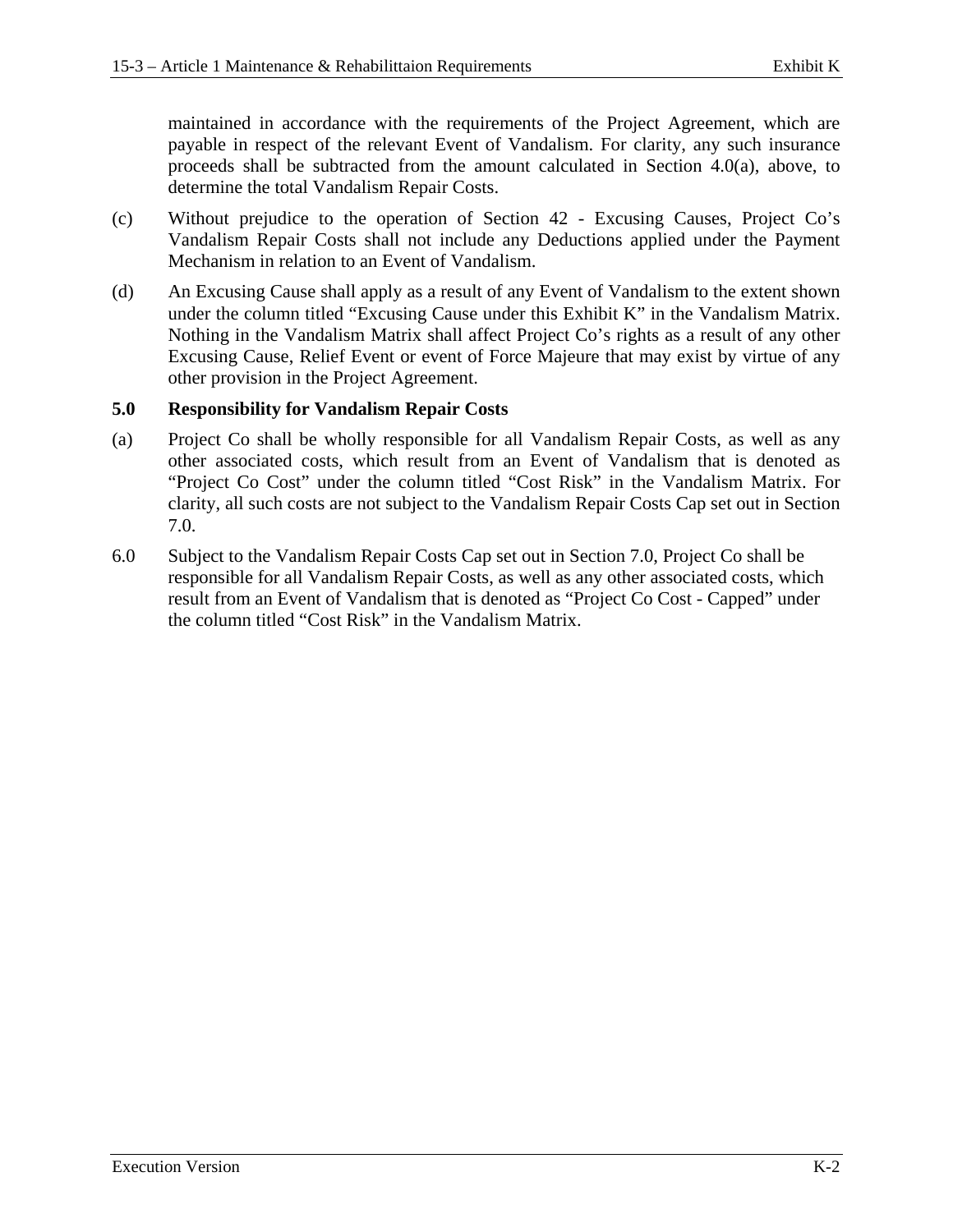#### 7.0**Vandalism Matrix**

| <b>Project Period</b>                             | <b>Description of</b><br><b>Vandalism Event</b>                                                                                                                                 | <b>Responsibility for</b><br>Response/<br><b>Rectification</b> | <b>Excusing Cause</b><br>under this Exhibit K | <b>Cost Risk</b>            | <b>Application</b><br><b>Guidance</b> |
|---------------------------------------------------|---------------------------------------------------------------------------------------------------------------------------------------------------------------------------------|----------------------------------------------------------------|-----------------------------------------------|-----------------------------|---------------------------------------|
| <b>Pre-Substantial</b><br><b>Completion Date</b>  | Vandalism in respect<br>of any part of the<br>Works. The other<br>provisions of the<br>Project Agreement,<br>including Section 30,<br>41, 43 and 44 shall<br>continue to apply. | Project Co                                                     | N/A                                           | Project Co Cost             | N/A                                   |
| <b>Post-Substantial</b><br><b>Completion Date</b> | Graffiti – interior or<br>exterior of Vehicles                                                                                                                                  | Project Co                                                     | N <sub>o</sub>                                | Project Co Cost -<br>Capped | N/A                                   |
| <b>Post-Substantial</b><br><b>Completion Date</b> | Graffiti -Stations and<br>Alignment                                                                                                                                             | Project Co                                                     | N <sub>o</sub>                                | Project Co Cost -<br>Capped | N/A                                   |
| <b>Post-Substantial</b><br><b>Completion Date</b> | Graffiti – interior or<br>exterior of OMSF                                                                                                                                      | Project Co                                                     | N <sub>o</sub>                                | Project Co Cost             | N/A                                   |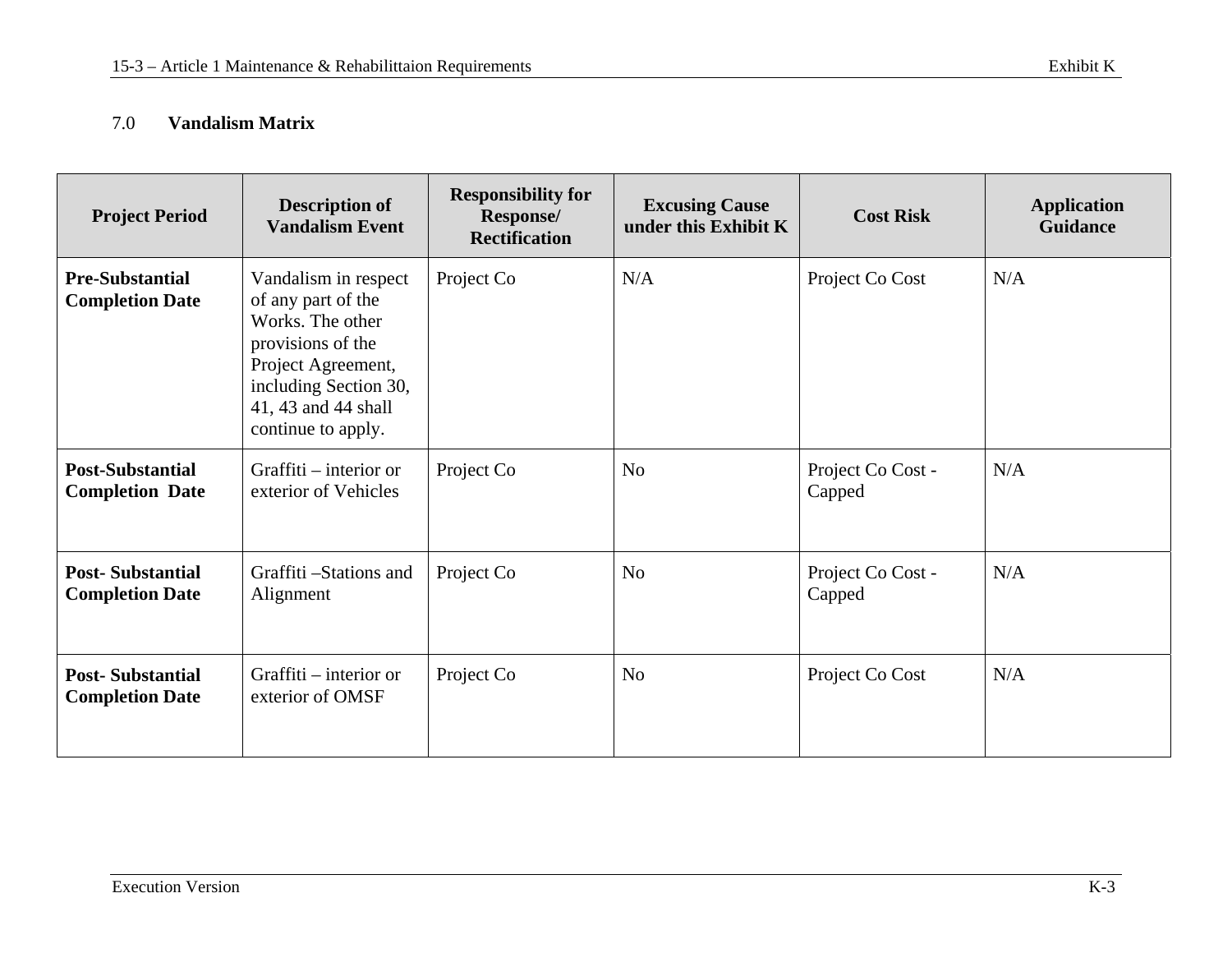| <b>Project Period</b>                             | <b>Description of</b><br><b>Vandalism Event</b>                                                                                                              | <b>Responsibility for</b><br><b>Response/</b><br><b>Rectification</b> | <b>Excusing Cause</b><br>under this Exhibit K                                                                                                                                                                                                                                                                                                | <b>Cost Risk</b>            | <b>Application</b><br><b>Guidance</b>                                                                                                                                                                                                                                                                                                                                                                                 |
|---------------------------------------------------|--------------------------------------------------------------------------------------------------------------------------------------------------------------|-----------------------------------------------------------------------|----------------------------------------------------------------------------------------------------------------------------------------------------------------------------------------------------------------------------------------------------------------------------------------------------------------------------------------------|-----------------------------|-----------------------------------------------------------------------------------------------------------------------------------------------------------------------------------------------------------------------------------------------------------------------------------------------------------------------------------------------------------------------------------------------------------------------|
| <b>Post-Substantial</b><br><b>Completion Date</b> | Physical Damage to<br>Vehicle, or Graffiti on<br>Vehicles that<br>necessitates structural<br>repairs. Applies to<br>vehicles vandalized<br>while in service. | Project Co                                                            | Yes<br>An Excusing Cause is<br>applicable where<br>Vandalism is severe<br>enough that Vehicle is<br>taken out of service as<br>a result. The<br><b>Excusing Cause shall</b><br>be limited to losses of<br>service caused by the<br>requirement to<br>remove the affected<br>Vehicle from service<br>and enter spare<br>Vehicle into service. | Project Co Cost -<br>Capped | Vandalism must occur<br>while Vehicle is in<br>service. Project Co<br>maintenance records<br>(pre-service and<br>end-of-service<br>inspection) may be<br>relied upon to<br>demonstrate timing of<br>Vandalism. Example:<br>Project Co<br>pre-departure<br>inspection records<br>show no vandalism,<br>following return from<br>service Project Co<br>maintenance records<br>show that vandalism<br>is noted/reported. |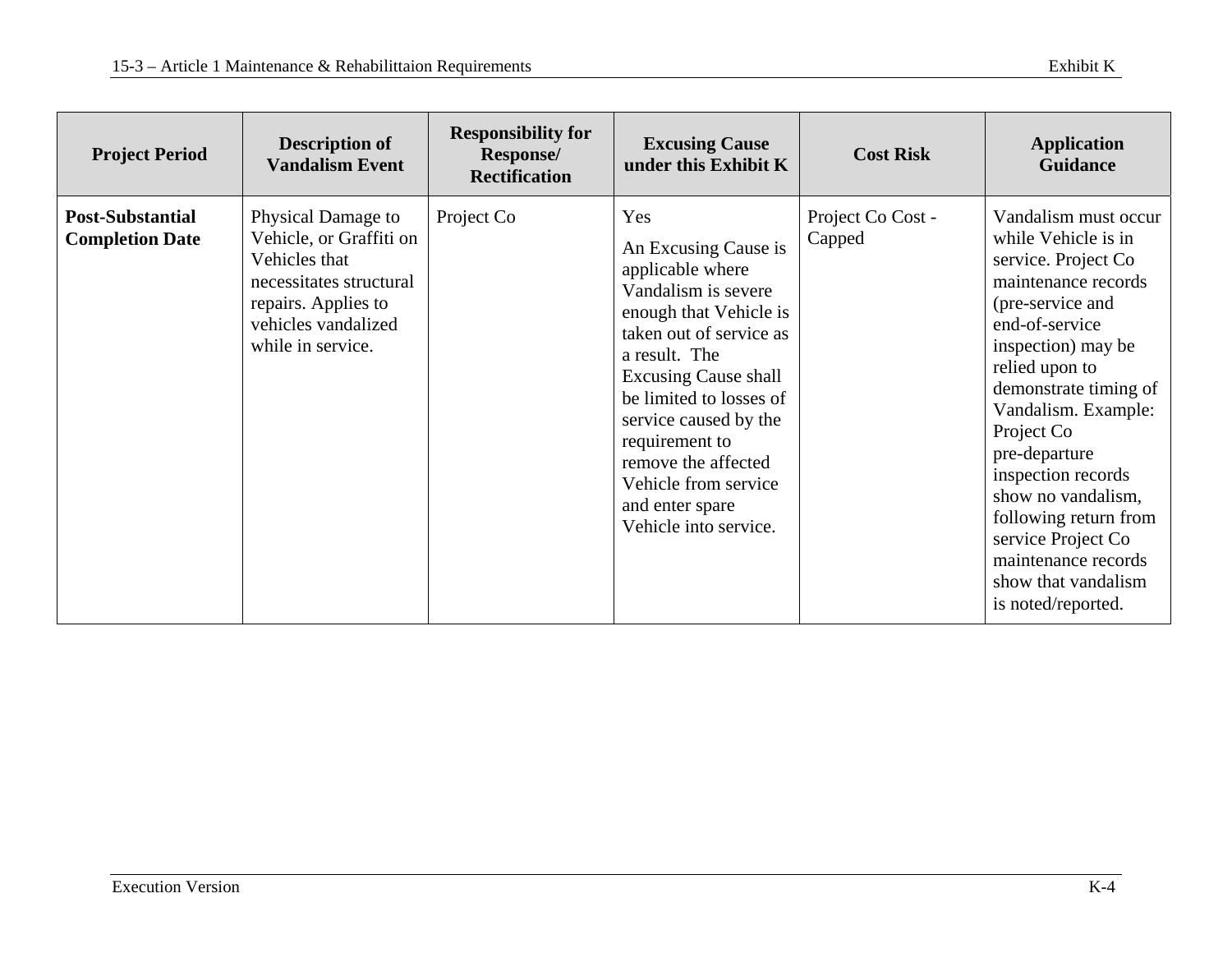| <b>Project Period</b>                             | <b>Description of</b><br><b>Vandalism Event</b>                                                                                                                                                                                 | <b>Responsibility for</b><br>Response/<br><b>Rectification</b> | <b>Excusing Cause</b><br>under this Exhibit K                                                                                                                           | <b>Cost Risk</b>            | <b>Application</b><br><b>Guidance</b> |
|---------------------------------------------------|---------------------------------------------------------------------------------------------------------------------------------------------------------------------------------------------------------------------------------|----------------------------------------------------------------|-------------------------------------------------------------------------------------------------------------------------------------------------------------------------|-----------------------------|---------------------------------------|
| <b>Post-Substantial</b><br><b>Completion Date</b> | Physical Damage to<br>Vehicles, or Graffiti<br>that necessitates<br>structural repairs.<br>Applies to vehicles<br>vandalized while out<br>of service, i.e. stored<br>at the Operations,<br>Maintenance and<br>Storage Facility. | Project Co                                                     | No.                                                                                                                                                                     | Project Co Cost             | N/A                                   |
| <b>Post-Substantial</b><br><b>Completion Date</b> | Physical Damage to<br>System (other than<br>Vehicles or OMSF)                                                                                                                                                                   | Project Co                                                     | Yes.<br>An Excusing Cause<br>shall apply where<br>Vandalism is severe<br>enough that it affects<br>the operation of the<br>Vehicles or the safe<br>use of the LRT Stops | Project Co Cost -<br>Capped | N/A                                   |
| <b>Post-Substantial</b><br><b>Completion Date</b> | All Physical Damage<br>to the OMSF facility                                                                                                                                                                                     | Project Co                                                     | No                                                                                                                                                                      | Project Co Cost             | N/A                                   |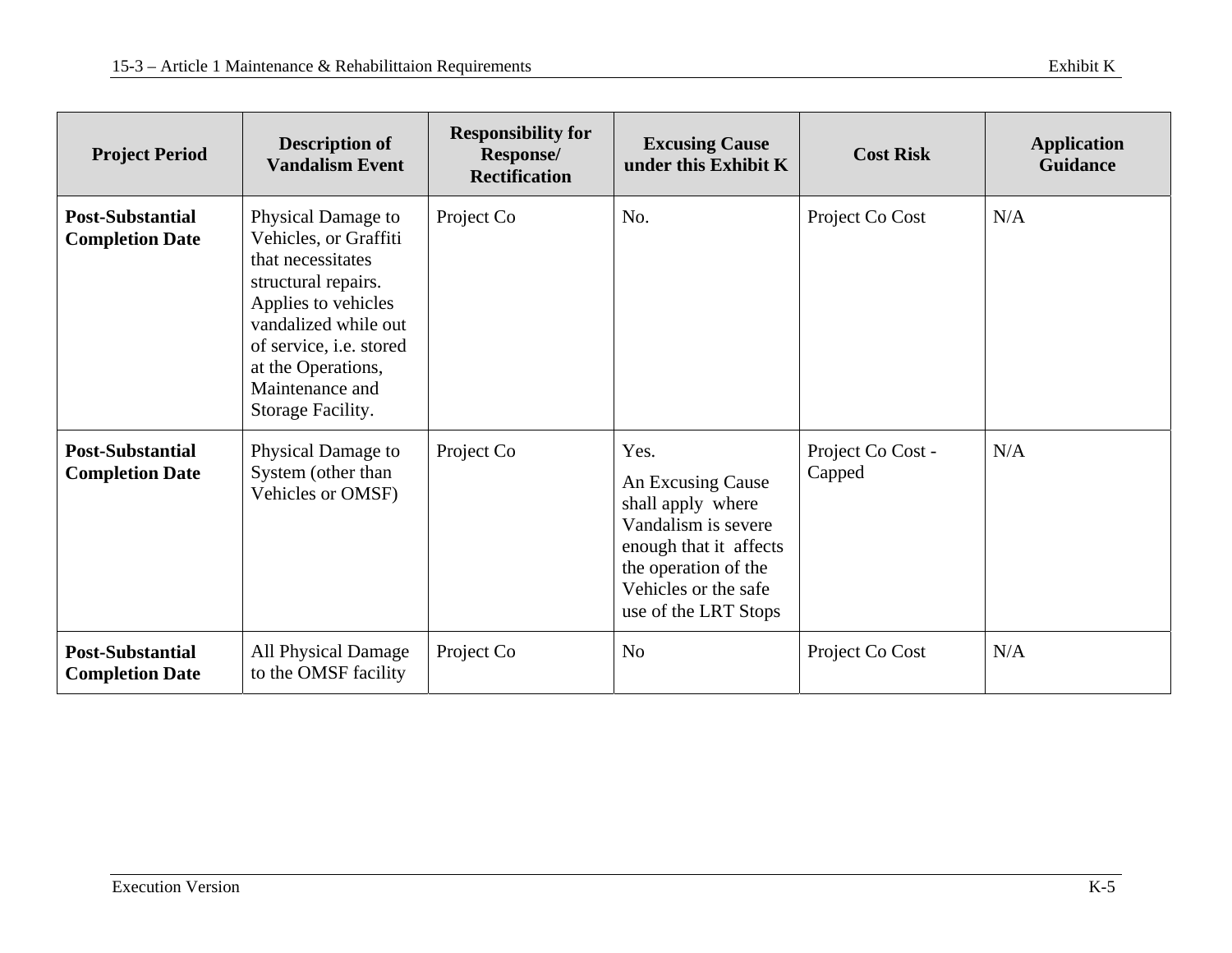### **8.0 Vandalism Repair Costs Cap**

- (a) Project Co's responsibility for uninsured Vandalism Repair Costs which result from an Event of Vandalism that is denoted as Project Co Cost – Capped, under the column titled "Cost Risk" in the Vandalism Matrix, shall be limited to a maximum of \$120,000 (escalated in accordance with Section 8.0 (b) below) per calendar year ("Vandalism Cost Repair Cap"). For clarity, in the case of any Event of Vandalism which is categorized as Project Co Cost – Capped, Project Co shall pay all Vandalism Repair Costs until the Vandalism Cost Repair Cap is reached in a calendar year, after which the Region shall reimburse Project Co, in accordance with Section 8.0, for any further Vandalism Repair Costs resulting from an Event of Vandalism occurring in that calendar year which is categorized as Project Co Cost – Capped.
- (b) The Vandalism Cost Repair Cap (and the lower thresholds set out in Section 9.0(b) below) shall be pro-rated in any partial year, and shall be escalated by applying the Maintenance Escalation Factor set out in Section 4.1 of Part B of Schedule 20 to the Project Agreement.
- (c) The Region shall not be obliged to meet any Vandalism Repair Costs, nor shall Project Co be entitled to an Excusing Cause under this Exhibit K, to the extent that the Event of Vandalism or its consequences were caused or contributed to by any breach on the part of Project Co of any obligations in the Project Agreement (including, in particular, any breach of its obligations under Section 9.6 - Protest and Trespass of the Project Agreement).

### **9.0 Administrative Matters**

- (a) Project Co shall maintain accurate and complete records of its response and rectification of all Events of Vandalism which it applies to the running total of Project Co Costs - Capped that count against the Vandalism Repair Cost Cap, including:
	- (i) The nature of each Event of Vandalism, location, date, and time of occurrence;
	- (ii) Associated Vandalism Repair Costs; and
	- (iii) Appropriate documentation to support the Vandalism Repair Costs incurred, which shall include at a minimum:
		- A. A work order evidencing the application of time and materials in response to and rectification of the Event of Vandalism;
		- B. Photographs of the actual Physical Damage and/or Graffiti before and after it has been repaired, and;
		- C. Calculation of margins in accordance with Appendix B of Schedule 22 to the Project Agreement.
	- (iv) A running total of Vandalism Repair Costs by calendar year, including a breakout by Project Co Costs and Project Co Costs – Capped.
- (b) Project Co shall promptly notify the Region if the running total of Project Co Costs Capped in a calendar year reaches \$80,000 (as escalated), shall again promptly notify the Region if such running total reaches \$115,000 (as escalated), and shall again promptly notify the Region if such running total reaches \$120,000 (as escalated).